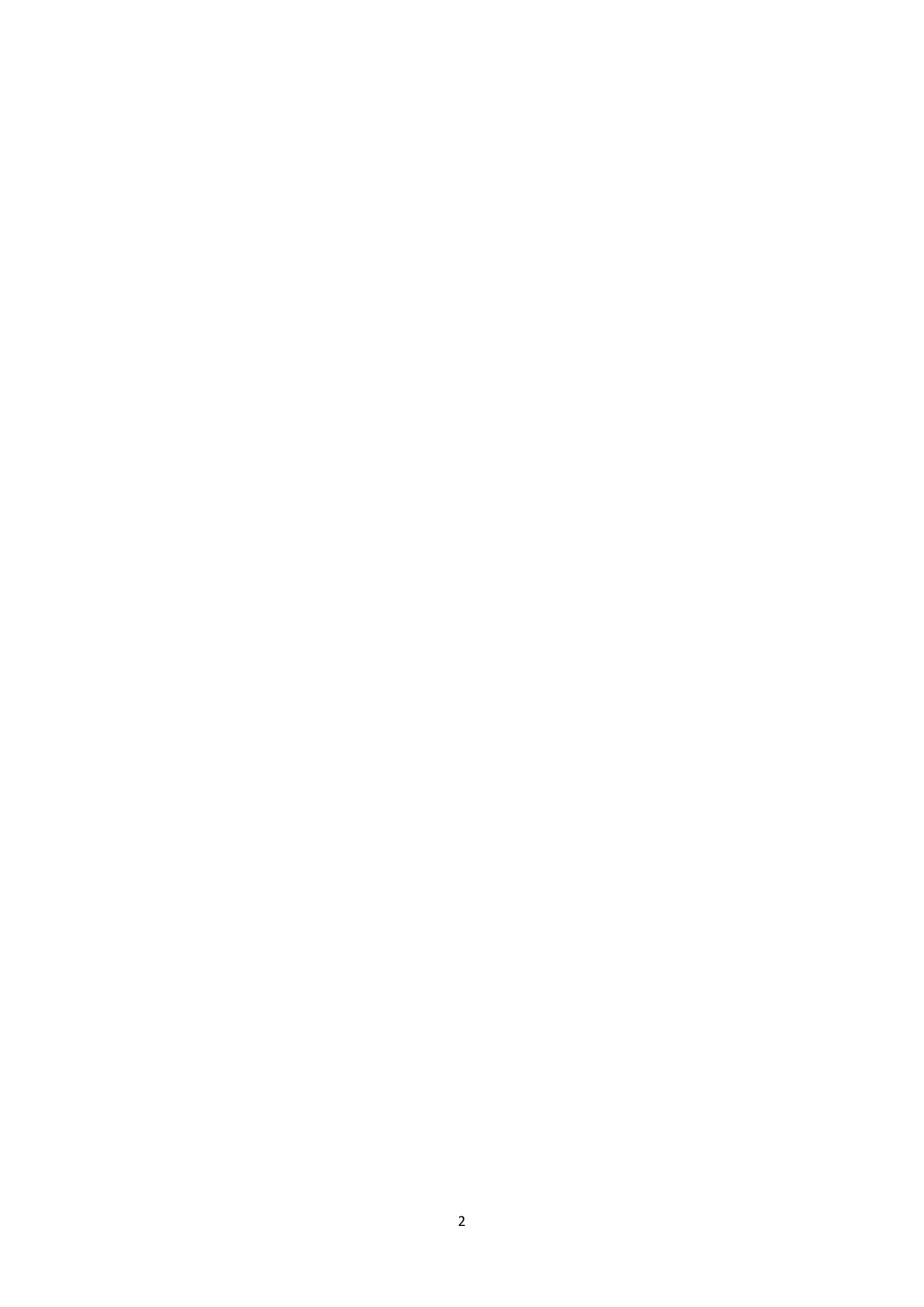# **INTRODUCTION**

2015 marks the mid-point of the Europe 2020 Strategy for smart, sustainable and inclusive growth. However, as the Commission's recent Communication<sup>1</sup> underlines, shockingly little progress has been made on the poverty target<sup>2</sup>, with 1 in 4 of the population facing poverty and social exclusion. The crucial Mid-Term Review of the Strategy could make a real difference. But with the postponement of the Mid-Term Review from 2015 until 2016, considerable fears have been raised about how far poverty reduction is a core priority for the new Commission under President Juncker, or whether Europe 2020 is still a major focus. The proposals for the Country Specific Recommendations (CSRs) in 2015 will need to demonstrate an increased focus on poverty reduction explicitly requiring achievement of the Europe 2020 targets, particularly the social ones, if people are to be reassured that the Europe 2020 Strategy is safe in the new Commission's hands, and that there is a real commitment to a more social and fairer Europe that invests in people, not just markets.

Almost 25% of the EU's population, or 122.6 million people, were at risk of poverty or social exclusion in 2013<sup>3</sup>. Although the proportion of persons at risk of poverty or social exclusion in the 28 Member States in 2013 (24.5%) has slightly decreased compared with 2012 (24.8%), it is higher than in 2008 (23.8%), representing an increase of 7 million since the poverty target was established. In 2013, more than a third of the population was at risk of poverty or social exclusion in five Member States, including Bulgaria (48.0%), Romania (40.4%), Greece (35.7%), Latvia (35.1%), and Hungary (33.5%). The lowest shares of persons being at risk of poverty or social exclusion were at the same time recorded in the Czech Republic (14.6%), the Netherlands (15.9%), Finland (16.0%), and Sweden (16.4%).

EAPN believes that the European Semester could deliver results if it puts economic and social objectives on a par, as called for by the European Parliament's<sup>4</sup>and ensures that its economic strategy contributes to social and sustainable goals. The Semester can demonstrate this 'balanced approach', by ensuring that the CSRs give equal weight to reducing poverty as to the other social targets, ensuring that the macroeconomic recommendations actively contribute to the reduction of poverty. In the context of the new Commission, President Juncker's call for fairness when presenting his political guidelines in July is not visibly echoed in the policy priorities within the Annual Growth Survey 2015. The focus on investment and jobs, debt reduction and structural reforms, lacks reference to the need for social investment, promoting integrated approaches to reduce poverty, that ensure access to quality jobs, services and social protection, including adequate minimum income.

Ownership and participation in the Semester are key, as highlighted by the AGS 2015. But this needs to be backed by concrete actions to promote more meaningful engagement of stakeholders at all stages: design, as well as implementation and monitoring, particularly civil society and people experiencing poverty most affected by the policies. The new Country

**.** 

<sup>&</sup>lt;sup>1</sup> EC Communication (March 17, 2015): Taking Stock of the Europe 2020 strategy for smart, sustainable and inclusive growth.

<sup>&</sup>lt;sup>2</sup> To reduce the number of people at risk of poverty and/or social exclusion by at least 20 million by 2020.

<sup>3</sup> EU SILC, November 2014.

<sup>&</sup>lt;sup>4</sup> EP (11.03.2015). Report on the European Semester for economic policy coordination: Employment and Social [Aspects in the Annual Growth Survey 2015](http://www.europarl.europa.eu/sides/getDoc.do?type=TA&reference=P8-TA-2015-0068&language=EN&ring=A8-2015-0043) (2014/2222(INI)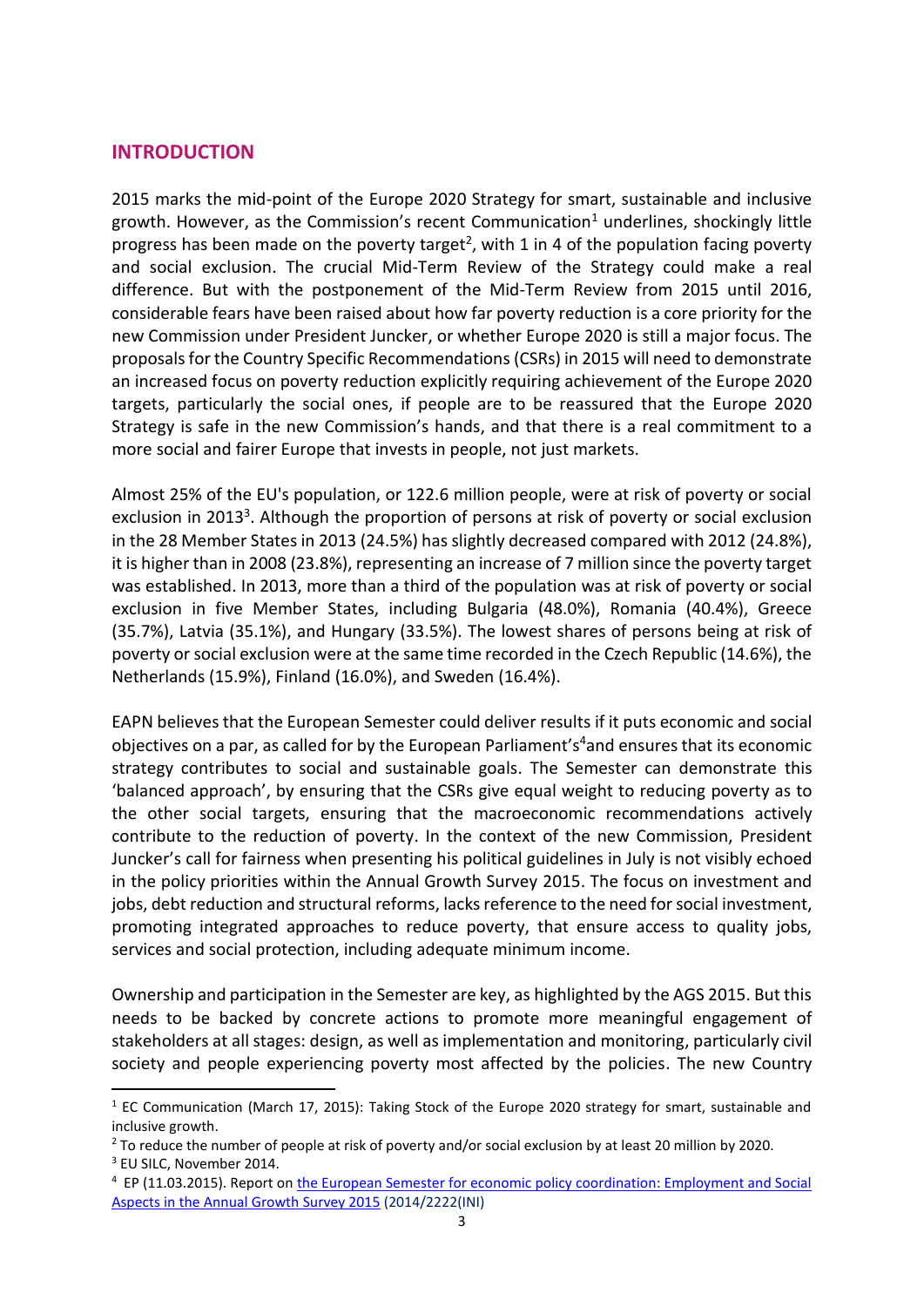Reports and the Country-Specific Recommendations are an increasingly powerful tool, which could be used to reinforce these demands.

In this report, EAPN presents our members' assessment of the 2014 Country-Specific Recommendations and their implementation, to see what impact they have had on poverty, in the light of current policy developments in their countries. On the basis of this assessment, EAPN members' own proposals for CSRs in 2015 are presented. An Annex of full individual country fiches is also available online.

This synthesis report was developed based on a template fiche completed by National Networks and European Organizations. Written responses were received from 24 National Networks: Austria, Belgium, Croatia, Cyprus, Czech Republic, Denmark, Estonia, Finland, France, Germany, Ireland, Italy, Latvia, Lithuania, Luxembourg, Netherlands, Poland, Portugal, Slovakia, Spain, Sweden and UK, and 1 European Organisation, Eurodiaconia. A peer review exchange on the draft assessments took place on the 6 and 7 February in the EAPN EU Inclusion Strategies Group meeting, in Rome.

# **12 Priorities for Country-Specific Recommendations in 2015**

- **1) Balance economic / social CSRs and review social impact to avoid penalizing the poor.**
- **2) Require an integrated anti-poverty strategy and an effective poverty target.**
- **3) Invest in universal social protection and ensure adequacy of minimum income.**
- **4) Promote quality and sustainable jobs with decent wages.**
- **5) Tackle long-term unemployment by promoting inclusive labour markets, as part of integrated Active Inclusion approaches.**
- **6) Invest in social standards to ensure universal access to social and health services.**
- **7) Guarantee access to an affordable home for all!**
- **8) Invest in inclusive, comprehensive education, particularly for Roma.**
- **9) Tackle youth poverty and social exclusion as well as youth unemployment.**
- **10) Promote gender equality, work-life balance and invest in children.**
- **11) Reduce inequality and promote tax justice.**
- **12) Promote meaningful civil society engagement and ensure legitimacy.**

# **1. EAPN MEMBERS' ASSESSMENT OF THE 2014 CSRS**

EAPN National Networks and European Organisation members made an assessment on how far the 2014 CSR proposals, agreed by the Council in June 2014, had a positive or negative impact on poverty, as well as highlighting gaps in the Recommendations. They looked at the entirety of CSRs, including the macroeconomic and financial CSRs, as well as, more specifically, social CSRs related to employment, education, and poverty reduction.

#### **Positive and Negative CSRs**

The majority of national responses made a mixed assessment of CSR proposals for their countries. They underlined the difficulty of an accurate assessment, as most CSRs contained positive or negative elements, depending on how they were interpreted and implemented. The wording of the CSRs was generally seen as highly ambiguous, making it difficult to see clearly which measures were being proposed (eg, references to changing wage levels, instead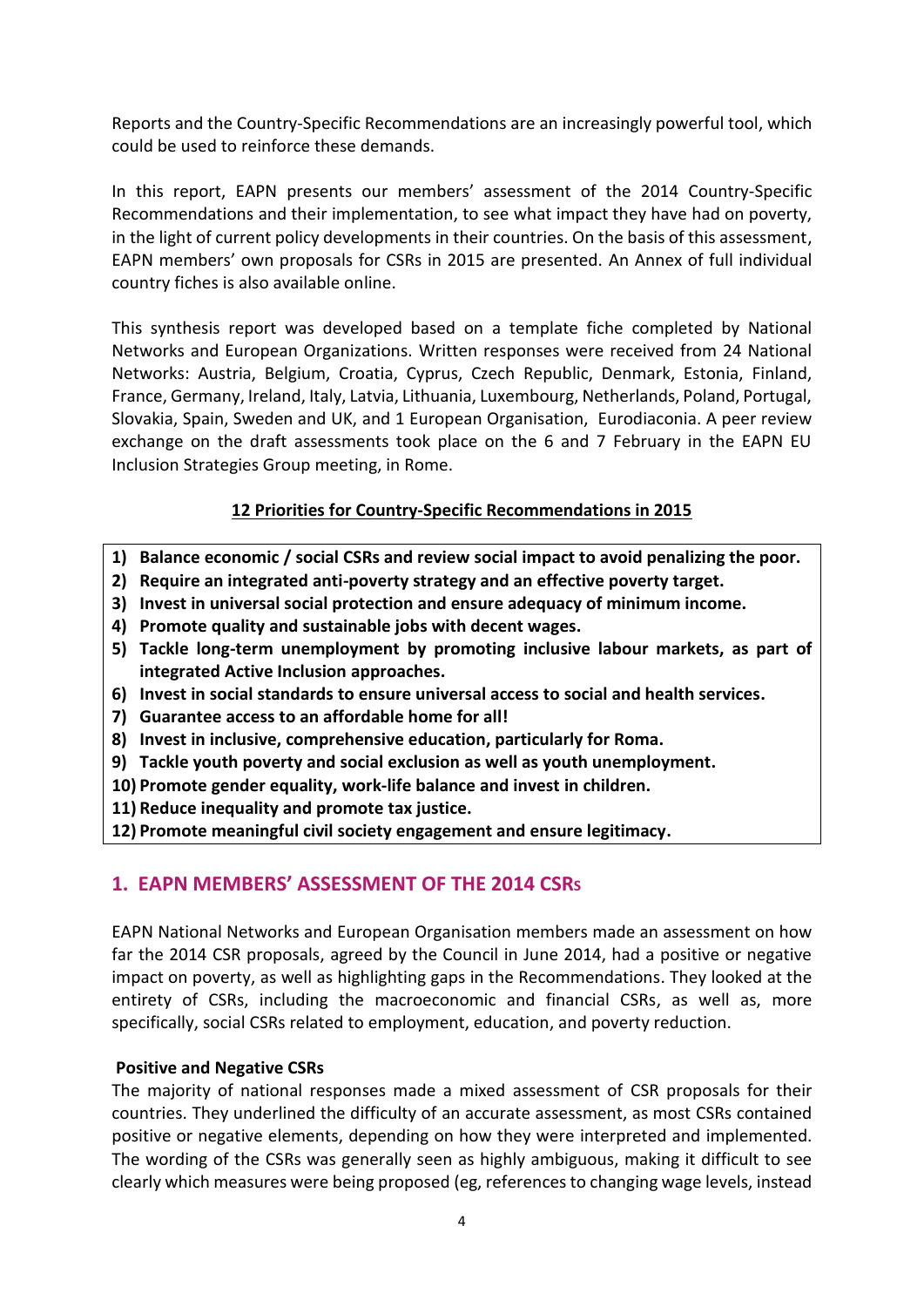of being transparent about request to lower wages, or references to reform of public administration, without stipulating that this implies cuts and reductions). Even when the diagnosis was felt to be correct, the measures proposed were seen to be often weak or sometimes even counter-productive to producing the required result: for example when potentially positive CSRs may be undermined by macroeconomic priorities to reduce deficits and debt if this continues to be addressed through austerity measures.

#### **Positive CSRs**

A large number of responses highlighted positive CSRs in relation to **improving labour market access and employability for disadvantaged** groups (AT, CZ, DK, FI, IE, LT, MT, PL, SK, SE, and Eurodiaconia members in DK). However, concerns were raised about the focus only on *employability*, rather than *quality job* creation and *ensuring access to quality employment in a consistent way for key excluded group*s. EAPN Spain and Portugal highlighted potential benefits in tackling segmentation, if the aim was to increase the security and job quality of low-paid workers, rather than eroding employment protection. EAPN Estonia highlighted potential benefits of investment in growth, entrepreneurship and employment in high unemployment areas, although unclear how this would be implemented and who it would benefit.

Many also highlighted **activation of long-term unemployed** and integrated service support, including one-stop shops (CZ, DE, FI, FR, HR, IE, LV, LT, MT, PT, ES, SK) as potentially encouraging, if focused on the needs of the unemployed through case management, personalized counselling and training support. However, most highlighted the dangers of a too narrow activation approach, which puts all the responsibility on the unemployed for not getting the scarce amount of jobs available to them. Risks were also highlighted in the proposals for increased coordination between income support and activation, if the approach was only based on punitive conditionality and sanctions, threatening already vulnerable people with loss or reduction of benefits if they failed to get a job, regardless whether the job would actually take them out of poverty, and lacking a coherent framework of integrated active inclusion.

Several members emphasized CSRs that focused on integration of **key target groups** – eg migrants (SE, and Eurodiaconia DK), women (AT, CZ, IE, IT, PL, SK and Eurodiaconia AT), children or older workers (FI and FR), but again highlighted the shortcomings of narrow approaches, which failed to provide integrated support that recognized the crucial role of access to services and benefits. In the case of women, an assumption that childcare alone is sufficient was challenged, both for lack of emphasis on affordability, but also for underplaying other barriers to well-paid work for women, as a result of the gender pay gap and lack of support for work/life balance. CSRs improving access to affordable child- and long term care were welcomed (AT, CZ, IE, PL, UK and Eurodiaconia AT), but concerns raised about the quality of care, and the importance of early learning to support children's rights and development, rather than just as a tool for women's labour market participation. An integrated approach to investment in children and a family policy approach also needed strengthening (EE, ES). For older workers, the lack of pro-active action with employers to keep workers or encourage applications were missing.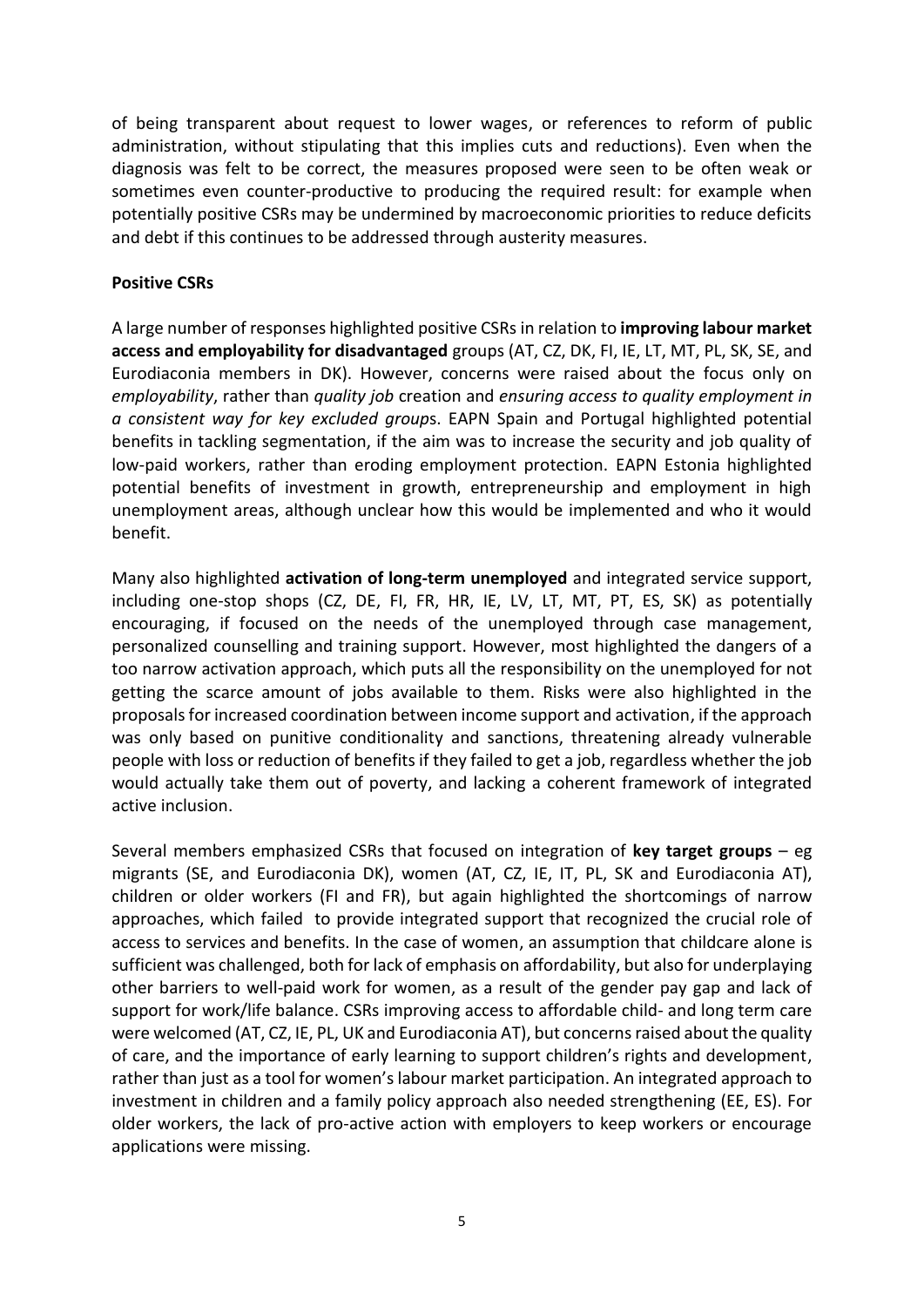A large number of members welcomed the increased CSRs on **Youth Guarantee or the Youth Employment Initiative**, addressing skill mismatches and promoting quality apprenticeships (FI, HR, IE, IT, LT, LU, MT, NL, PL, PT, ES, SK, SE, UK and Eurodiaconia DK). In Sweden, the support to early intervention with NEETs was particularly welcomed. However, concern was raised about how effectively it would be implemented, about the quality of support and of the jobs, and how the transitions to quality work would be ensured, particularly with the requirements of cuts to expenditure, as well as how far a broader approach to youth inclusion would be promoted.

Many members welcomed an increasing focus on **educational attainment and transitions** from school into work, with support to basic skills (DK, DE, FR, IE, IT, ES, Eurodiaconia DK). EAPN Slovakia emphasized the importance of a CSR on  $2<sup>nd</sup>$  chance education and training. Concerns were raised, however, about the inclusiveness of comprehensive, universal systems, and how specific groups with particular barriers were supported. In particular Roma were mentioned (CZ and SK).

The increased number of CSRs focusing on **adequacy of income support and social protection systems was broadly welcomed** and highlighted by CY, HR, IE, IT, LV, LT, UK. Particular reference was made to the advice on income support measures to tackle child poverty (IE, EE, ES and UK) including tackling work/benefit transitions, to ensure tapering (IE). But strong concern was raised about implementation, coverage and take up of benefits, and the interplay with the conditionality requirements undermining the rights to adequate income for a dignified life. Some of the CSRs, which tackled household indebtedness, frameworks on personal insolvency were also welcomed (ES, SE). Attention to housing debt and mortgage risks was seen as positive, but issues of coherence were raised, as the CSRS reinforcing macroeconomic stability focusing on budget cuts and privatization, overrode concerns about ensuring affordable, quality housing for all (SE, UK).

The link to reducing **taxes and higher social security contributions** for low wage earners was welcomed (DE, LV, ES) as improving adequate income for a dignified life, but concerns were raised about how far lower contributions would undermine individual rights to adequate benefits and pensions in the long-term. The broader issue of CSRs improving **balance and fairness in tax systems**, including tax compliance/evasion and action against fraud was also highlighted as potentially positive (BE, DE, LV, MT), but strong concerns about the threat to sustainable financing of social protection and security systems, as well as the risks of prioritizing only a switch of tax away from labour to environmental risk, rather an overall inclusive tax approach, with a commitment to progressive taxation and a move towards taxing capital and wealth (BE).

Finally, the CSRs which called for investment in **improving effectiveness of public administration**, particularly in employment services but also education, or integrated service approaches was welcomed (CZ, IT, LT, PT, ES also Eurodiaconia CZ), also reorganization in social and health services (FI), although calls for careful ex-ante and post evaluation of the impact of reorganization on poverty and key groups was called for, as well as increased support for role of NGOs in quality social service delivery. The CSR calling for the implementation of the National Action Plan on Social Inclusion was particularly welcomed by EAPN ES, who had promoted the CSR on this with their Government.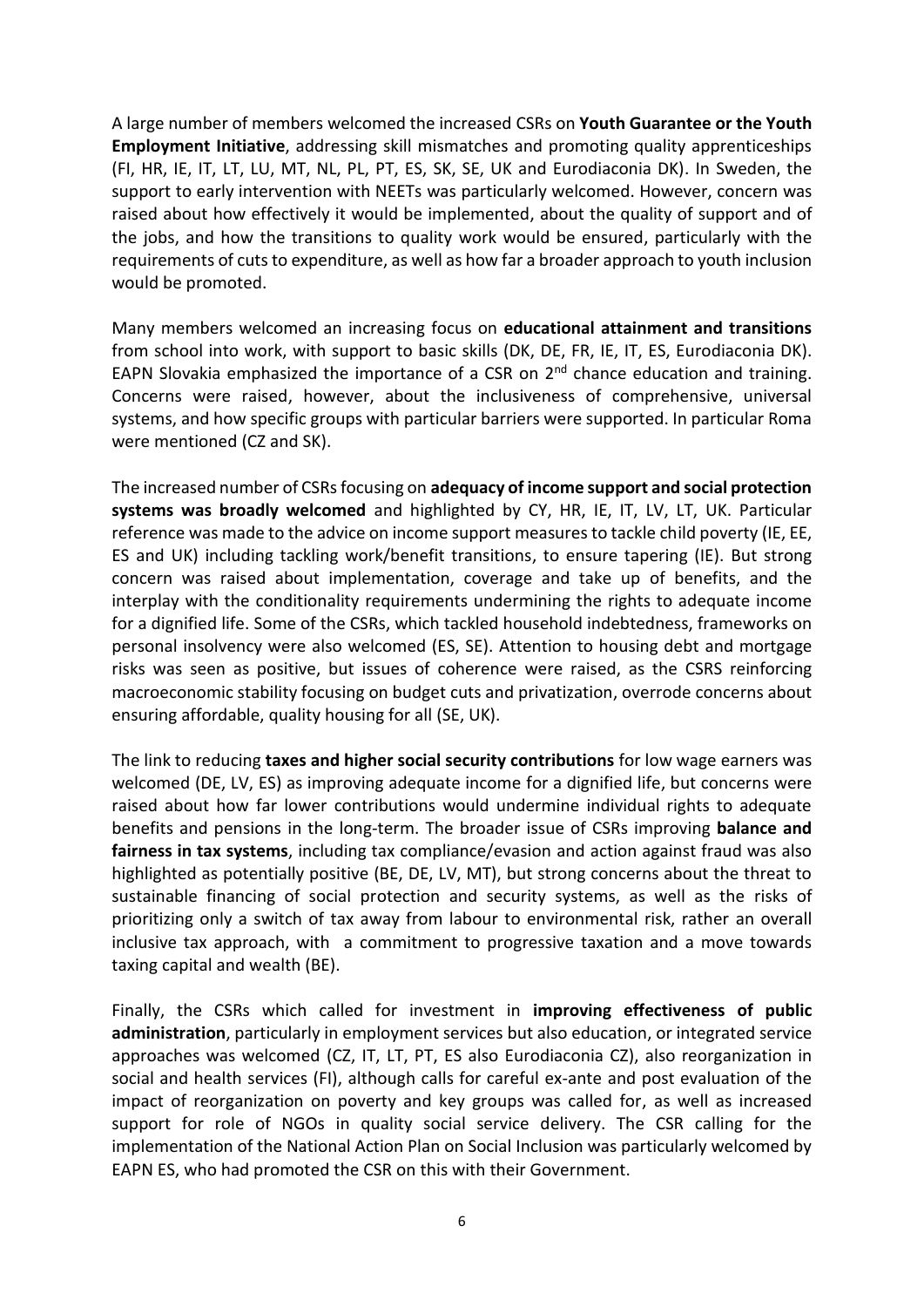#### **Negative CSRs**

The major failing of the CSRs 2014, according to EAPN national members, is the overwhelming priority given to **macroeconomic priorities of financial and economic stability, deficit and debt** reduction, with no visible focus on poverty, or indeed the Europe 2020 targets. This is seen as currently explicit in the European Semester process. As highlighted by EAPN DK, "*The CSR 1 undermine the delivery on other CSRs''*.

**The lack of an explicit focus or CSRs on poverty**, despite the significant shortfall on the Europe 2020 poverty reduction target, is highlighted by CY, HR, DK, EE, IE, LV, PT, SE and UK. Nearly all members raise alarm bells about the continuing focus on austerity and fiscal consolidation through 'cost efficiencies' (AT, DK, HE, FI, FR, IE, IT, LV, LU,PT, UK) which are primarily aimed at reducing spending on key public services, likely to hit the poor hardest and increase poverty and inequality. The efficiency focus on health and long-term care is particularly highlighted (AT, HR, FI, FR, PT, ES) and resulting in diminishing affordable access, including limitations to coverage, particularly in rural areas, as well as reduced access to affordable medicines and preventative services (PT, ES). Members emphasize the negative social and economic impact on health, with proven links to increasing mortality, mental health, and diminishing general health rates, particularly for key vulnerable groups.

The stronger focus in the CSRs on **pro-growth investment was in principle welcomed,**  however the lack of focus on social investment was strongly challenged, particularly in social, health and education services (DK, DE, IE, PL, UK), but also more specifically in supposedly key priority areas, like childcare and early learning, access to legal services, integrated labour market accompaniment and activation measures (IE), or key public services, like affordable energy, water, public transport (UK). The current approach appears to send a negative message that public services are purely seen as cost and not a benefit, nor as a long-term investment in people and a sustainable economy, contradicting the Commission's commitments to Social Investment.

The priority given to promoting **activation mainly by 'reducing financial disincentives to work'** is widely criticized and explicitly mentioned as sending contradictory messages (BE, FR, HR, LV, SK), putting pressure on Member States to reduce adequacy and coverage of income support for vulnerable groups, particularly for minimum income, but also in child, housing and unemployment benefits. This is seen as an attack on fundamental rights to social protection, likely to increase poverty and exclusion as it increases financial hardship. It is also counter-productive: undermining social cohesion of communities and preventing people from being able to stay close to the labour market.

The CSRs **promoting 'competitiveness' of services**, and particularly promoting liberalization and privatization in the social service sector (AT, DK, DE), are seen as often putting at risk the quality of services, by driving a race to the bottom, endangering social standards in vital services, which are essential to support people at risk of poverty and exclusion, often undermining sustainable support for vital NGO proximity services. DK highlights that these sectors are already highly competitive and visibly driving low wages.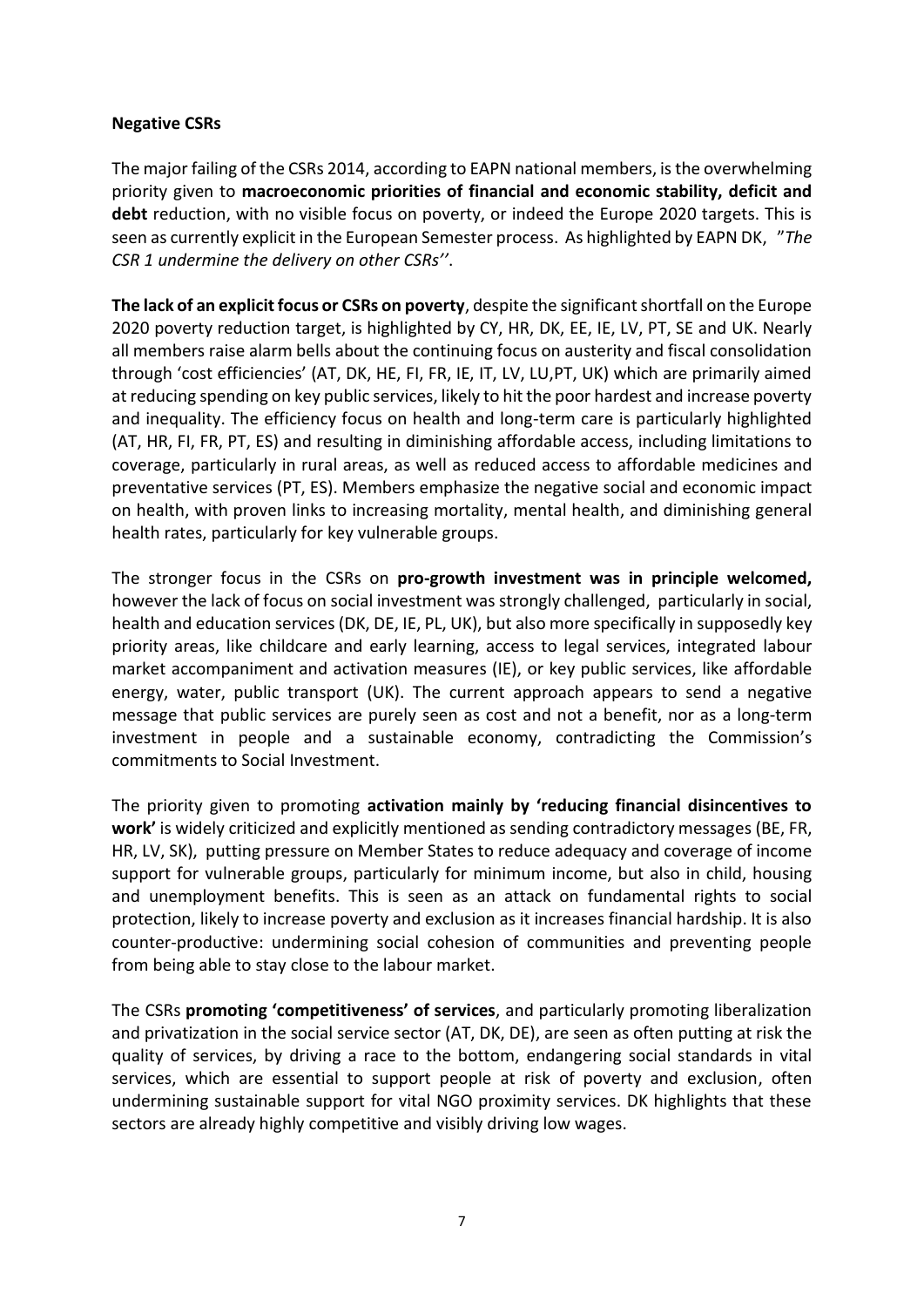**Reform of wage setting / wage indexing** CSRs are mentioned by BE, LU as likely to increase the numbers of working poor, reducing disposable household income which undermines consumer demand in the economy, and increasing the income gap.

Strong concerns are raised about the **increased number of CSRs reforming/modernizing the pension system**, which prioritize raising the retirement age (HR, CZ, FI, DE), without ensuring increased access to quality jobs for older workers, or recognizing the different health and other risks faced by low-paid workers in jobs with poor conditions, or long-term unemployed through disability and ill health. Increased CSRs aimed at reducing eligibility, coverage and adequacy of pensions are seen as likely to radically increase the pauperization and hardship of older people, resulting in costly demands on health and long-term care (HR, FR).

The major focus on **reforming tax systems, with priority to consumer-based, indirect taxation (eg VAT** is challenged by several members (BE, FR, LU, UK) as undermining the redistributive role of tax/benefit systems, and perpetuating a regressive impact on the poorest with least disposable income or options over their spending on basic food and services.

Finally the proposals on **reform of public administration** appear too often to be driven by cost-reduction objectives, rather than by a concern to increase the quality and accountability of local services (EE, FI, ES). In some cases, this means decentralization to local services, with cut funds and reduced obligations (EE, ES).

# **Summary of Positive and Negative CSRs and perceived gaps**

## **Austria**

#### *Positive*

Improving the labour market prospects for people with migration background, women and older workers reflects EAPN's CSR proposal in 2014;

- Improving child-care and long-term services is positive if it provides more extensive childcare facilities with better opening hours and more extensive day-care centres. However, EAPN underlines that childcare alone will not improve the labour market prospectsfor women, only reduce some challenges.

*Negative*

The focus on cost efficiency is negative, particularly in relation to health and long-term care, rather than supporting a quality approach to care. Recommendations that children and their specific needs are also not mentioned.

Recommendation that is aimed at removing barriers to competition in the service sector is likely to undermine sustainable provision of social services for people in need, putting more pressure on the service provider. EAPN callsfor cultural aspects and tradition to be taken into account.

# **Belgium**

*Positive*

The CSR requiring improvement of the balance and fairness of the overall tax systems and preparing a comprehensive tax reform that will allow shift from tax away from labour towards more growth-friendly tax bases. However, EAPN highlights the need for a tax shift away from labour towards capital, and to show how 'growth-friendly' translates into poverty reduction.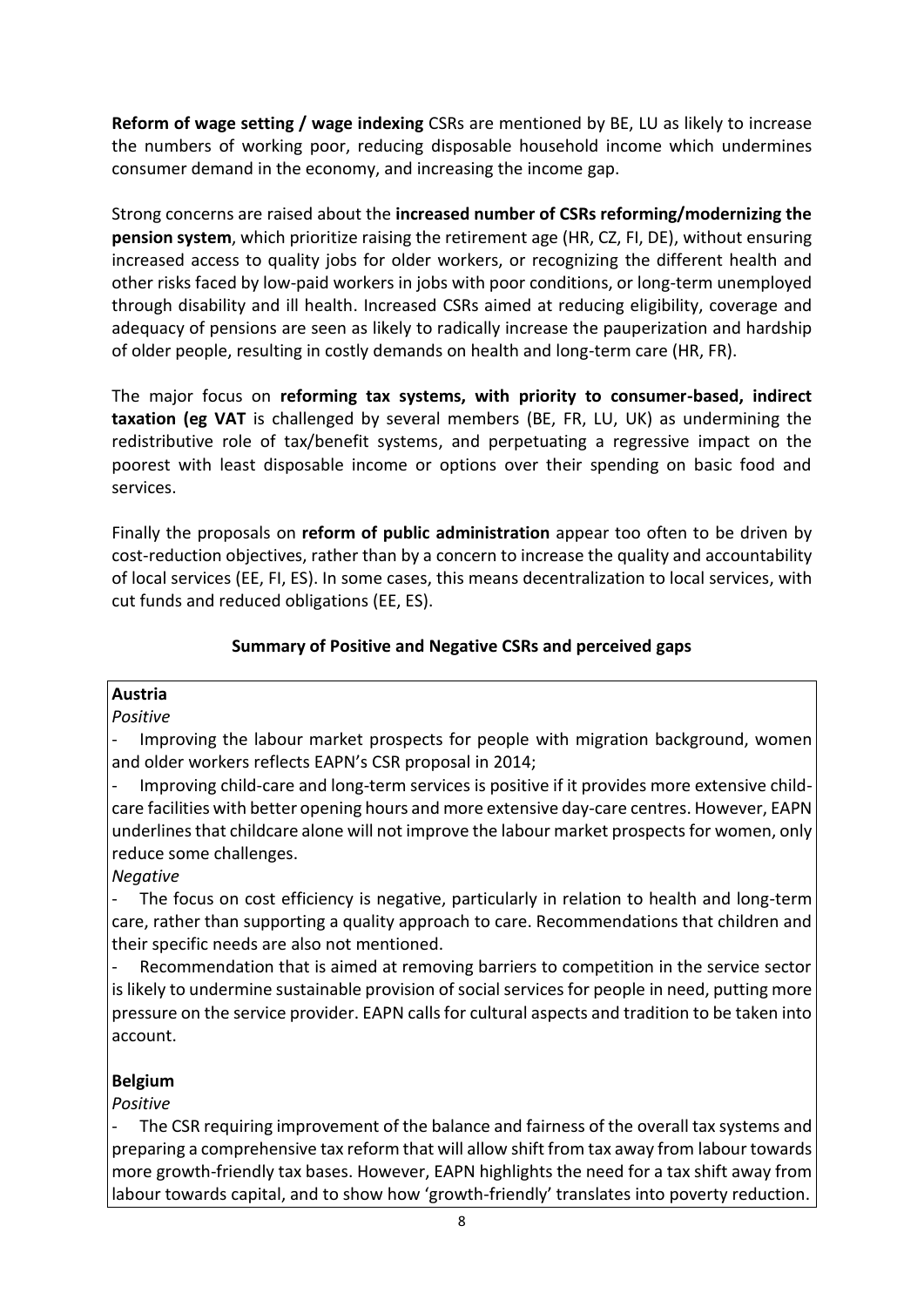# *Negative*

Restoring competiveness by the reform of wage-setting including wage indexation, is seen as having a very negative impact on poverty by leading to an increase of working poor.

Although the aim of the CSR on increasing labour market participation is supported, particularly for disadvantaged people including youth, migrants etc, the measures are seen as negative '*'notably by reducing financial disincentives to work''*. This is seen as a direct threat to decent minimum income, reducing the level or accessibility of benefits, rather than support for increasing minimum wages.

# **Cyprus**

There were no CSRs for 2014 as the Economic Adjustment Programme under the Troika came into force. However an assessment has been made on these proposals**.**

# *Positive*

The only 'positive measure' is seen as the Guaranteed Minimum Income that replaces the Public Allowance, expected to benefit 42.000 people. However, the criteria is excluding the majority of people: 16.500 have applied and only 4.000 have been approved. 17.000 low income pensioners have lost their extra allowance.

# *Negative*

No account is taken of the reduction of poverty. To the contrary, the measures will generally increase poverty and exclusion*. See the impact on the social situation in later section.*

# **Croatia**

*Positive*

In CSR 3, Prioritizing outreach to non-registered youth and mobilizing the private sector to offer more apprenticeships, in line with the youth guarantee, is an important recommendation. However Croatia does not currently have an official indicator or data on NEETS or their risk of poverty.

CSR 4: reviewing the tax/benefits systems and presenting an action plan to improve reactivation of inactive and unemployed, strengthening the effectiveness and transparency of the social protection system by consolidating benefits, unifying eligibility criteria and proposing a one-stop shop, could be positive measures.

# *Negative*

The overarching focus on implementing budgetary measures says nothing about impact on poverty and inequalities. The proposed reform of tax/benefit system could have a negative impact.

- CSR1 on financial system stability, makes no assessment of the economic and social impact, including of the recurrent property taxation.

CSR2 on pension system reform are based on tighter disability pension assessments and controls, reducing access to early retirement and increasing cost efficiencies in the health sector which can easily lead to poverty for older people.

Other CSRs on the reduction of salaries, suspension of retirement age, freezing of wages, reduction of employees in the public sector have been proven to increase unemployment and cause higher poverty.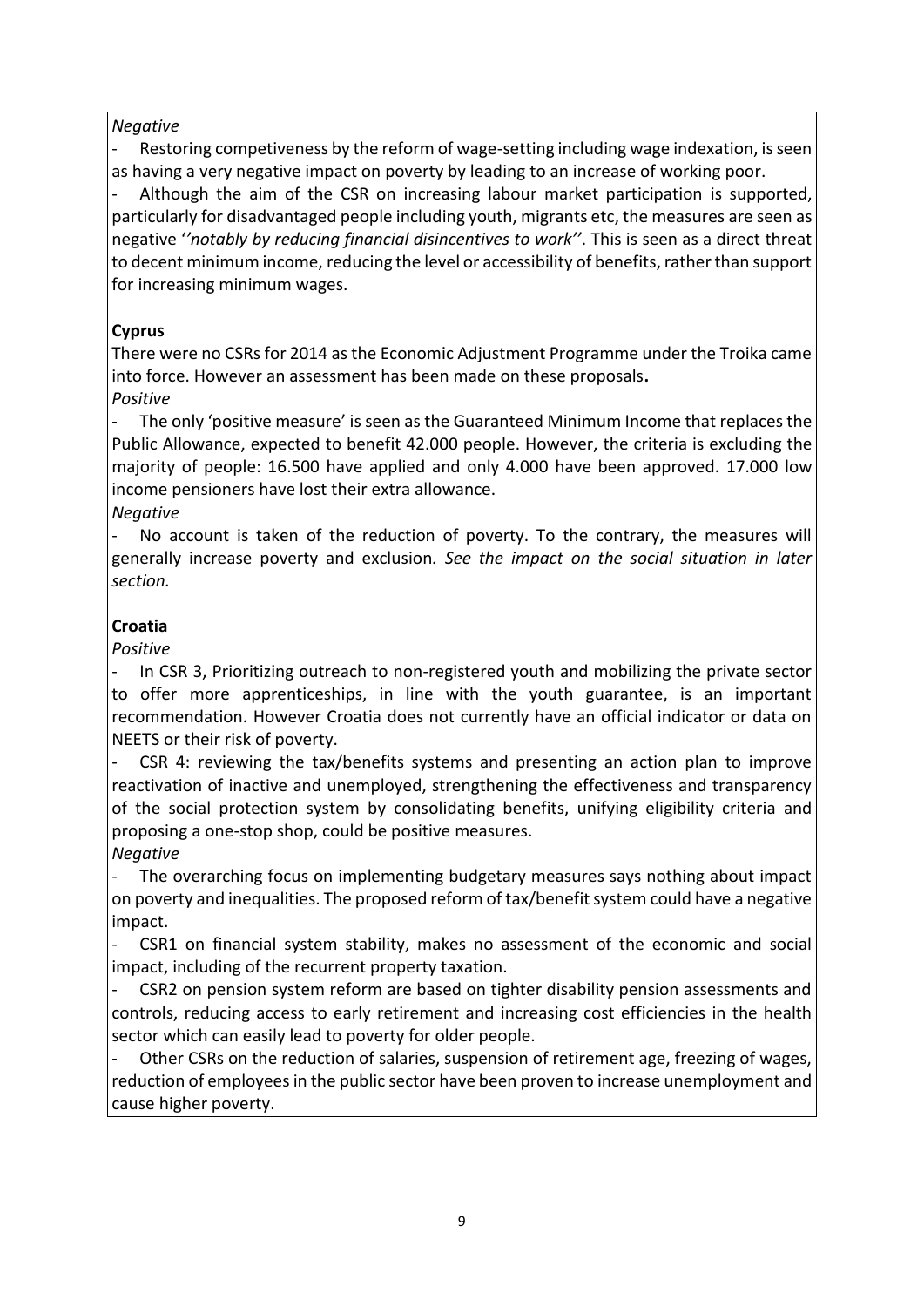# **Czech Republic**

*Positive*

There are important CSRs highlighting the need to increase the inclusiveness of education, ie particularly for Roma Children in mainstream inclusive early childhood education. The need to increase access to affordable childcare facilities and support to part-time work to support women's participation in the labour market.

Encouragement of effective active labour market policies, claiming that they remain underfunded and do not effectively target women with young children, young people and older workers.

Improvement in the quality and efficiency of public administration, to ensure that the accreditation and financing of higher education contributes to improving quality and labour market relevance.

# *Negative*

The focus on part-time work for women, could be questionable as pay is low, but important to present measures to close the gender pay gap: the largest in the EU.

The pressure towards accelerating the increase in the statutory retirement age and promoting employability of older workers is complicated particularly in regions where there ae very limited employment possibilities (ie Moravskoselzsky Region/N of CZ).

# **Denmark**

*Positive*

- CSR 2*:* Taking further measures to improve the employability of people at the margins of the labour market and improving the educational outcomes, of young people with a migrant background and the effectiveness of vocational training; facilitating the transition from education to the labour market, including through a wider use of work-based training and apprenticeships.

*Negative*

- CSR 1 and 3 undermine CSR 1 as they set a strict limit on investments for growth and jobs and 3 proposes more free market in the domestic service sector where wages are low and competition is already high.

# **Estonia**

*Positive*

- Increasing the efficiency and cost-effectiveness of family policy while improving availability and access of childcare;

- Supporting coordinated measure for fostering economic development and entrepreneurship in regions facing high unemployment; Improving incentives to work through measures targeting low income earners, and increasing the effectiveness of family policy.

*Negative*

Implementation of CSR 1 deficit reduction requirement without assessment of impact on poverty.

The requirement to better balance local government's revenue against devolved responsibilities. EAPN highlights the need to underline the obligation of local authorities to organize and provide social services, not just receive the financing.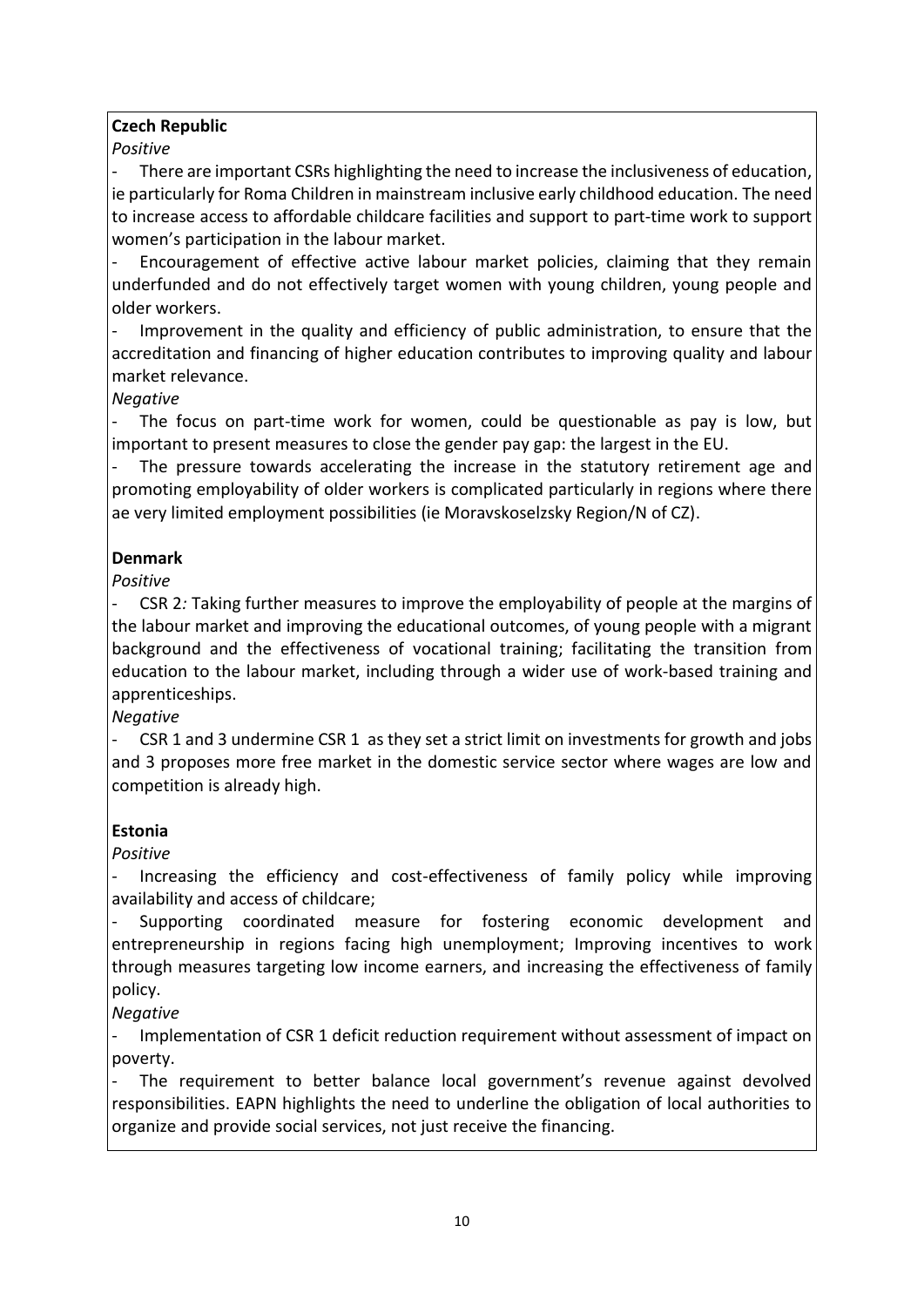# **Finland**

# *Positive*

- Implementing and monitoring the measures to improve labour market position of young people and the long-term unemployed with an emphasis on job-relevant skills; Further steps to increase the employability of older workers and improving their employability.

- Implementation of reform of social and health care services could be positive despite cost savings, because of its potential impact on significant health inequalities.

# *Negative*

The continued focus on adjusting public revenue and expenditure and reductions on institutional care of elderly people; Aligning retirement age with increased life expectancy, without other safeguards to ensure adequacy of income or care support.

The implementation of administrative reform concerning the municipalities focused on cost-savings in public services, including social and health care.

# **France**

*Positive*

Extending the offer of advice/training to older workers; Pursuing the reduction of inequalities in education, particularly school drop-out; ensuring that active labour market measures support access for most vulnerable groups, improving school-work transitions.

However EAPN comments the need for pro-active measures to increase demand/jobs for older workers and concrete measures for reducing educational inequalities. They highlight that activation needs to be more than enforced conditionality, include training and accompaniment, backed with adequate minimum income*.*

*Negative*

EAPN France draws attention to the series of CSRs focused on reducing costs and cutting services eg Limiting the cost of retirement runs the risk of impoverishing retired people, whilst the rationalization of family and housing benefits fails to recognize their role in supporting family income, as well as the current lacks in upgrading benefits. Reduction of costs to the health service will increase non take up and impact negatively on health.

Extending consumption taxes eg VAT, without consideration of the potential regressive impact; reforms of the unemployment benefit insurance, which would reduce coverage and rates, rather than positive measures to support employment for disadvantaged groups.

# **Germany**

*Positive*

Improving the efficiency of the tax system, but doesn't go far enough to ensure more progressive measures for low wage earners and fairer taxes, as the overall tax rate for the highest 10% is lower than the overall tax rate of the middle income group.

Reducing high taxes and social security contributions, especially for low-wage earners, is important. But no proposals are made on how to compensate for the reduction in tax contributions and impact on adequacy of pensions and social protection benefits.

Improving the employability of workers by raising educational achievement of disadvantaged people, more activation and integration especially for the long-term unemployed, but such programmes have currently been cut. Improving employability needs suitable training and employment services, adequately funded.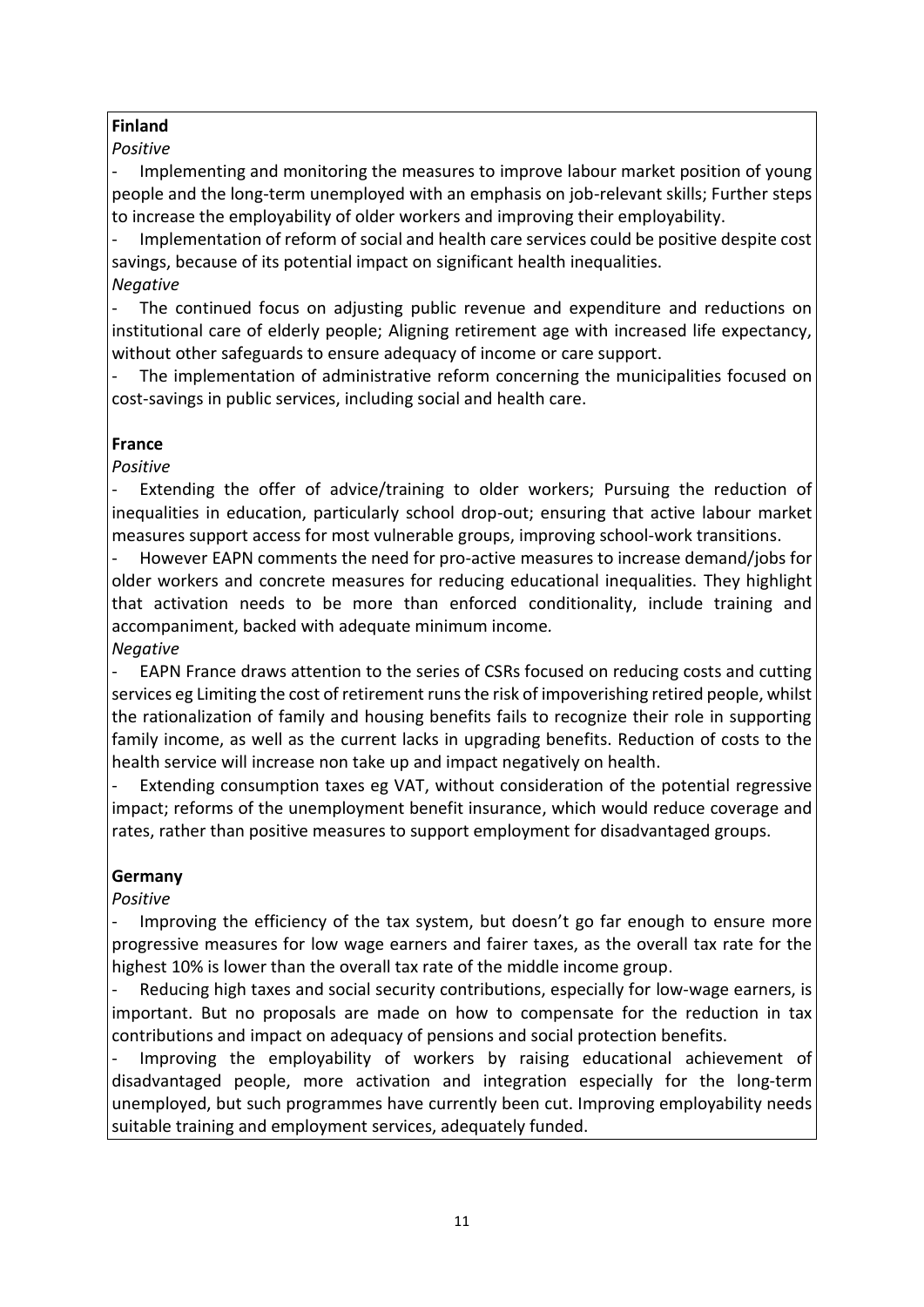## *Negative*

Continued proposals for fiscal austerity which undermine social investments, especially in social and education services**;** increasing incentives for later retirement, without ensuring older people have access to decent work nor can access adequate pensions. Flexible ways of moving into retirement should be encouraged.

Stimulating competition in the services sector is not the only or best way to increase efficiency and effectiveness. Social and professional standards have to be maintained.

## **Ireland**

## *Positive*

Pursuing further improvements in active labour market policies, focusing on long-term unemployed, low skilled, and young people in line with the youth guarantee; advancing reform of Further Education and Training Systems, employment support and apprenticeship. However, how it is implemented is key as the current approach to activation has been very narrow, with an increased focus on conditionality rather than an empowering service for people.

Tackle low work intensity and address poverty risk of children through tapered withdrawal of benefits and supplementary payments on return to employment; facilitate female labour market participation by improving access to more affordable and full-time childcare, particularly for low income families. However the lack of mention of quality care is crucial and its role in increasing participation in society, rather than just improving access to the labour market*.*

## *Negative*

Economic and financial considerations dominate the CSRs, reflected in the first CSR, setting the tone for issues such as health and access to the legal system, but also in terms of investment in affordable and accessible childcare and well-resourced integrated activation. There is a real danger that achieving the budget deficit/debt thresholds will undermine the commitments of Europe 2020, with consistent poverty in Ireland increasing from 4.2% to 8.2% of the population between 2008 and 2013.

## **Italy**

## *Positive*

For the first time a Recommendation mentioned poverty and social exclusion and the extension of the social assistance scheme – working towards a more comprehensive social protection system for the unemployed and scaling up new pilot social assistance scheme, strengthening the link with activation and improving the effectiveness of family support schemes and quality services.

Other measures include improving the efficiency of public administration, preserving growth-enhancing expenditure in key areas, effective action to promote female employment, providing adequate services to non-registered young people, implementing the national system for evaluation of schools to improve early leaving. *Negative*

The budgetary targets are the dominant CSR and likely to undermine the delivery of the other more positive Recommendations*.*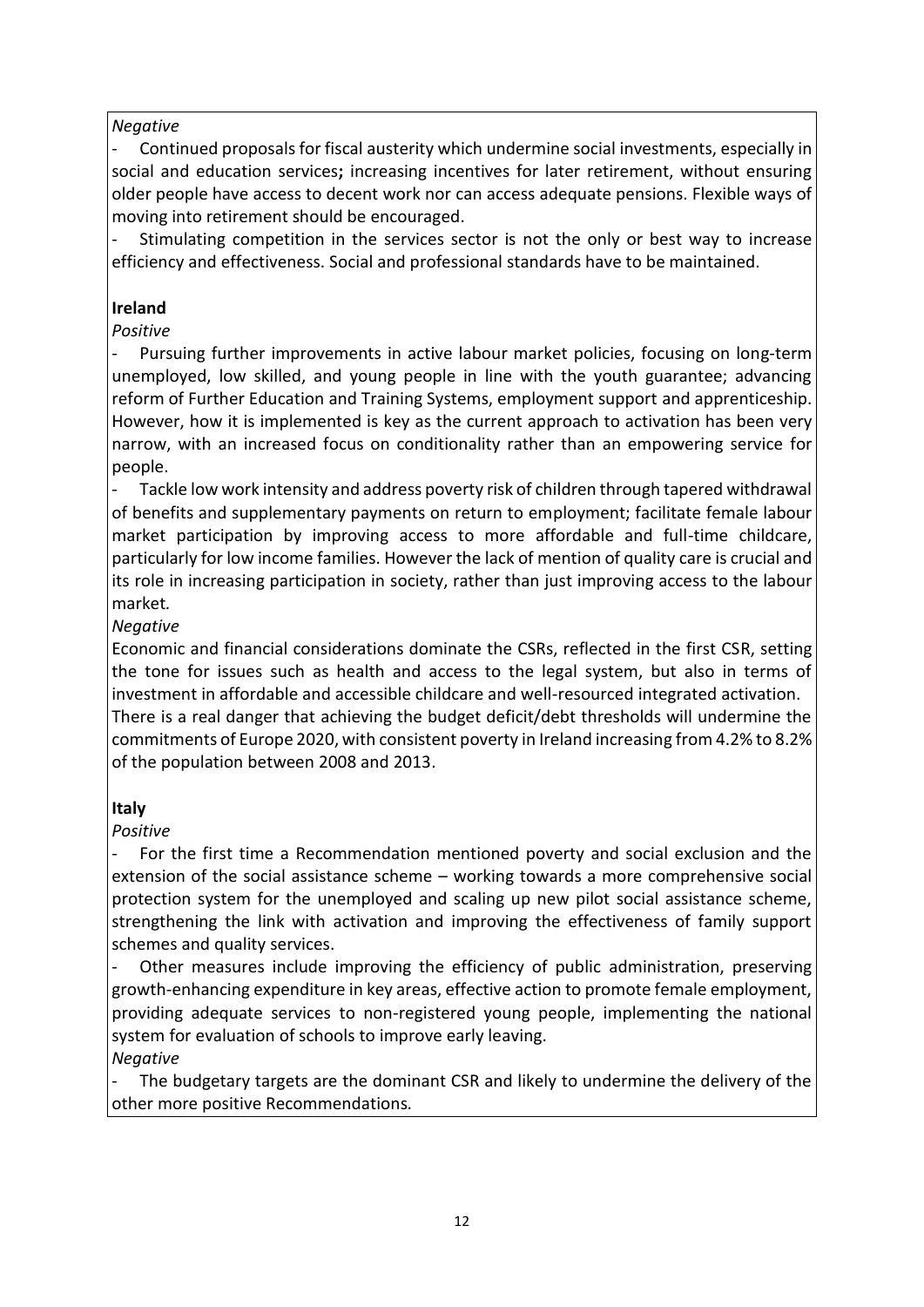# **Latvia**

*Positive*

Supporting efforts to further reduce the tax burden on low-income earners and improve tax compliance and collection.

Reforming social assistance and financing to ensure better coverage and adequacy, and support activation and social services.

*Negative*

Priority to strengthening budgetary strategy without ensuring that the burden is not paid by the poor.

Focus on tackling unemployment, fails to mention the % of the population who have emigrated, and those who see no need to register as unemployed when their benefit ceases after 9 months.

- Insufficient recognition of the high number of people in poverty, particularly in rural areas, when Latvia's spending on social protection is the lowest in the EU; access to health care is hampered by high costs for poor people, including high out of pocket payments and prevalent informal payments*.*

# **Lithuania**

*Positive*

Better targeting active labour market policies to low skilled and long-term unemployed, and increasing the coverage and adequacy of unemployment benefits. Addressing skill mismatches and increasing the employability of young people with quality apprenticeships and partnership with private sector.

- Ensuring adequate coverage of those in need and strengthen link between social assistance and activation.

*Negative*

- Insufficient impulse to Lithuanian Government to modernize social services, developing partnerships with NGO stakeholders also in the policy decisions that impact on citizen's quality of life**.**

# **Luxembourg**

*Positive*

There are no similarities with the EAPN proposal, except that 'reduce youth unemployment' coincides with the recommendations of the network of the importance of 'implementing the youth guarantee'.

*Negative*

Fiscal governance and especially "taking into account implicit liabilities related to ageing" may lead to lower pensions; the broadening of the tax base for consumption taxes will induce higher prices for every day's life goods. "reform the wage setting system" has the aim of lowering wages.

# **Malta**

*Positive* 

Tackling unemployment and activation measures, promoting the Youth Guarantee and initiatives to help single people enter the labour market. However EAPN highlights the importance of supporting the Alternative Programme for school leavers, free childcare to support women's integration and strengthening adult literacy programmes.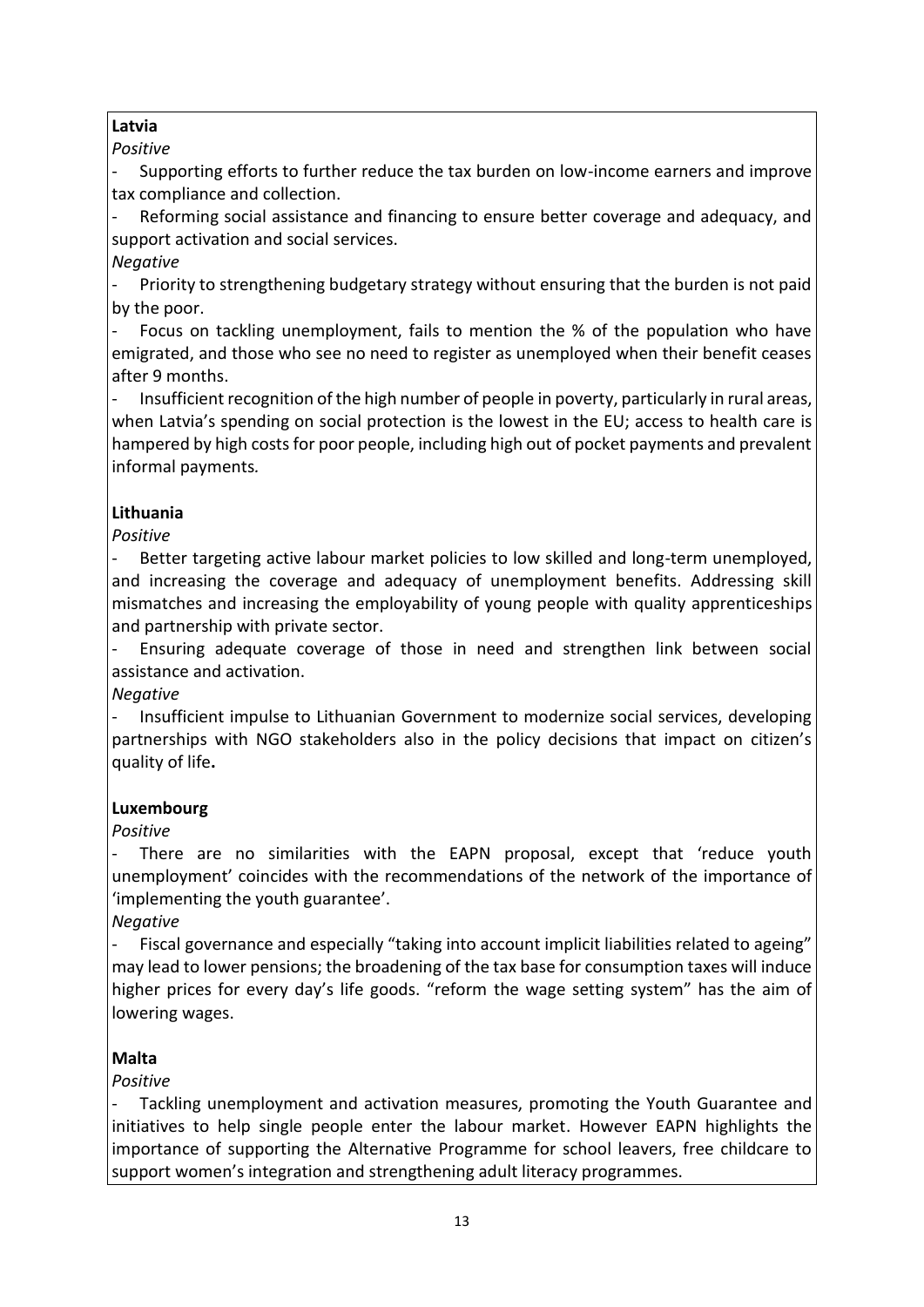Tax evasion and fraud and the sustainability of social services, however EAPN underlines that welfare fraud amounts to a relatively low percentage of government expenditure. *Negative*

No comments are made.

# **Netherlands**

*Positive*

The Youth Action Plan is a positive first step

*Negative*

The fact that the EU is forcing the Netherlands into a privately based social housing market, which we do not need and do not want.

# **Poland**

*Positive*

Continuing efforts to increase female labour market participation, in particular through increasing availability of affordable quality childcare and pre-school education; strengthening efforts to reduce youth unemployment.

- However, taking any job is not enough to improve the income status of the family. Quality jobs (with stable and living wages), need to be combined with increasing mobility from lower quality to better ones. A coordinated system of tax/benefits to increase family net income, including adequate minimum income is crucial to ensure no family falls below the accepted minimum.

*Negative*

The very narrow approach to investment, minimizing cuts only in non-social growthenhancing investment and improving the targeting of social policies. This fails to see social policy as a growth-enhancing investment and only as a cost.

# **Portugal**

*Positive*

A recognition that the crisis and austerity measures had a deep impact on increasing poverty, although no concrete proposals are made. The importance of increasing employment, particularly long-term and youth, and improve job counselling/search assistance.

There's an important request to present by March 2015 an independent evaluation of recent reforms to employment protection, and an action plan to tackle labour market segmentation.

*Negative*

Lack of concrete measure to reduce poverty. The focus on controlling health care expenditure, without assessment of rising basic health costs and cuts in medicine sector which is impacting on health and well-being, including mortality rates, waiting times and mental health and substance abuse. (eg Spring Report 2013).

# **Spain**

*Positive*

EAPN Spain considers that many of its 2014 CSR proposals have been taken up.

- CSR 1: considering lowering employer's social security contributions particularly for lowwage jobs, however consideration must be taken of the impact on worker's pensions.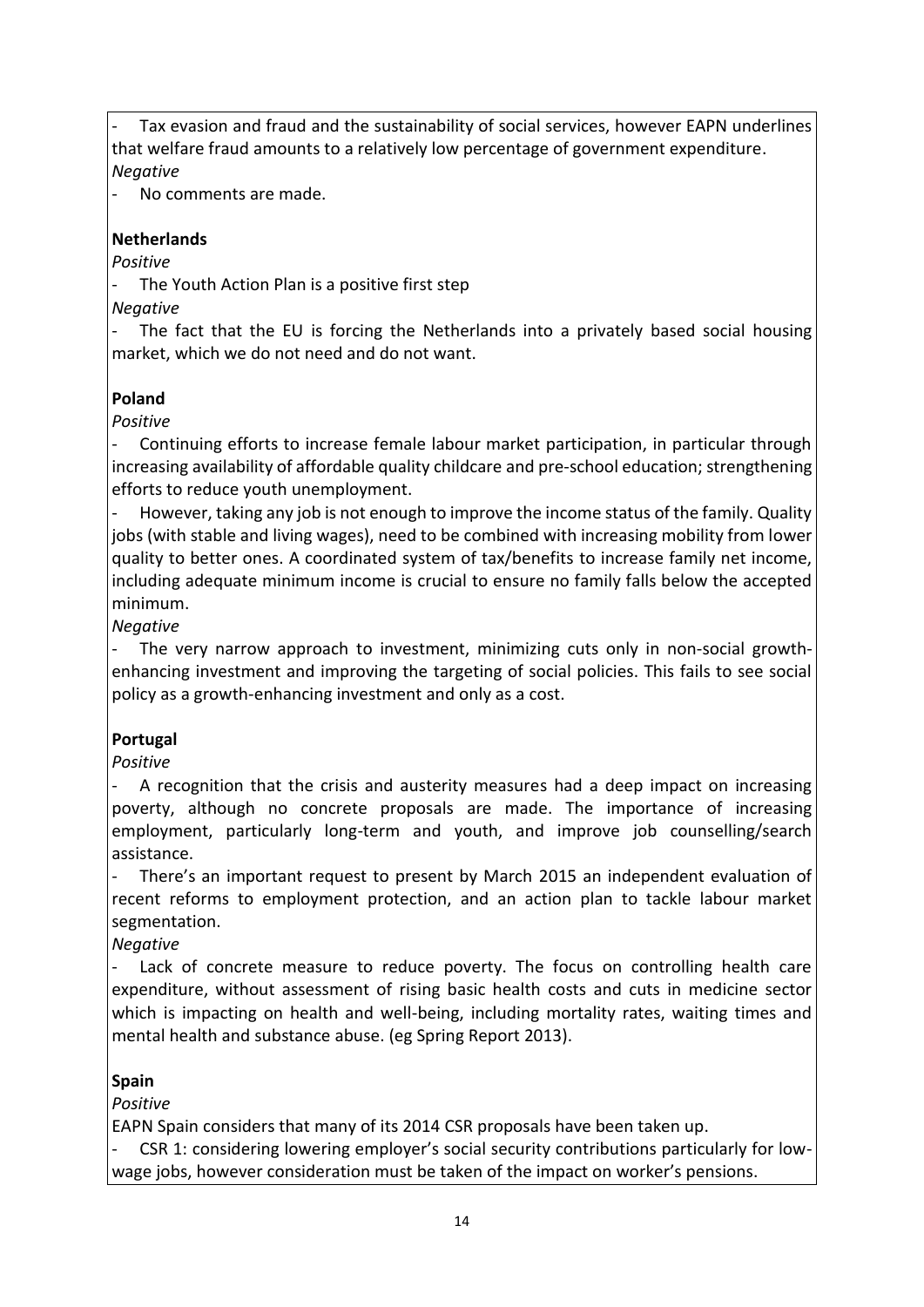CSR 2: developing a permanent framework for personal insolvency, is an important issue affecting impoverishment and family bankruptcy.

CSR 3: New measures to reduce labour market segmentation to favor sustainable quality jobs is welcomed as quality jobs are a key component of a better redistribution strategy.

CSR 4: implementing the Youth Entrepreneurship and Employment Strategy and evaluating its effectiveness is welcomed.

CSR 5: implementing the NAP on social inclusion and strengthening the admin capacity and coordination of employment and social services to support integrated pathways, improving the targeting of family support schemes and quality services favoring low-income households with children ensuring progressivity/ effectiveness of social transfers*. Negative*

CSR 1: focus on cost effectiveness of the health care sector, rather than on maintaining accessibility to health care for vulnerable groups, with risk of less available medicines covered by social security, less health services and more emphasis on getting people out of the system (ie immigrants).

CSR 8: The reform of public administration, will result in the dismantling of social services at local and provincial levels, meaning people in poverty are further from the practitioners, resulting in undermining EAPN's first Recommendation ' welfare states red lines should not be crossed'.

# **Slovakia**

# *Positive*

Addressing long-term unemployment through activation,  $2<sup>nd</sup>$  chance education and tailored quality training; enhancing capacity of public employment services through casemanagement approaches*;* Tackling youth unemployment by improving early intervention in line with the youth guarantee and improving incentives for women's employment particularly through the provision of childcare facilities.

Adopting systemic measures to improve access to high quality and inclusive pre-school education for marginalized communities including Roma, also in vocational training and higher education.

However, overall integrated active inclusion approach is missing, particularly in ensuring access to basic services, such as affordable housing or adequate minimum income. *Negative*

- Strengthen the link between activation and social assistance*.* This general wording is dangerous as it appears to justify full conditionality of minimum income to activation. This is being implemented by the Slovak government and risks undermining the EU's commitments to the European Charter of Fundamental Rights.

# **Sweden**

*Positive*

Moderating household sector credit growth and private indebtedness.

Taking appropriate measures to improve basic skills and facilitate transitions from education into the labour market, particularly for young people and migrants. Increasing early intervention and outreach for young people who are unregistered*.*

*Negative*

The overall neo-liberal approach which undermines access to rights.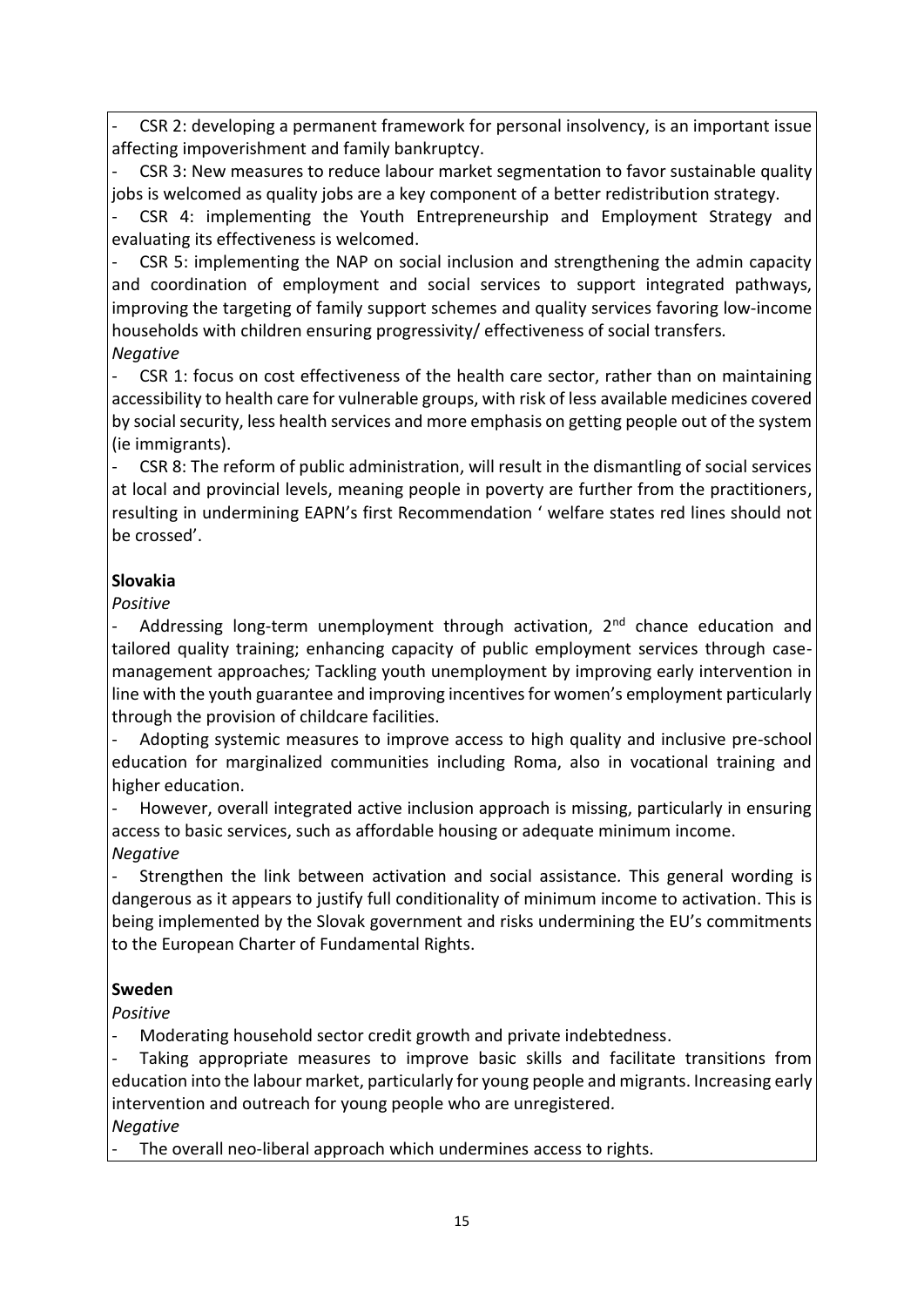The focus on improving the efficiency of the housing market through market-orientated, liberalization measures, which will only lead to vulnerable groups in the housing market becoming even more exploited and further away from a decent home of their own.

# **UK**

#### *Positive*

CSR 2 refers to macro-prudential regulation, property prices and debt risks and suggest measures to mitigate risks related to high mortgage indebtedness and other measures to alleviate distortions in the housing market and increase housing supply. However, the CSR is mainly concerned with macro-economic risk rather than combating housing lack, affordability and quality. (*See full country fiche for details*).

CSR 4*:* calls for continued efforts to reduce child poverty in low income households, ensuring Universal Credit and other welfare reforms deliver adequate benefits, with work incentives and support services. Improving the availability of affordable quality childcare*.*  However there is strong evidence the welfare regime had become harsher, with working-age benefits substantially below adequacy, and increased sanctions. EAPN had called for a halt to welfare reform, requiring an assessment of adequacy, and impact on poverty, and the retention of the child poverty target and the measures of the Child Poverty Act*.*

- CSR 3*:* maintaining commitment to the Youth Contract, with increased focus on skill mismatches and higher level skills and apprenticeship. UK Youth unemployment is three times adult unemployment, and the main work integration programme has not worked well. Only 3% of young people on WP achieved the target of a 12 months job, despite 2000£ of job subsidy to employers.

*Negative*

CSR 1 underpins all the rest of the CSRs and reinforces the budgetary strategy to correct excessive deficit focused on fiscal consolidation, with some raising of tax revenues by broadening tax bases. However if the pace and scale of deficit reduction had been delivered, UK poverty rates would have been much worse. UK government delivered focus 85% cuts to 15% revenue increases in 2014. The tax proposals by the Commission generally encourage regressive changes to VAT, as people on low incomes are disproportionately hit. Whilst the proposals on property tax are progressive, they are unlikely to be implemented.

#### **What are the Main Gaps?**

EAPN members were asked to map explicit omissions from their perspective in the CSRs. The main gap was **the lack of a coherent, balanced, inclusive and sustainable growth strategy,** which ensured economic goals contributed to the delivery on the poverty reduction and other social targets. The failure to highlight countries that are *succeeding* in combining economic AND social goals for more shared prosperity undermines trust in the Semester and its goals (ie the example of Denmark as one of the most competitive and prosperous Member States, that has continued to operate an effective flexicurity strategy, based on universal access to quality jobs, services and social protection, funded by high taxes and progressive taxation). For many in EAPN this only underlines the continued domination of an outdated and increasingly devalued neo-liberal model, which has precipitated the crisis and now uses its pretext to roll-back welfare states across the EU (UK).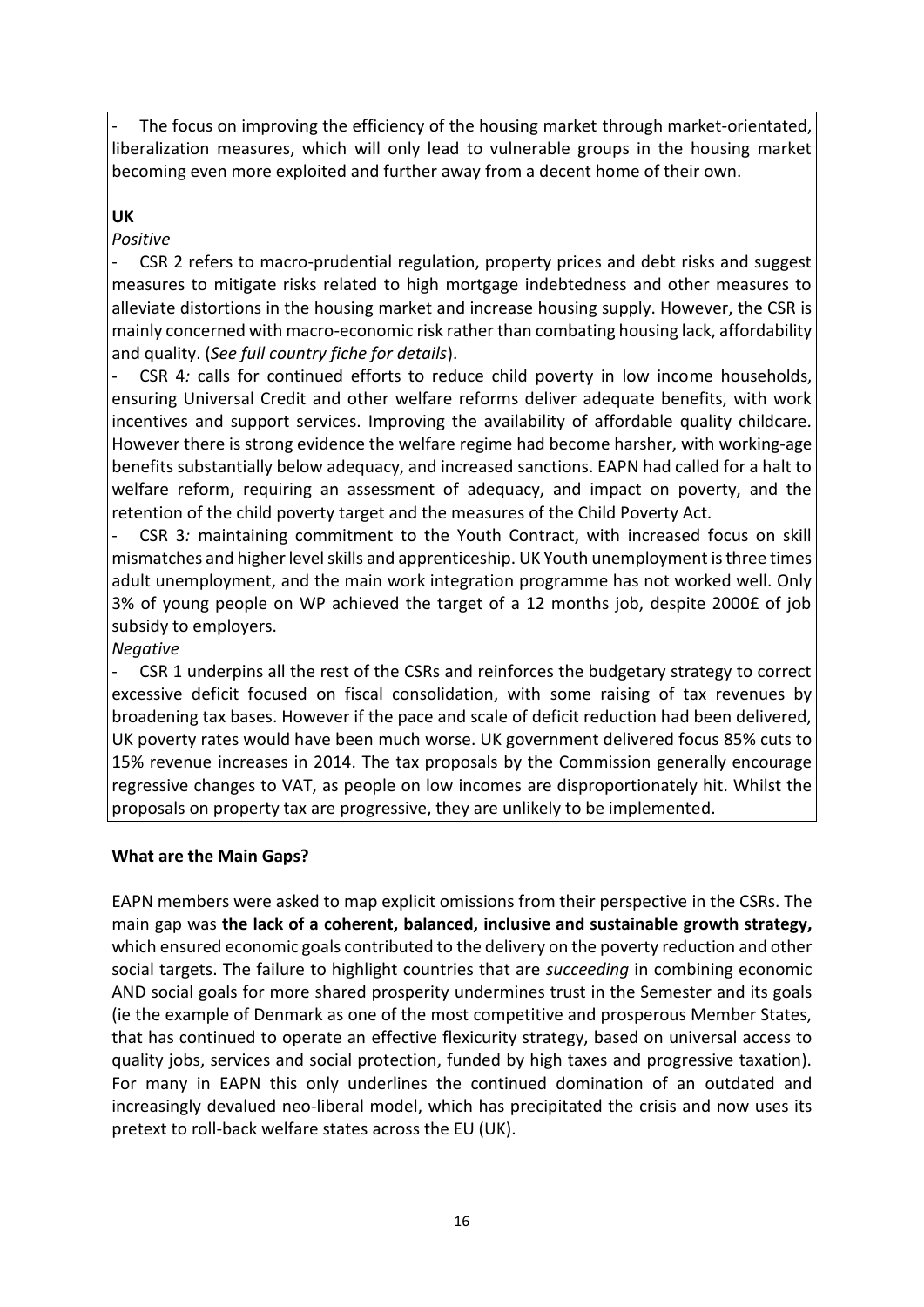**The lack of an overarching focus on poverty** and CSRs for all countries, and demand for an overarching rights-based **integrated strategy** to fight poverty and exclusion gave little security about the objectives (FI, PL, PT, DE), as well as the failure to give a central role to Europe 2020 (IE), or commitment to integrate the targets in a coherent fashion (LU). The failure to set CSRs when the poverty target had supposedly been reached (PL), or when Member States avoided setting EU poverty targets, was also raised (SE).

The dominance of continued **austerity measures focused on public expenditure cuts** raises calls for CSRs requiring an explicit social/poverty impact assessment of the **distributional impact of tax/benefit/services/employment** (UK) to challenge growing poverty and inequality through distribution and redistribution measures (BE, ES, SE, UK). Members are looking for a new commitment to progressive and fair taxation policies, including a shift away from consumption towards taxing capital. Some countries continue to call for an explicit antipoverty shock plan for the countries who are worst hit (ES).

Improving or restoring **adequacy of minimum income** was highlighted as a key priority for many members (AT, BE, CY, FI, FR, PT, SE, SK, PT, UK), to restore income levels, where people are unable to access quality jobs, even in countries where CSRs on income support were in place. This needed to be linked to broader guarantees on adequate income throughout the life cycle, particularly in evaluating the adequacy within the overlap/transitions with unemployment and other benefits, as well as pensions, protecting acceptable living standards (AT, CY, FI). The Social Investment Package requirement for 'well-designed welfare systems' was recalled as a necessary principle to underpin CSRs in this area (PT).

**Enforcing social standards**, ensuring affordable access to quality services, particularly as a result of the impact of austerity measures, is a key gap (AT, BE, CY, FR, SK, UK). **Health and long-term care** are highlighted as particularly vulnerable, with grave medium and long-term social, health and economic costs (IE, FR, AT). **Access to affordable housing** is a particular omission in the Commission's current approach, as priority is given to stimulating growth in the private housing sector over ensuring affordable housing to people, and with almost no attention to the key role of social housing for low income groups (CZ, IE, LU, NL, UK).

A revised approach to linking assessment of disposable income to cost/access to services was seen as increasingly vital (SK, UK). In several countries, a focus on **modernization of social services** is backed, particularly giving support to NGOs and social economy in their role in delivery of proximity services, as well in representation (HR, EE, LT), but without undermining the state's prime responsibility for delivery (FR, UK). Particular surprise was expressed that **education services have not been saved from cuts**, despite being a clearly recognized priority for social investment, and with little awareness of the need for integrated approaches that ensure access to other services (PT).

In the area of **employment**, a key omission were explicit measures to challenge growing inwork poverty, including supporting new frameworks for minimum and living/decent wages (AT, PL). CSRs for **quality job creation** (BE, DK) were also called for, with specific attention to the role of public sector, ensuring that people who are disadvantaged through social situation, gender, health, age, minority or other grounds, are supported to access quality jobs (DE, DK). Members miss any reference to an integrated **Active Inclusion approach** (comprehensive support combining inclusive labour markets, access to quality services, and adequate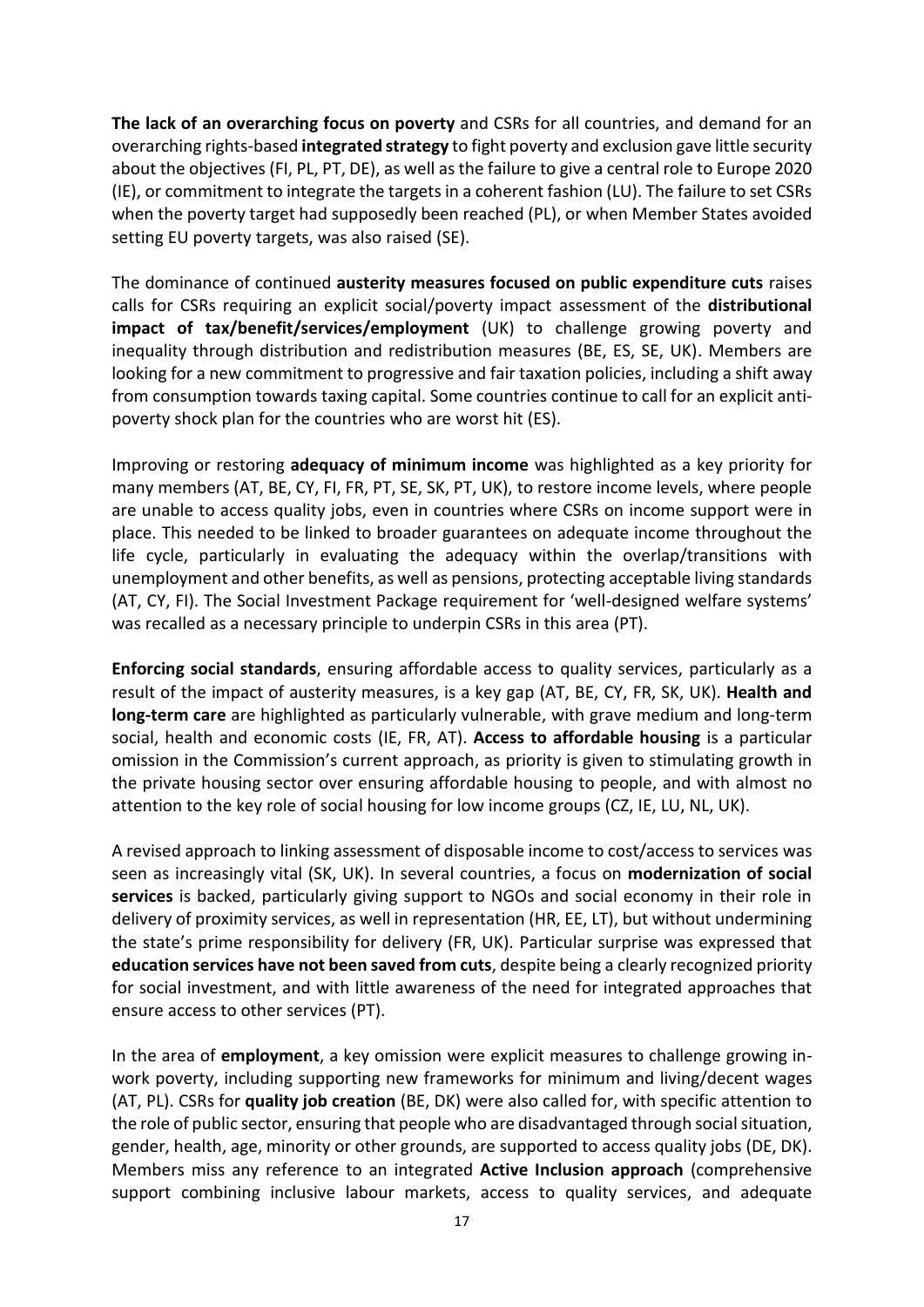minimum income/social protection), as supported by the Social Investment Package, which can provide an effective and rights-based approach to supporting inclusion and sustainable employment, rather than labour market entry at any cost. The use of Structural Funds to deliver on the 20% of ESF on poverty reduction, with particular reference to Active Inclusion approaches, is also a key omission (PT).

Although supporting the strong focus on youth, members underline that this should not be at the cost of the **needs of groups facing poverty and social exclusion** – particularly older people, people with health difficulties and disabilities, including mental health, the homeless, migrants – particularly undocumented who are increasingly excluded from accessing their rights (MT, UK);

**Women** get an increasing focus in the CSRs, yet primarily from the perspective of increasing female participation in the labour market through increasing childcare, rather than tackling discrimination and closing the gender pay and pension gap (AT, IE, UK). The needs of low income families and particularly support for **care givers** who increasingly take up the double burden of care is a key risk, with the erosion of long-term care support (DK, DE, EE, FI, UK).

Finally, many members underline the need for CSRS to tackle the continued **weak stakeholder involvement** in the Semester process, despite the priority given to this in the Annual Growth Survey 2014 and 2015, particularly in the *design and monitoring as well as delivery* of National Reform Programmes (BE, IT, LT, LU), and in the National Social Reports (IT). The CSRs need to send a strong message that the democratic deficit and effective participation is a priority not an optional extra, if the European Semester is to be accountable and credible.

# **Summary of Main Gaps**

**Austria**: Adequacy of Minimum Income should be guaranteed. Implementing labour market inclusion for those furthest away from the labour market.

**Bulgaria**: Fiscal and Tax justice, with progressive taxation to reduce spiraling poverty and inequality, action to tackle indebtedness, tackle impact of petty crime and corruption, access to key services particularly energy poverty, support to social economy and use of ESF and Structural Funds to redistribute wealth, reduce inequality and poverty not to increase the gap. **Belgium**: Tackling inequality through fiscal/tax justice. Guaranteeing an adequate minimum income, creating quality jobs and supporting access for those excluded.

**Cyprus**: Financial support to protect living standards, and to prevent austerity increasing poverty and inequality.

**Czech Republic**: Promoting inclusive education: ensuring access to post-compulsory education for vulnerable groups, particularly Roma, also pre-primary and primary. New priority should be given to social housing, providing integrated support to people suffering from homelessness and housing exclusion. Better support to non-for profit housing solutions. **Denmark**: Renewed commitment to a progressive Flexicurity concept ie that guarantees income security with flexible labour market. Better support for those who are furthest from the labour market – in terms of employment support but also adequate income support.

**Estonia**: Closing discrimination gaps for different national and vulnerable groups. More focus on disabled and older people's poverty. Not enough focus on quality jobs. Lacking a systemic and preventative mechanism for poverty reduction. Need to ensure access to health care for all.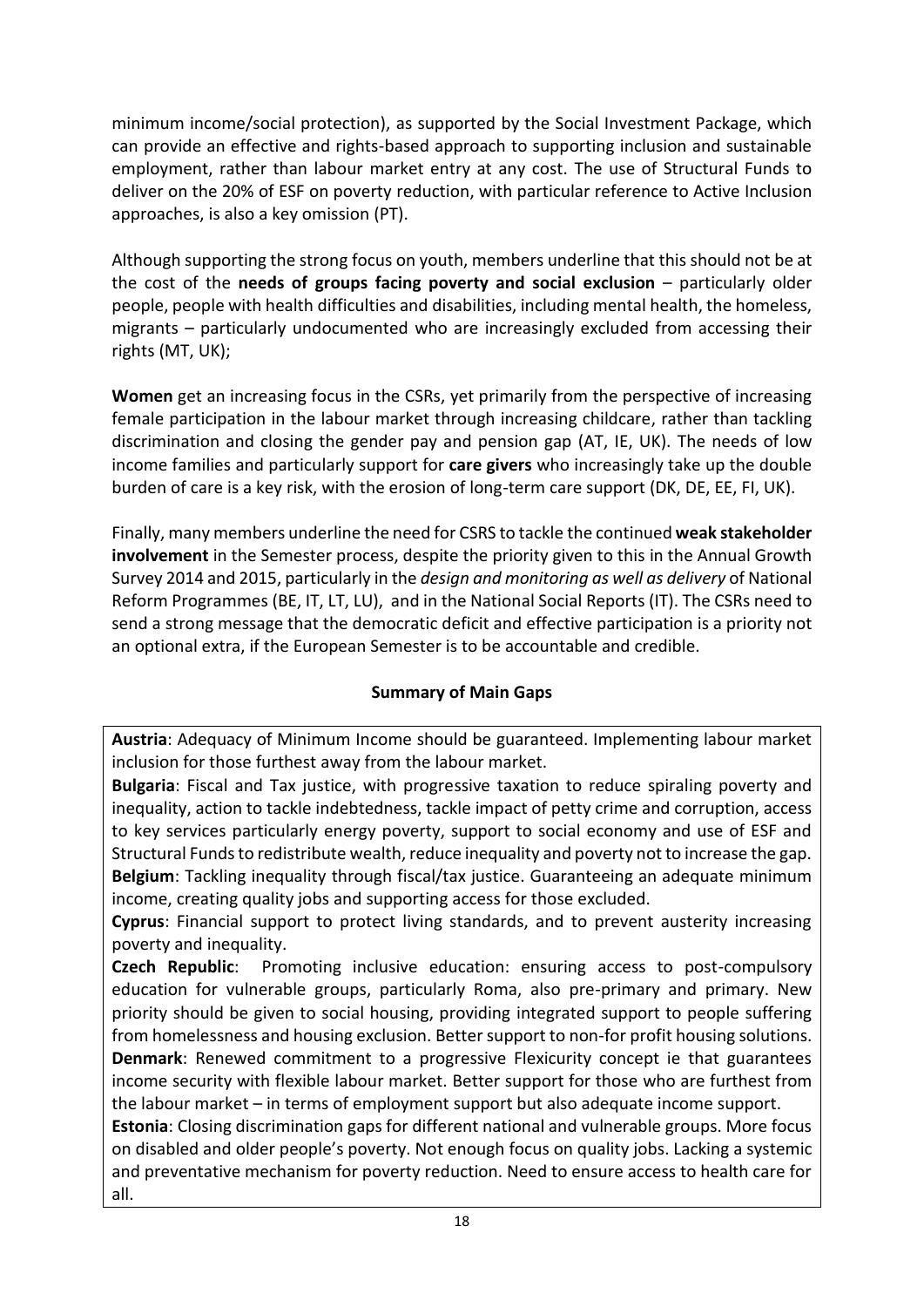**France**: Increase in Minimum Income needed. Increase in the number of young people accessing the youth guarantee. Increase in the amount of housing benefits. Merging minimum income and employment allowances to favor take up and access to minimum income.

**Germany**: Better measurement of employment sustainability and impact, particularly regarding participation and duration; a real poverty target, not just long-term unemployment. Need to ensure an effective use of ESF 20% for poverty reduction.

**Ireland**: The Country Specific Recommendations (CSR) do not include recommendations on some key areas which should be addressed if Ireland is to bring about balanced smart, sustainable and inclusive growth. This includes the areas of climate change, resource efficiency, poverty reduction, gender mainstreaming, pensions and access to quality housing, health and long term care.

**Italy:** Change priority from only budget deficit reduction and liberalization, and focus on strategy to fight poverty and inequality, with particular reference to youth, supporting women into the labour market and early school leaving.

**Lithuania**: Failure to aim at social progress or innovation, or reducing poverty with just small policy steps. Missing support to social partnerships to reduce poverty – public/private and NGOs emphasizing non-for profit organization's role.

**Luxembourg**: Develop a strategic approach to poverty reduction with involvement of stakeholders. Consider all the target areas and their impact on poverty. Priority to development of affordable housing, particularly through social housing.

**Netherlands:** No action has been taken to counter the explosion of rents in the housing sector that puts more and more tenants under pressure, whilst the housing cooperations have savings of over 46 billion euro. The idea of the European Commission that social housing should be privatized, needs to be challenged. That way the rents will rise even faster and more people cannot effort a decent house. The Netherlands do have a good system of social housing that should be protected as such, but opened for more participation of the tenants.

**Poland**: Need for a comprehensive antipoverty strategy, which should include integrated active inclusion, i.e. using the ex-ante conditionality requirement of ESF. Priority to affordable housing. Ensuring participation of people experiencing poverty in policy design, evaluation and delivery.

**Portugal:** Enhance SIP recommendation for a *well-designed welfare systems* that combine a *strong social investment dimension* with *protection* and *stabilisation;* need for an active inclusion strategy, as well as the access to an adequate income; missing recommendation in what concerns the new period of Structural Funds.

**Romania**: Need for a long-term integrated strategy to fight poverty. Evaluate impact of CSR and policy measures on poverty. Invest in quality public services, particularly health, education, social protection, employment services etc.

**Spain**: Insufficient and ineffective support for vulnerable groups, and to tackle 6 million unemployed and 1, 832, 000 jobless households.

**Sweden**: Tackling growing inequality that is threating social cohesion and increasing social and economic costs. Lack of a national poverty target.

**UK**: No concrete recommendations on poverty (compared to 2012 when CSR made that welfare reform shouldn't increase poverty) or evaluation of impact of CSRs. Missing a strategic approach to reducing poverty and inequality – particularly overall poverty, in-work poverty, severe or extreme poverty, rising inequality . Unfair burden of cuts and approach to fiscal consolidation supporting erosion of low and middle incomes and increase in benefits to top 1%.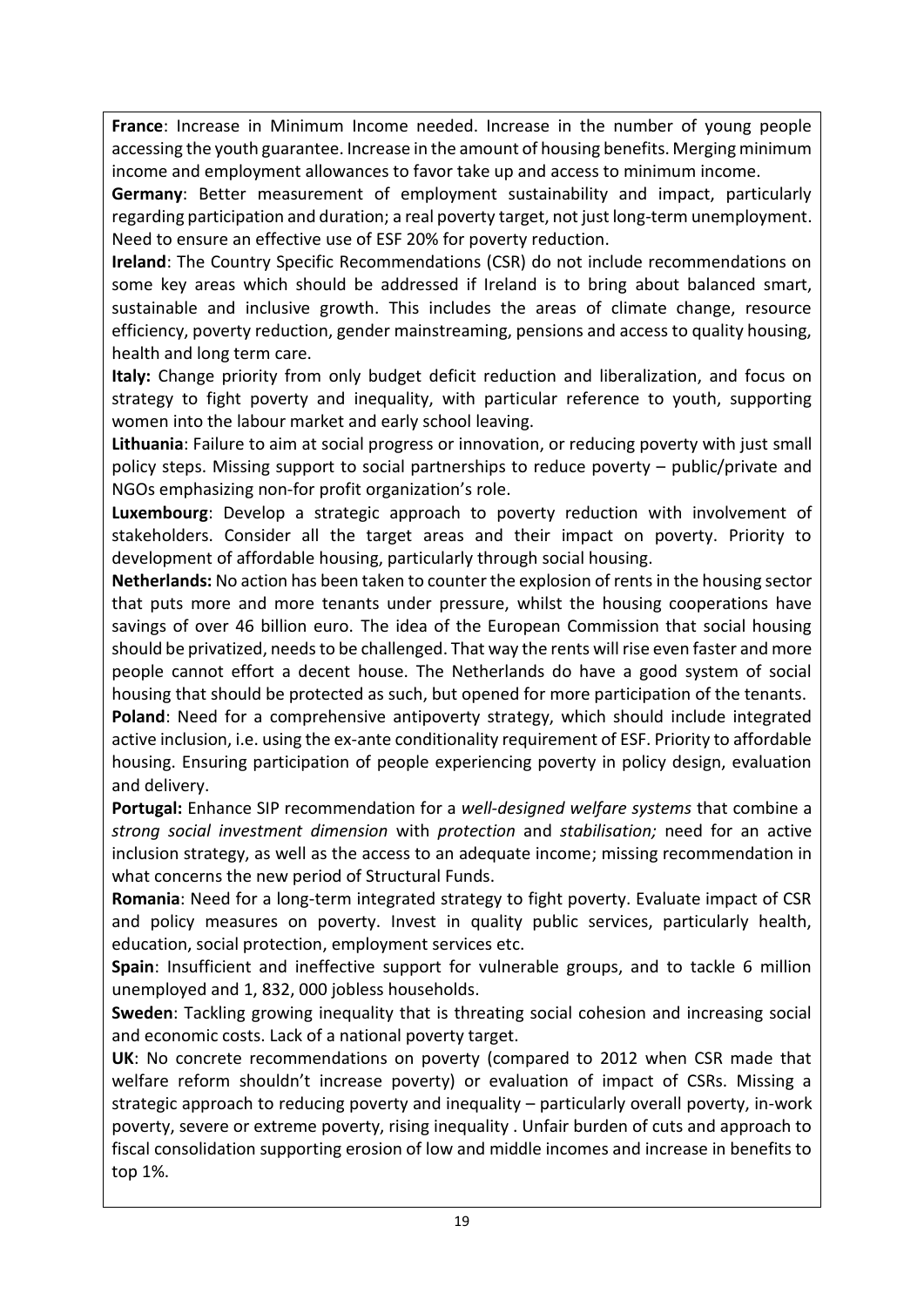#### **Eurodiaconia National Member inputs**

**Austria:** The long-term care fund is, as the Commission truly sees it, just an interim solution for the long-term care sector. Although there is "new money" the system lacks concrete reforms in form of access, funding and organisation.

**Czech Republic**: CSRs were identical in 2013 and 2014. The "social" CSRs focused on child care and inclusion of Roma. Affordable housing is missing; so is migration

**Denmark**: The CSR should be more focused on negative social effects of austerity measures. There are so many daily reports on how people in need are affected by public budget cuttings in the municipalities. For instance 40 per cent of all social benefit recipients experienced a situation where they did not have the means to pay for medicine.

**France**: The CSRs are too focused on budget consolidation, reduction of pension and of labour costs. The question of housing is missing.

**Netherlands**: The recommendations are coherent in view of the ruling economic aims. But these recommendations seem to be based upon a presumption that there will be a shortage of jobs. We should start thinking and acting towards re-allocation of labour. Recommendation 4 rightly says we should work on diminishing rigidity at the labour market; however, it lacks a view of the direction this should take. Is this meant to support the Law on Work and Security or does it criticize that? The evaluation is not clear at this point. We are critical of this Law because it 1. It tries to stop the strong tendency of flexibility in the labour market instead of promoting this; 2. It offers the best security in a fixed contract; 3. It does not create possibilities to combine flexibility and social security ('flexicurity').

# **2. IMPLEMENTATION OF COMMISSION/COUNCIL'S CSRS 2014**

In this section, we asked members to assess how far the CSRs have been **implemented** and what the **impact** was on poverty reduction.

The **overall assessment is mixed** on how far the CSRs have been implemented, with most members highlighting *some* implementation (AT, DK, EE, DE, LV, LT, LU, ES) and others *very little* (CZ, PL, SK, SE, UK). A smaller number felt that *most* CSRs were implemented, referring to the macroeconomic CSRs, which are seen as having often a negative impact on poverty. This may reflect countries who feel most vulnerable to excessive deficit procedures or action. Others highlight the 'formal adoption' of CSRs (LV) or, more skeptically, the tendency of the CSRs to confirm already implemented or planned initiatives (SK).

In terms of the **positive or negative results** from CSR implementation the verdict is also mixed. Most recognize a positive impact (EE, LT, MT) or *some* positive impact (AT, CZ, DK, HR, FI, IT, PL), whilst a significant group highlights general negative impact (BE, CY, FI, LU, NL, PT), or lack of clarity of the overall impact (IE, NL). Most highlight positive and negative impacts.

There is a clear continuing distinction between the CSRs dedicated to **economic governance and budgetary balance**, pressing for cuts in public services (BE, CY, DE, LU, PL) which most agree have been implemented. Whilst some members highlight examples where benefits have been cut (FI), including child benefit, others found evidence of increases or new benefits – eg with the back to work family dividend (IE). The establishment of a guaranteed minimum income is also highlighted in Croatia, as well as Cyprus. However, issues were raised about the scope and implementation, who will be eligible, the coverage and the rates they are to be paid at.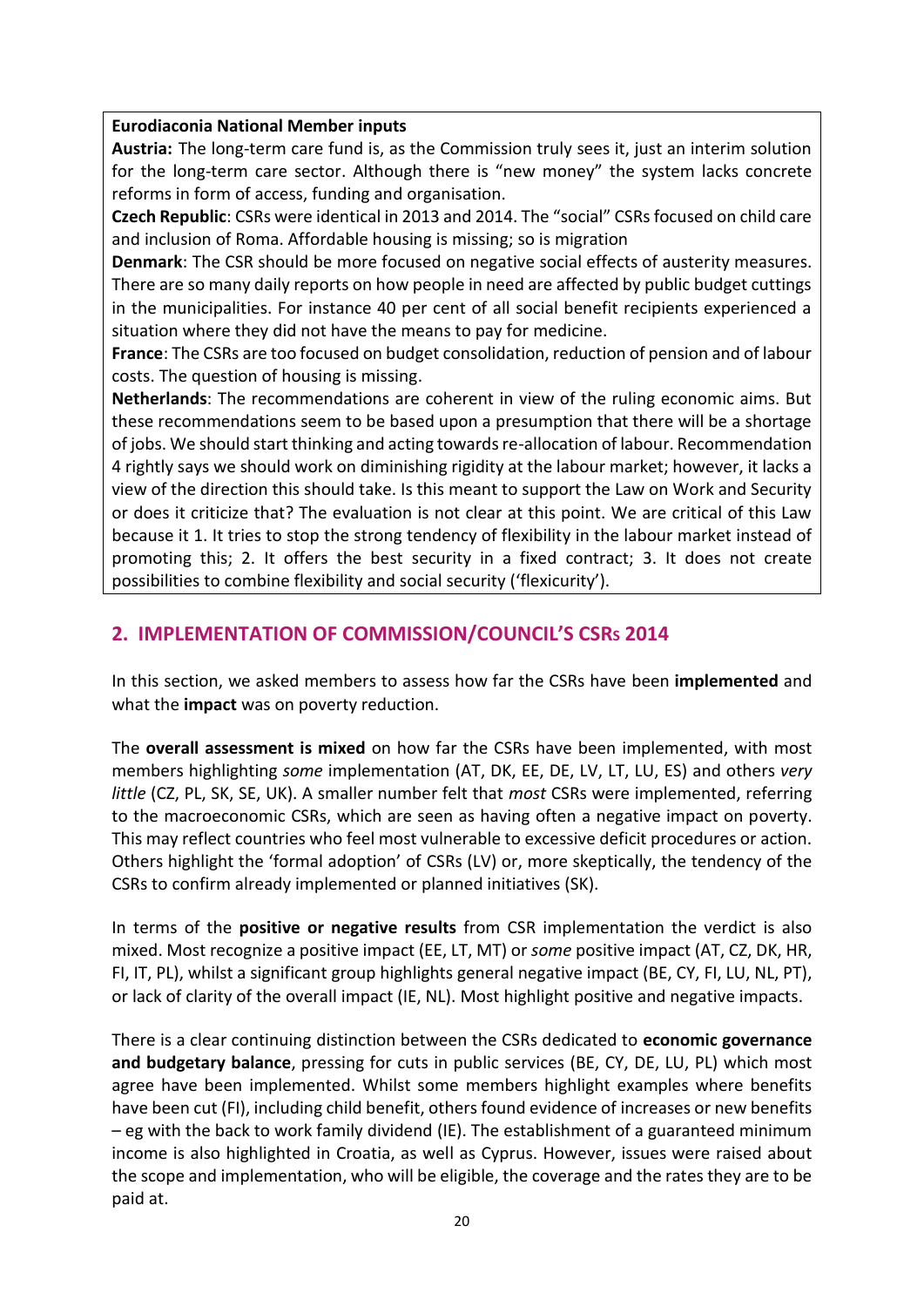Progress on the implementation of CSRs on **activation requiring the reduction of financial disincentives** to work is noted (BE and LU), with negative implications, as it is resulting in reduced benefit levels and coverage. Although in the case of Luxembourg, it has not been not fully implemented yet. However, some new initiatives encouraged by the CSRs are welcomed: **giving greater support for groups accessing work** (MT), as well as employment agency services matching supply and demand (IT). The new Back to Work Family Dividend which for people with children when moving from an unemployment or lone-parent payment to work is a positive development (IE). Others note some new focus on job creation (DK), or grants to employers for subsidized jobs (PT).

The CSRs requiring **deregulation of wage setting and control** are seen as being implemented with a negative impact causing downward pressure on wages (BE, LU, HR, IT, MT), with a direct impact on working-poverty. However, in some countries, more positive CSRs tackling **labour market segmentation** are seen to have been implemented, with examples of extension of contracts of indefinite duration, which could lead to the extension of protection for new employees, and replacing current temporary contracts (IT). The downside is that these rights are acquired only over time, and are linked to length of employment for new employees, combined with a limitation of their rights against the dismissal. Another positive development from the CSRs is where the **minimum wage** is supported (DE).

**Implementation of CSRs related to ageing**, retirement and pensions are also noted (BE, FI, DE, LU, FR). These include concerns about the overly rapid implementation of deinstitutionalization for elderly care, but without ensuring that adequate community care is already in place (FI). The implementation of increased retirement age and pension reform is also a concern (DE).

**Youth Guarantee and labour market integration of NEETs** is a clear implementation priority (AT, HR, DK, IE, LU, FR, PT, ES), with members seeing positive efforts made, although doubts are raised about the effectiveness of the implementation, with low numbers of take up in some countries and/or the restriction/exclusion of particular groups, eg in Ireland 20.000 young unemployed in receipt of disability or single parent allowance are excluded.

**Investment in early childhood learning** has been supported in some countries with additional services (EE), but problems are highlighted where the low level of parental income/benefits is likely to undermine the access. Several countries note an increase in the intention to deliver affordable childcare (IE, MT). In Ireland, the Government has set up a group to look at it. Positive recognition is given to the implementation of proposals to **tackling education inequality** (FR) and overhauling the educational system administrative capacity (HR), as well as better transitions between education and work (EE).

**Tax reform** shows clear impact of the CSRs, but with some negative assessments by members, ie increases in largely regressive consumption taxes, eg VAT (BE, LU), whilst Spain notes the implementation of commitments to reduce taxes and social security contributions for lower paid workers*.* 

In the area of **public administration reform**, the CSRs appear to have a clear impact on current developments. In Finland, this is seen as potentially positive, with the centralization of social and health services that could help to reduce inequality of access to services between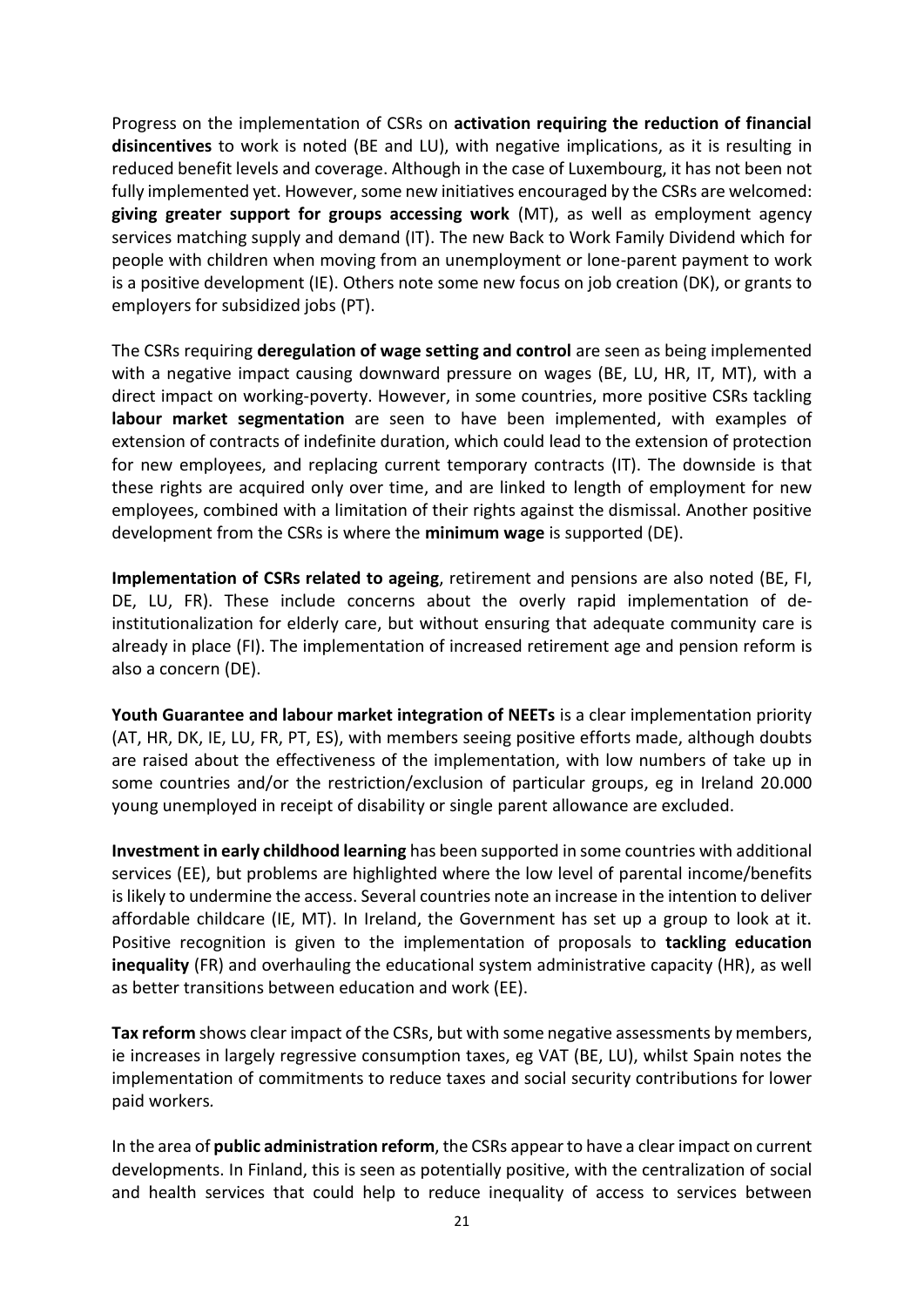different regions. However, there are more worrying cases of CSRs encouraging devolution to local authorities of key services, linked to cuts in public financing (DE, FR, NL). In the case of the Netherlands, this seems to indicate a worrying shift of responsibility for care, away from the State and towards family and community, backed by large cuts in local authority funding for the services.

A few members highlight some **positive CSR proposals** that have not been implemented yet. For example in Spain – the framework on personal insolvency, actions on youth unemployment, child poverty and low income households, as well as the implementation of the National Action Plan on social inclusion. Others include: legislative proposals around support to social economy, in the context of public/private partnerships (LT), funding for the care sector (DE).

# **Summary of EAPN Assessment of CSR implementation**

# **Austria**

Some CSRs implemented – the Austrian Pfegefonds a funding instrument for the care sector was extended until 2016, but with higher excess barriers for people who receive care allowance. A number of new projects focusing on labour market integration of NEETs have also been supported.

# **Belgium**

Most of the CSRs have been implemented, unfortunately negatively – these include balancing the budget with austerity measures to cuts and services – less financial support for elementary services; tax systems with regressive VAT rises; containing future expenditure related to ageing; increasing labour market participation by reducing financial disincentives and reforming wage-setting particularly wage indexation. These threaten social standards and to create more poverty for new groups. There has been a massive demonstration in Belgium against these cuts.

# **Cyprus**

The government has implemented the Troika programme accurately without counting the consequences for the people. This is a negative development generally for poverty with new categories of people experiencing poverty. The introduction of the Guaranteed Minimum Income took place in November 2014, but is not enough to stem the tide.

# **Croatia**

A number of measures have been implemented: regulating interest rates in a new Interest Rates Act in 2014. Amendments were made to the Labour Act liberalizing the fixed term employment contract and shortening procedure for dismissal. In January 2014 the government launched the Youth Guarantee – with employment and self-employment support, education and vocational training. The Social Welfare Act introduced a GMB – guaranteed minimum benefit simplifying procedure through a Single Payment Centre. The vocational education and training system is being reformed and piloting new curricula. Incentives for employers introduced with tax deductions of 50% for adult training. Not implemented so far: the requirement to increase retirement age, and mechanisms for protecting people from bankruptcy as well as new package of social care.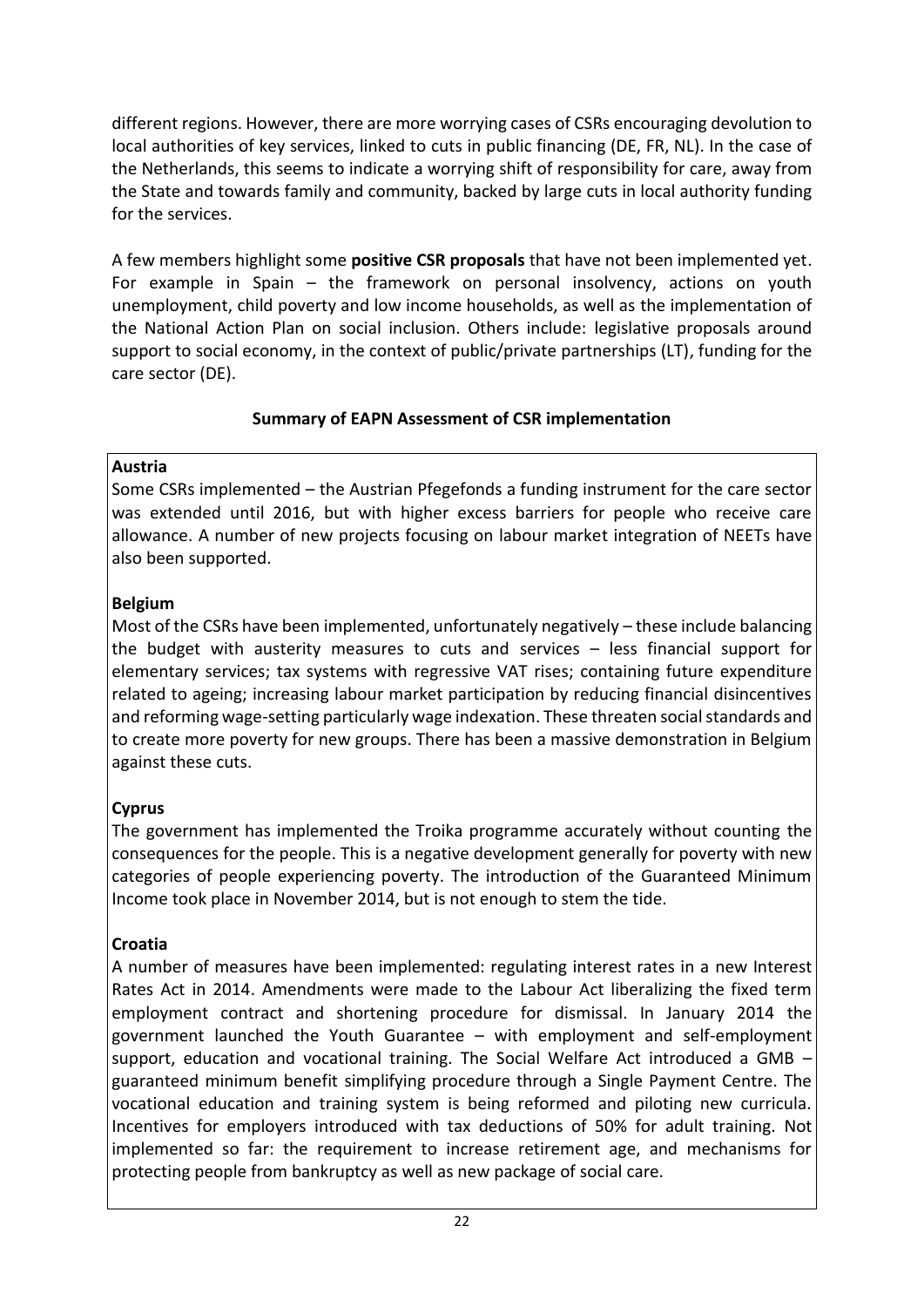# **Czech Republic**

CSRs not significantly implemented. The CSRs are seen as generally a positive development but not bringing about rapid reforms**.**

# **Denmark**

Not clear about the implementation, except on CSR 2, where DK is working at it, but not enough. There are some more jobs created and more young people have come into education, but the effect is so far marginal.

# **Estonia**

Several CSRs have been implemented and these are generally seen as positive: it has developed a national strategy against poverty, with the development of a Green Paper on Family Benefits and Services, but insufficient involvement of NGOs. Early childcare services have been improved and is more accessible, but parental benefits not touched. Education and Work Capacity Reform has been partially implemented. The Parliament has passed an act establishing a national Alimony Fund.

# **Finland**

Many CSRs have been implemented: the Act on Care Services for the Elderly, which reduces institutional care, but unfortunately community services haven't been increased to compensate. The proposed reform of social and health services to centralize in 5 regional providers is currently in parliament – this is seen as positive, improving equal access. However, the cuts to funding to municipalities have meant cuts in local services and rises in taxes. The statutory retirement age has been raised to 65 by 2025 and level of future pensions cut, particularly women will be affected who have been at home caring for their children will lose their pension. Child allowance has also been cut by 8 Euros a month per child. Although this is compensated for by child tax deduction, this will not benefit poorer families**.**

# **France**

Several CSRs have been implemented and more are planned: The actions to fight educational inequality, the creation of a personal training account and supported employment contracts, also the extension of the youth guarantee, particularly with regard to apprenticeships, and access to care are mainly positive, but the more negative CSRs regarding retirement age, cuts to local providers are yet to be implemented. But negative CSRs have also been implemented. For instance the one consisting in cutting money coming from the state to local authorities in order to provide social services.

# **Germany**

Several CSRs implemented: since January 2015, minimum wage benefits for 4 million workers, but with key exceptions: minors with no qualifications, apprenticeships, interns and long-term unemployed are excluded for the first 6 months. The retirement age increased to 67, but there is a positive recognition of time spent raising children and possibility of early retirement at 63 with 45 years of contributions, however women with higher risk of poverty will not benefit.. Disability benefits are also reformed. Federal debt achieved 'black zero', but debt shifted to Lander and Regions. 1 billion Euros will be taken from municipalities 2015-17 as part of new law on discharge.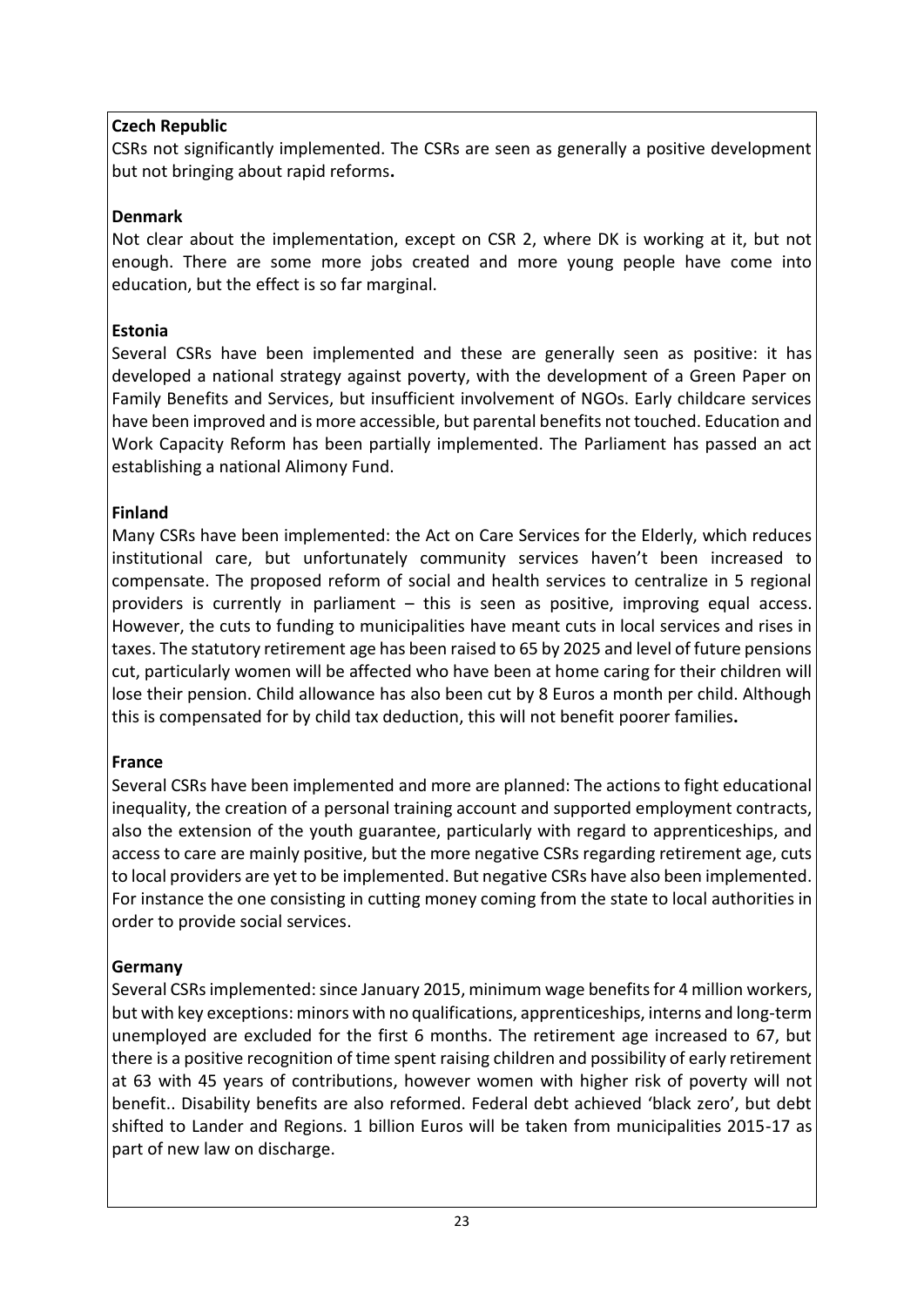# **Ireland**

CSRs are taken seriously by government but too early to identify impact on policy. Some potentially positive impacts include: increases in secondary social welfare payments in budget 2015 and a new in work/back to work family dividend of €29.80 for lone parents or long-term job-seekers with children. A new inter-departmental group on childcare affordability has been set up, but concerns about mainstreaming quality. The youth guarantee is being implemented but with 3 problems: the provision of places will fall below targets; 20.000 young people will be excluded who receive one parent family or disability payment; there has been no discussion with stakeholders. The overriding CSR on macroeconomic deficit and debt targets provide the dominant line.

# **Italy**

The CSRs have been mainly implemented: firstly with labour reform with the Job Act which flexibilizes new employment contracts. However protection against discriminatory and disciplinary dismissals are extended to all new workers. The reaction of the Italian trade unions has been to proclaim a general strike. This should curb the proliferation of atypical contracts. Unemployment payments (ASPI) will be linked to insurance contributions. Maternity protection will be extended to workers without a permanent contract - 'solidarity contracts' which should encourage better work/life balance. A national employment agency will strengthen active policies and job/skill matching. The positive aspects of extension of indefinite contracts is balanced by the reduction in rights linked to length of employment and rights of dismissal.

# **Latvia**

The CSRs have been formally adopted, but as they are not very concrete, it's not clear how quickly or effectively they will be put into place**.**

# **Lithuania**

Some implementation is seen as positive, with proposals to reduce financial inequality and coordination between regions. In 2014, the provision of integral aid services at home was launched, but without systematic design or EU Structural Fund assistance to support public private partnerships, NGO and academic institutions' involvement. The deinstitutionalization of services has been carried out as a closed process without stakeholder involvement.

# **Luxembourg**

Until now only a few measures are implemented, more are announced: fiscal governance with independent monitoring of fiscal rules; no more manipulation of the wage index system as there is no inflation; reducing so-called financial disincentives to work; raising VAT, making Employers implement plans to manage ageing. In June the youth guarantee started**.**

# **Malta**

Several CSRs are implemented and most are seen as positive: new free childcare centres have been opened. A new LEAP project to support people preparing to enter the labour market, but with unclear funding. Lower electricity tariffs. Alternative learning programmes for under achievers in secondary school to tackle school dropout. The Government has launched measures to address precarious job conditions in Government tenders by private contractors, these need to be extended to private companies – particularly for low paid workers; cleaners, care, security and clerical.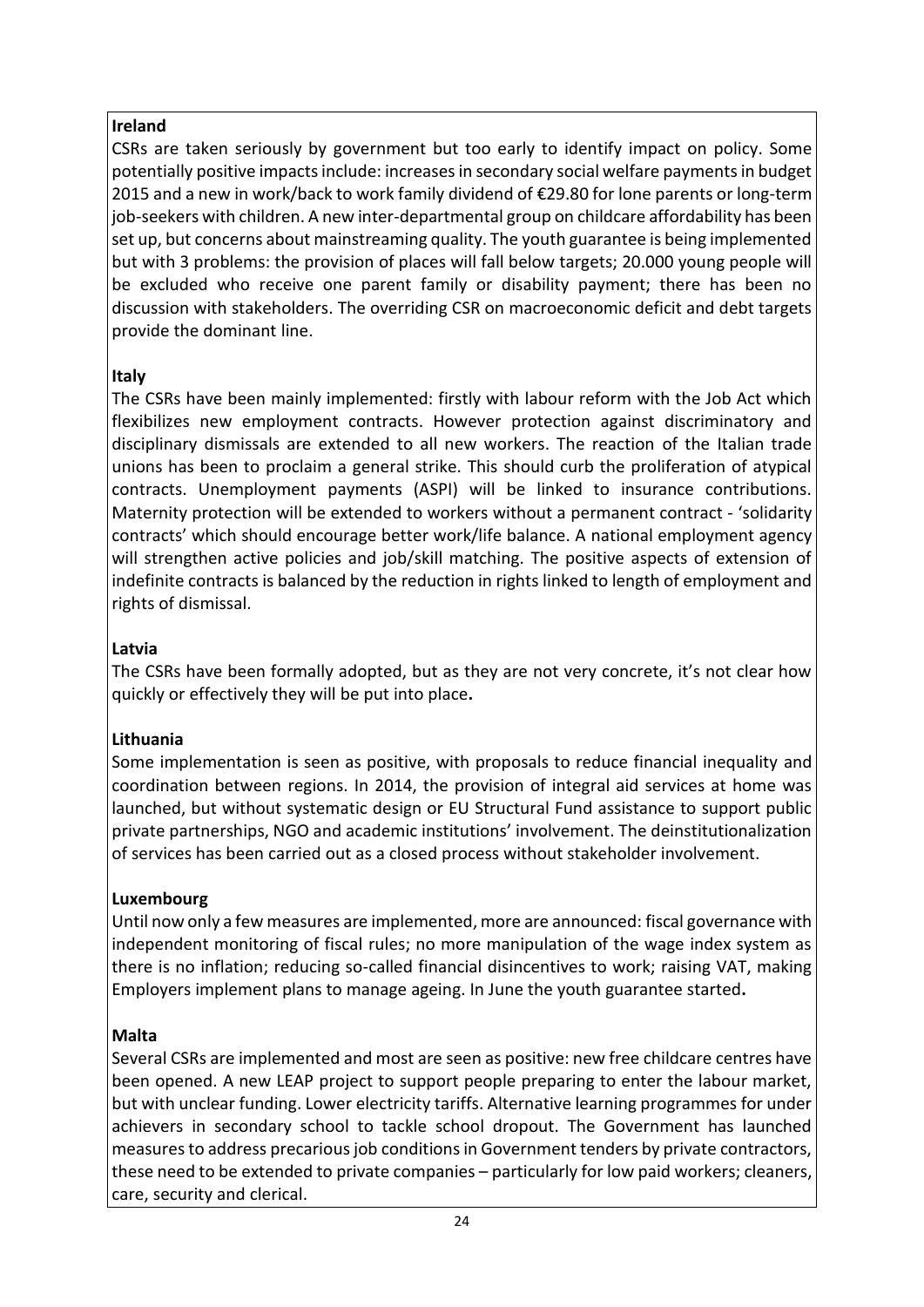#### **Netherlands**

Difficult to know the real impact, but Government has implemented major change in social security passing responsibility to local authorities from January  $1<sup>st</sup>$  2015. This is seen as a negative development, as it attacks government responsibility for social security – undermining the basis of solidarity or equality in law. The total amount of money has also decreased so it is an austerity measure sold in a positive light as communities taking responsibility for their poor, disabled and unemployed.

#### **Poland**

Some doubt about the implementation of the CSRs, due to their concise nature. But the EU fiscal policy focus on deficit/debt reduction clearly has an impact on Minister of Finance arguments against social policy reforms, e.g. the blocking of proposals for social assistance increases/reform. The Government has followed up on several reforms – employment services, childcare, vocational education etc and is planning some new in the future eg the introduction of a new non means-tested cash benefit for some families with newborn children, but mainly seen as a fertility enhancement measures. The overall assumption that poverty reduction is achievable only by employment growth, does not combat other types of poverty.

## **Portugal**

Portugal finished its Troika programme in May 2014. The CSRs highlighted the negative repercussions on poverty, but made no recommendations to fight poverty. The CSRs are mainly being implemented: Minimum wage – the government has increased Minimum Wage to 505EUR from 485EUR and reduced contribution to social security of the enterprises, but only for those workers receiving Minimum Wage, but not for future contracts. The European Council Committee for Social Rights considered that this MW was not enough for a dignified life. A cooperation agreement was signed with the social and solidarity sector, but concerns are raised that this represents a progressive privatization of social protection services. The Youth Guarantee continues to be implemented during 2014 as the major answer to youth unemployment. Financial grants have been given to the employer to support the employment contract. Another measure guarantees work experience in private or non-for profit entities, but has had its time reduced to 9 months and level of reimbursement for scholarships. A new programme, *Reactivar* gives additional support for under 30 year olds and long-term unemployed. However, these actions are not seen as an effective inclusion into the labour market for young people or others into sustainable jobs that take them out of poverty. Neither is the impact of increased migration, particularly of young people being taken into account. An Energy social tariff was created in 2012, but has been extended to more beneficiaries and the amount of the discount. (*See full detail in country fiche).*

## **Slovakia**

The CSRs are tailored to already implemented or designed policies (in the OP and the related "conditionality" strategies for new programming period with the support of the Structural Funds). This can be seen as both a positive and negative development. The European Semester seems to be a very expensive controlling process providing very little space for stimulating improvements in social protection and access to rights.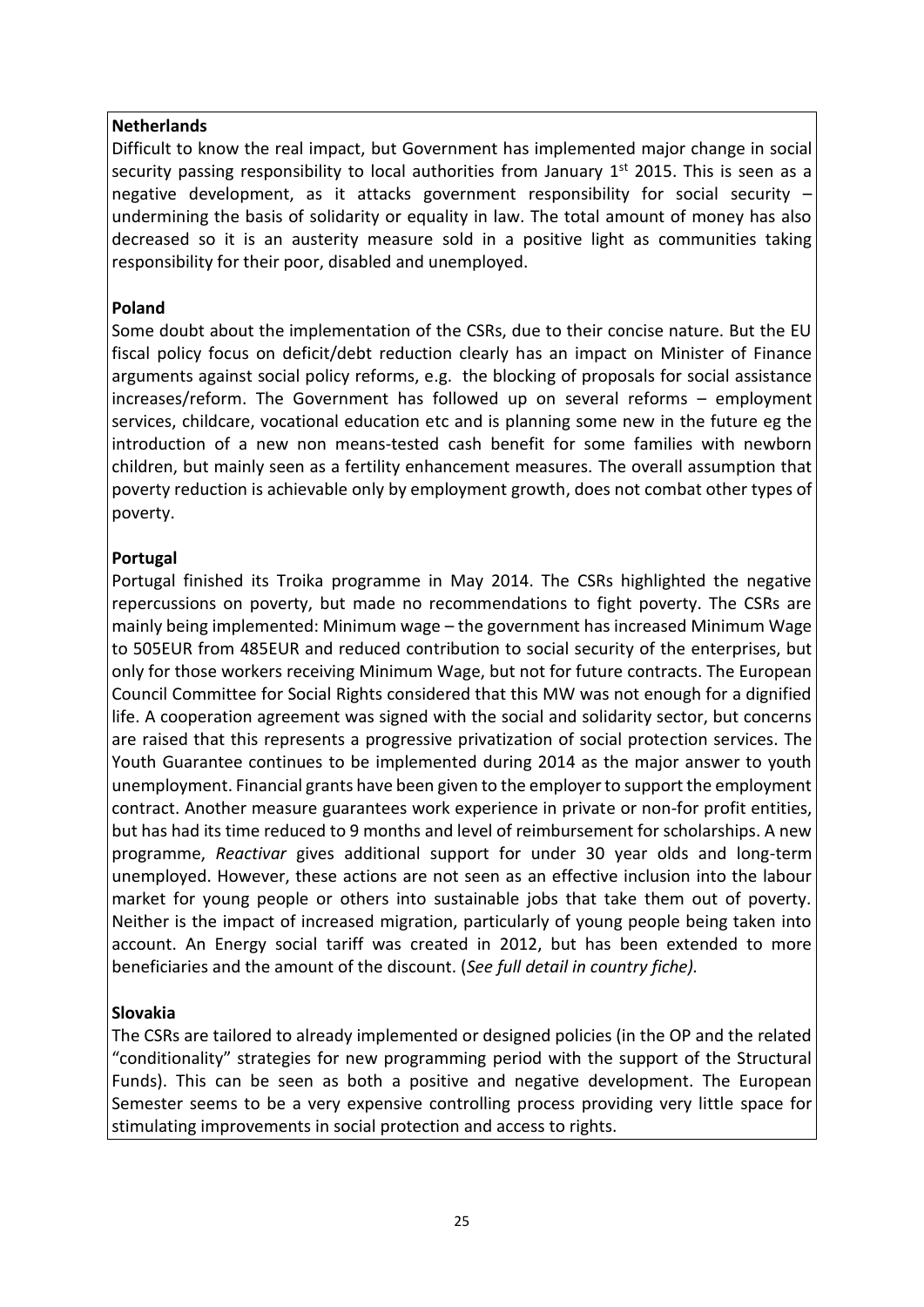## **Spain**

CSR 1. Consider lowering employers' social security contributions, in particular for low‐wage jobs; *Governmental ACTION: On 23rd June the government released its long-awaited draft legislation. This does include reductions in income tax rates and bands.* The average income tax burden is expected to reduce by 12.5%, but taxpayers with earning less than €24,000 will pay 23.5% less tax. The earners with lower income (below euro 12,000 per year) will not have the IRPF retention from January 2015.

CSR 2. Develop a permanent framework for personal insolvency, paying due attention to balanced creditor/borrower rights and financial stability considerations.

*Governmental ACTION: nothing done.*

CSR 3. Pursue new measures to reduce labour market segmentation to favor sustainable, quality jobs, for instance through reducing the number of contract types and ensuring a balanced access to severance rights.

*Governmental ACTION: The Spanish labor market showed new signs of recovery in 2014, according to new figures released at the beginning of January, by the National Statistics Institute (INE). The latest active population survey reports that unemployment fell by 477,100 people and 433,900 jobs were added from January to December, bringing the jobless rate down to 23.7% compared to highs of nearly 27% at the height of the crisis. Nevertheless, there*  is still a long way to go before the economy makes up for all the lost ground. In the third *quarter of 2007, when the crisis began, there were 20.5 million people holding jobs; that number is now down to 17.6 million. Meanwhile, there were fewer than two million people out of work in late 2007, compared with 5.46 million today. Despite job creation is an important motor for the government, these jobs have poor quality. Most of them are temporary or partial.*

CSR 4. Implement the 2013‐2016 Youth Entrepreneurship and Employment Strategy and evaluate its effectiveness….(). *Governmental ACTION: The Framework Youth Entrepreneurship and Employment Strategy was legally established in August 2014, after several drafts and delays. It is directed to youths between 16-25 years old / 16-30 years old for disabled people; Unemployed; Not in training and not in education. The Registration system to be beneficiary Spanish YG Scheme is available at the website: www.garantiajuvenil.gob.es.The effects of these measures are still to be known.*

CSR 5. Implement the 2013‐2016 National Action Plan on Social Inclusion and assess its effectiveness covering the full range of its objectives…… ( ).

*Governmental ACTION: The National Action Plan comprised measures which were already enforced or working at the different levels of the administration. The Plan consisted in making more synergies among them, despite the lack of a necessary budgetary increase. However, key strategies as the Active Inclusion, have not been implemented. In the case of Minimum Income, considerable increases in the budget and the number of recipients have taken place, from 2013 to 2014. In this case, the system's streamlining, in order to making it more efficient and with more efficacy, is still pending. (See Country Fiche for full details).*

#### **Sweden**

There are a lot of proposals but few decisions has been taken and few measures has been done. However, with a new government we hope this will give them space for positive reforms.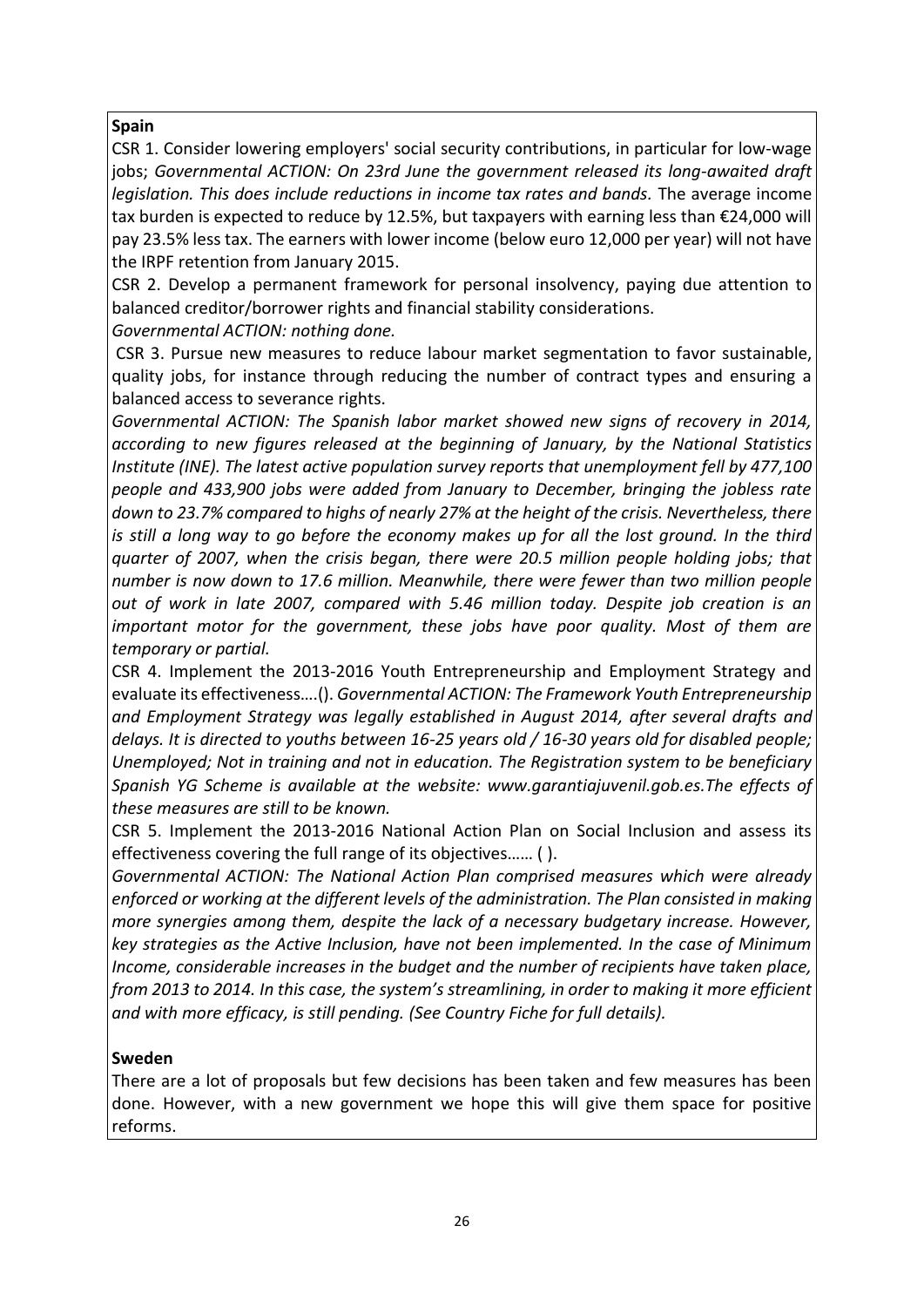#### **UK**

-

The Coalition government disagreed with a number of the Commission/ Council conclusions underpinning the CSRs and the then financial secretary to the Treasury (now Secretary of State for Education) stated that the draft CSRs had no policy implications for the UK.<sup>5</sup>The Commission/ Council CSRs for 2014 are on the same areas and are similar in content to those given in 2013. According to the Commission's Staff Working Paper of June 2014, the 2013 CSRs had been partially implemented. $6$  Based on that paper the European Parliament provided a summary table of implementation of UK CSRs in 2013.<sup>7</sup> Of the 6 CSR's 'full or substantial' progress was made in one, 'some' progress in three and 'no or limited' progress in two CSRs.

EAPN agreesthat there has been a re-capitalisation of banks. No or limited progress was made on **CSR 1** (reinforced budgetary strategy) and **CSR 2** (increasing housing supply). The UK Coalition government disagrees .We in EAPN would largely agree with the Commission and believe the assessments remain substantially correct for 2014-2015.The Commission judged that some progress has been made in addressing **CSR 3** (stepping up measures to address youth unemployment) and **CSR 4** (enhance efforts to support low income households and reduce child poverty). We think these judgments were and remain too generous to government as small positive measures are offset by the larger negative framework.

The *weak implantation of CSR 1 is positive for poverty rates.* If the government had achieved CSR 1 on excessive deficits by 2015, the austerity impact in the UK would have been much worse. The Commission proposed changes to VAT in 2013; there had been 'no progress' by 2014. (SWD P6). This remains the case. *This lack of progress is positive for poverty.* Had the government introduced their proposals, the impact would have been regressive on low income households. CSR 2. The w*eak implementation of housing supply measures is a negative development for poverty*. Housing supply has increased to 159,000 per annum but is well below the 200,000-250,000 houses per year needed to deal with increasing population and smaller households. *Weak implementation of CSR 4 on low income households, child poverty and childcare is a negative development for poverty*. The low and falling real value of welfare benefits and the distributional effects of the austerity programme have been discussed. Benefits are well below consensual definitions of adequacy for working age households and also below the 60% of median household income threshold. There are insufficient improvements to the cost availability and quality of childcare and positive measures are likely to be undone by changes to costs and further cuts in welfare benefits and services. (See full details in country fiche).

**Eurodiaconia CZ**: They were "worded nicely" but not much is happening in reality.

<sup>5</sup> Explanatory Memorandum of 9 June 2014, referred to in European Committee B, *Documents considered by the Committee on 11 June 2014, including the following recommendations for debate: European Semester – European Scrutiny Committee*[, www.parliament.uk](http://www.parliament.uk/)

<sup>6</sup> European Commission (2014) Commission Staff Working Document: Assessment of the 2014 national reform programme and convergence programme for United Kingdom SWD (2014) 429 final, Brussels, 2 June

<sup>7</sup> European Parliament Directorate General for Internal Policies Economic Governance and Support Unit (2014) *At a glance: Implementation of Country Specific Recommendations, 0ctober, PE 528.763*: Table 1: Implementation of the 2013 CSRs based on the June 014 Commission's assessment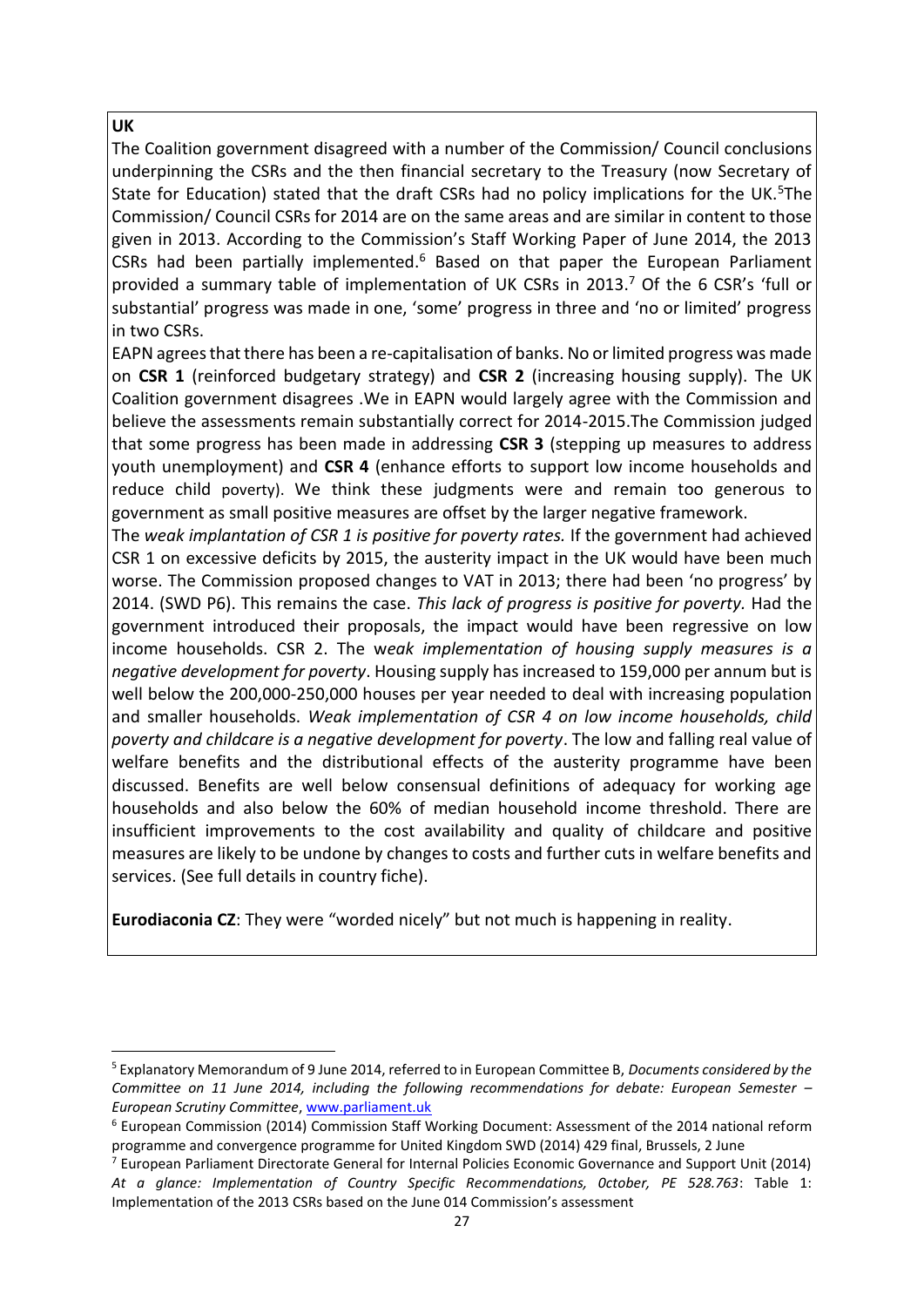# **3. NEW DEVELOPMENTS**

Members were asked to highlight key new **negative and positive developments** in policies impacting on poverty and social exclusion in their Member States, which might provide the basis and justification for potential new CSRs. These developments build on the policies regarding the implementation of the CSRs, with a focus on national governments' current priorities.

#### **Negative policy developments**

The main negative feature highlighted by members was the continuation of **austerity measures, prioritizing cuts in services and benefits**. Disturbingly, these often seem closely aligned to the Commission's own CSRs (see above section), raising concerns about the coherence and priority given to the Europe 2020 goals and targets, particularly the poverty target, within the Semester. Cuts to benefits were highlighted in several cases (BE, FI, PL, UK). In some cases, they are linked to coverage, ie in Belgium where unemployment benefit was withdrawn from young people, forcing them onto social assistance, or where the period of accessing unemployment benefits was reduced (FI). In Ireland, there was a change in the payment, as lone parents were transferred to generic jobseekers' transitional allowance, with no compensation for extra costs. Other cuts were felt for example by de-indexing benefits from the standard of living (UK). In Austria, concerns were highlighted about EU funds – ie FEAD, and whether they would be used to justify cutting current minimum income supplements. In other cases, promised increases in income support had not been implemented so far (PL, ES, HR). In Poland's case, there was a clear intervention preventing upgrading of social assistance from the Minister of Finance, quoting EU requirements prioritising deficit reduction.

**Increased conditionality and work fare as only activation agenda** is also a disturbing tendency highlighted (BE, MT, PL, SK), undermining adequate income or access to quality jobs. Members underline that benefit recipients are being put under increased pressure to take up jobs (public/community jobs or otherwise), under threat of sanctions of having benefits cut or reduced. In several countries, 'work fare' measures or similar (MT, PL, SK) are being increased, where people on benefits are forced to work, on low wages or just to receive benefit. In Poland's case, these jobs are 'socially purposeful jobs', but are under 10 hours and paid below the minimum wage, with a duration of only 2 months. The lack of quality jobs being offered to the unemployed increasingly undermines a job as a viable route out of poverty (ES). Often the primary motive seems to be reduction in public expenditure at the expense of the poorest and most vulnerable.

**Rising costs, contributions and taxes:** People experiencing poverty are still finding their incomes further squeezed by rising prices of key goods and services, as well as increased contributions. These range from increased contributions towards health care (HR), increases in water taxes (IE) or VAT and consumption taxes (ES) or rises in electricity tariffs (ES) and taxes (HR), which proportionately hit the poor hardest, as the costs represent a higher proportion of their income.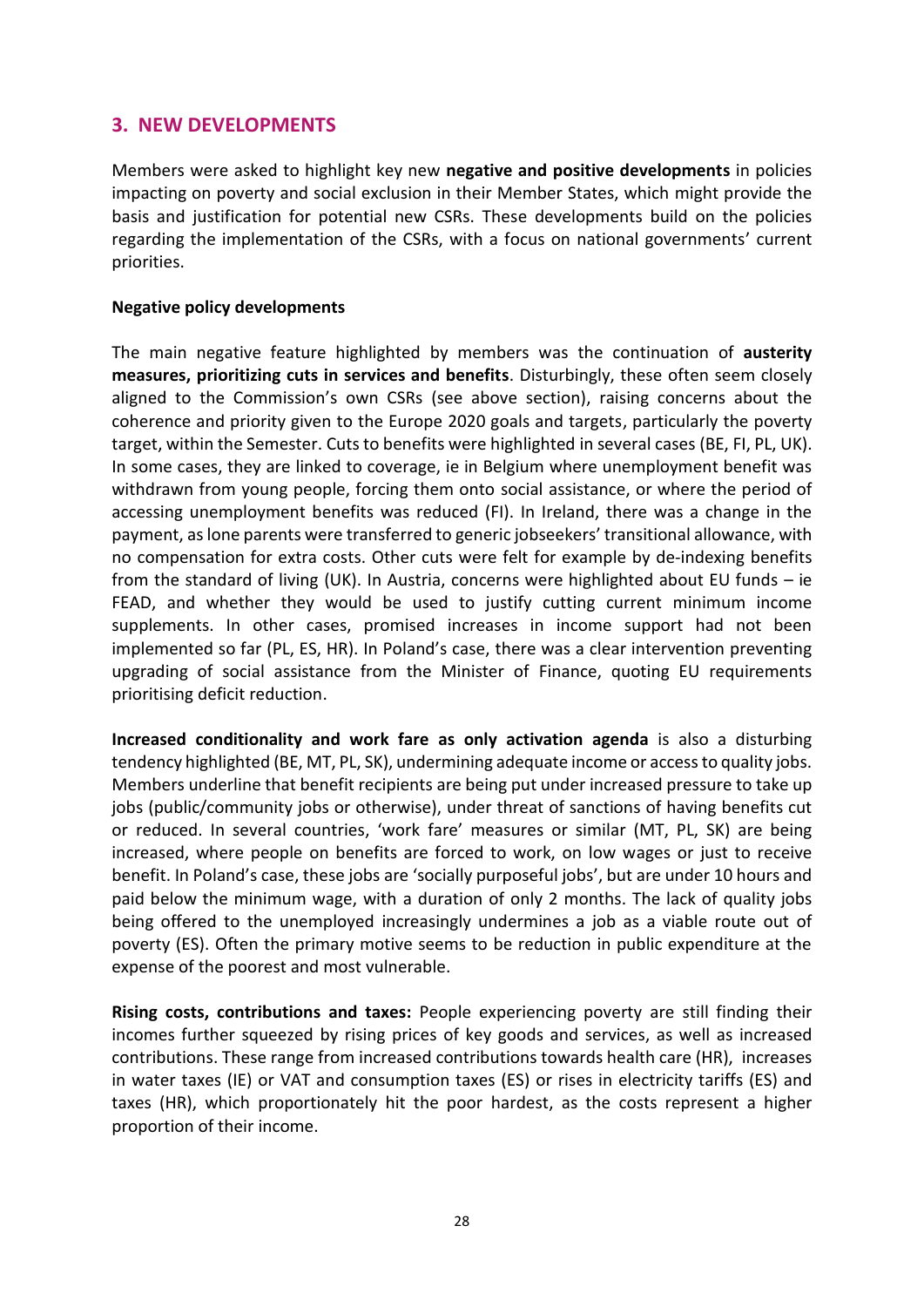Some members particularly highlight the disturbing evidence of a **rising tide of aggression** against people in poverty and excluded groups (UK, FR), with concerns about the negative role played by their own governments, with insufficient sanctions defending fundamental rights of excluded groups from EU level. For example, in France with the evictions of the Roma camps, and in UK a negative rhetoric against people in receipt of benefits.

#### **Positive developments**

Although the overarching concerns about the persistence of austerity measures continues as a common theme, members validated particularly the attempts of some countries to take **small steps to increase investment in social protection,** in order to prevent and alleviate poverty, but also to increase household incomes, as a support to sustainable and inclusive economic growth. However, the lack of coherency with the overall policies and their impact on poverty was also noted. Few reported positive developments in relation to quality work, or supportive integrated active inclusion approaches, or towards more progressive taxation.

**Increases in Minimum Income and other benefits**. Several members highlighted increases or improvements in minimum income or similar schemes (BE, CY, ES, FR, HR, IE, MT). In some cases, increases in levels are proposed (BE, FR), although implementation is unclear, or rises in the cost of living allowances (MT). In other countries, there has been an increase in additional benefits, eg Christmas bonus in Ireland, or a new working family bonus. In Cyprus and Croatia, a new Guaranteed Minimum Income (GMI) has been welcomed, although in Cyprus concerns are expressed that it hasn't so far prevented poverty from increasing, whilst in Croatia it's not been implemented so far. Concern to make work pay by supporting transitions from benefits into work has resulted in some positive developments (FI, SK), rather than increased conditionality, for example where the unemployed can earn 300 euro a month and not lose their housing benefit (FI).

Several members highlighted some **improvements in pensions** (DE, MT, SK), with introduction of a mother's pension in Germany, compensating for time out of the labour market, or the introduction of  $2^{nd}$  and  $3^{rd}$  pillars to the pension schemes in order to increase coverage and effectiveness (MT). However, as this was often combined with reductions in the first pillar, the negative impact on low income pensioners was a major concern, with the overall reduction of the right of a universal pension for all.

Increases in **child and family benefits** were particularly welcomed (EE, IE, PL). In Ireland's case, a €5 increase in Child Benefit, among other increases, was seen as likely to have a small positive impact on poverty, or, in Poland, where care has been taken to ensure increases will not prejudice access to other benefits. In Estonia, universal child benefits and need-based benefits for children have been increased, whilst from 2015 students of gymnasiums will also get free food at school.

For many EAPN networks, a renewal of **family-friendly policies** was an important sign of progress (ES, IE, DE, MT), ie in Spain, this takes the form of a family plan, or with specific developments to promote work/life balance and support families to have children. In Germany, members highlighted leave for carers, with better parental leave and benefits, or better maternity leave and extra family payments in Malta. In Ireland, a new in-work payment has been proposed. Some increases in the offer of childcare or affordability were also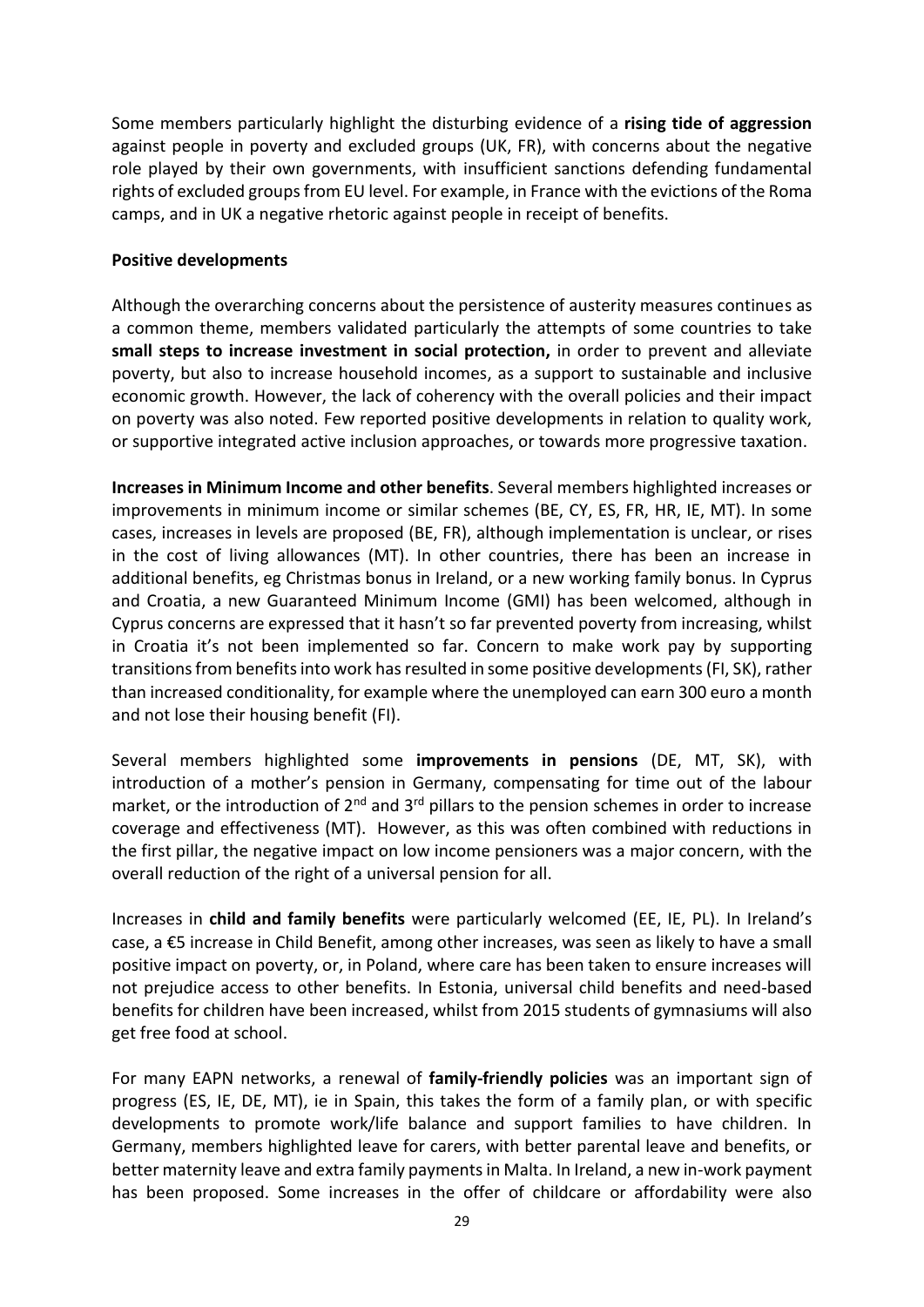welcomed, for example in Slovakia where new facilities are to be built, together with reforms in the allowances. However, the lack of a comprehensive strategy undermined often the piecemeal measures.

**Progress on youth unemployment with the Youth Guarantee** and action on NEETs was generally welcomed (AT, EE, FR, MT). However, members highlighted concerns that vulnerable youth might not be reached (Estonia). The use of harsh conditionality, ie cuts in benefits if the offer of the Youth Guarantee was not accepted, were also seen as problematic for vulnerable youth, particularly in the light of concerns about the quality of the training or jobs on offer (Malta), and where cuts would leave young people without income and at greater risk of poverty.

**Access to services** is a common preoccupation. Some progress was noted towards more **inclusive education**, as highlighted in the Czech Republic, with a new transparent School Act, but concerns raised about how far segregated/special schooling will still be promoted, and how the infringement on **Roma discrimination** in education will be tackled. The increased support to NGO social services was also noted. In France, improvements in **access to health** cover was highlighted, whilst in Czech Republic and Ireland new measures to promote social **housing** were welcomed. In Slovakia, new measures to provide free **transport** to key groups was welcomed.

In terms of **access to quality employment**, few improvements were noted (MT, SK). The main elements focused on increased subsidies to employers (MT, SK), but concerns about expressed about the quality and sustainability of the jobs on offer. In Slovakia, a new focus on working social enterprises to support the long-term unemployed, paying the minimum wage was welcomed.

In the area of **tax justice**, small progress was seen, mainly concerning the reduction in taxes for the lower paid (IT, ES). However, such gains were not likely to help the majority of poor people who are unemployed, in receipt of pensions, or trapped in undeclared work. Otherwise, the main developments towards 'growth-friendly' taxation were seen likely to increase poverty (see above).

Finally, some progress on **national strategies to tackle poverty** were noted (HR, LT). These were seen as positive and as key strategic documents, developed together with stakeholders, although worries were raised about their implementation and impact. In Portugal, a National Emergency Plan is in force and the new Operational Programme, POISE, promoting social inclusion and employment seems to offer some potential. However, without an integrated strategy to fight poverty in place, the measures are seen as limited and likely to be ineffective. In Luxembourg, some progress is noted on the implementation of the new strategy to fight homelessness.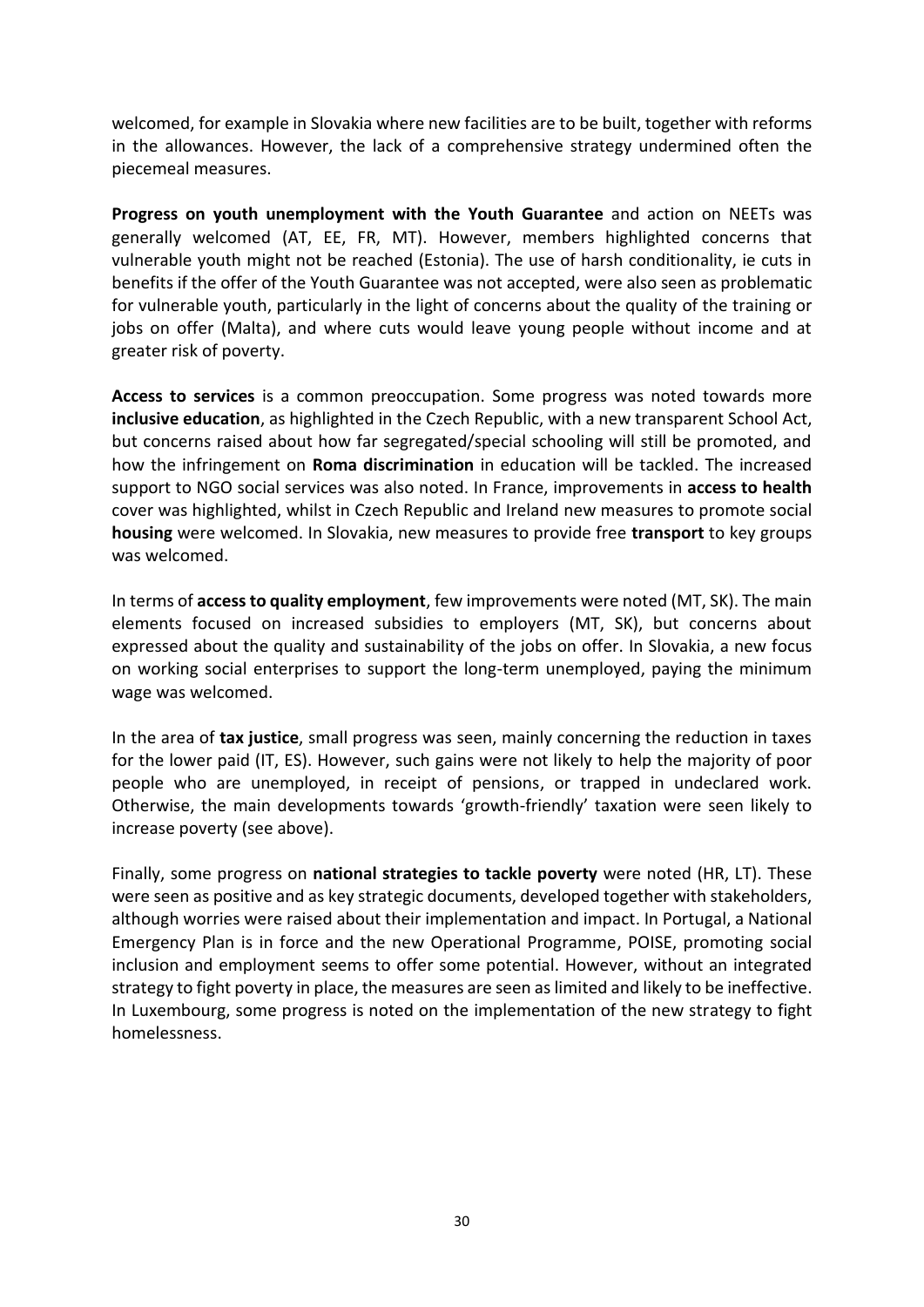#### **Summary of EAPN Members' Assessment of New Developments**

#### **Austria**

There was unfortunately no new and integrated approach on poverty reduction. *Negative*: The ongoing crisis in the labour market led to a shift from youth unemployment to older workers, with money being shifted from current programs to measures for older workers. Recognition on migrants' qualifications still takes a long time and is a very complicated process thus making labour market access for this group difficult. Money from FEAD was accessed from Austrian government for the first time. We fear that this money will be used to cut back on the expenses given to minimum income receivers in the regions. *Positive:* Programs for youth employment is still one of the best practice examples in Europe.

#### **Belgium**

There have been major reforms to benefits. But a lot of questions about the implementation and the exact consequences of the governmental agreement. For example, minimum income will be increased above the poverty line, but all social benefits will be taken into account. How this will be done is still unclear, so it could have both *positive and negative* effects. The other actions are mainly *negative* for poverty: eg young people will lose their right to Unemployment Benefit and will have to depend on social assistance/ minimum income; less financial support for people who want/need a temporary break, which will make this only possible for people who can financially afford it. People who work (involuntary) part-time, will lose their additional benefit. People who are (temporary & un-voluntary) unemployed, lose part of their additional benefits. People have to work more hours and longer (without taking into account the years people worked, heavy professions...); more sanctions for unemployed people and less support; decrease of protection of people unable to work for medical reasons; no indexation in 2015, which has an effect on the wages for the rest of their working lives; emphasis on activation and sanctions: people will be obliged to do "voluntary" work, or will lose their benefits.

## **Cyprus**

There has been a generally *negative* impact of policy on poverty in 2014 even though the Guaranteed Minimum Income (GMI) was introduced in November 2014.

## **Croatia**

*Negative:* In 2014, the main measures by government were the increase in social security contributions for health, higher fuel excises, savings in social transfers, mostly in health sector, changes in the lottery and gambling tax. The proposal for social pensions for those not receiving another form of pension or basic social assistance seems to have been abandoned. A large proportion of spending is devoted to 'categorical benefits' that are neither means nor income tested, predominantly in the form of cash payments linked to disability or special status. A series of reforms seeks to improve the effectiveness and adequacy of social protection but progress is still uneven.

*Positive:* The Croatian Government adopted the 2014-2020 Strategy for Combating Poverty and Social Exclusion in the Republic of Croatia as the basic document of a systematic approach of all relevant stakeholder to dealing with issues of poverty and social exclusion.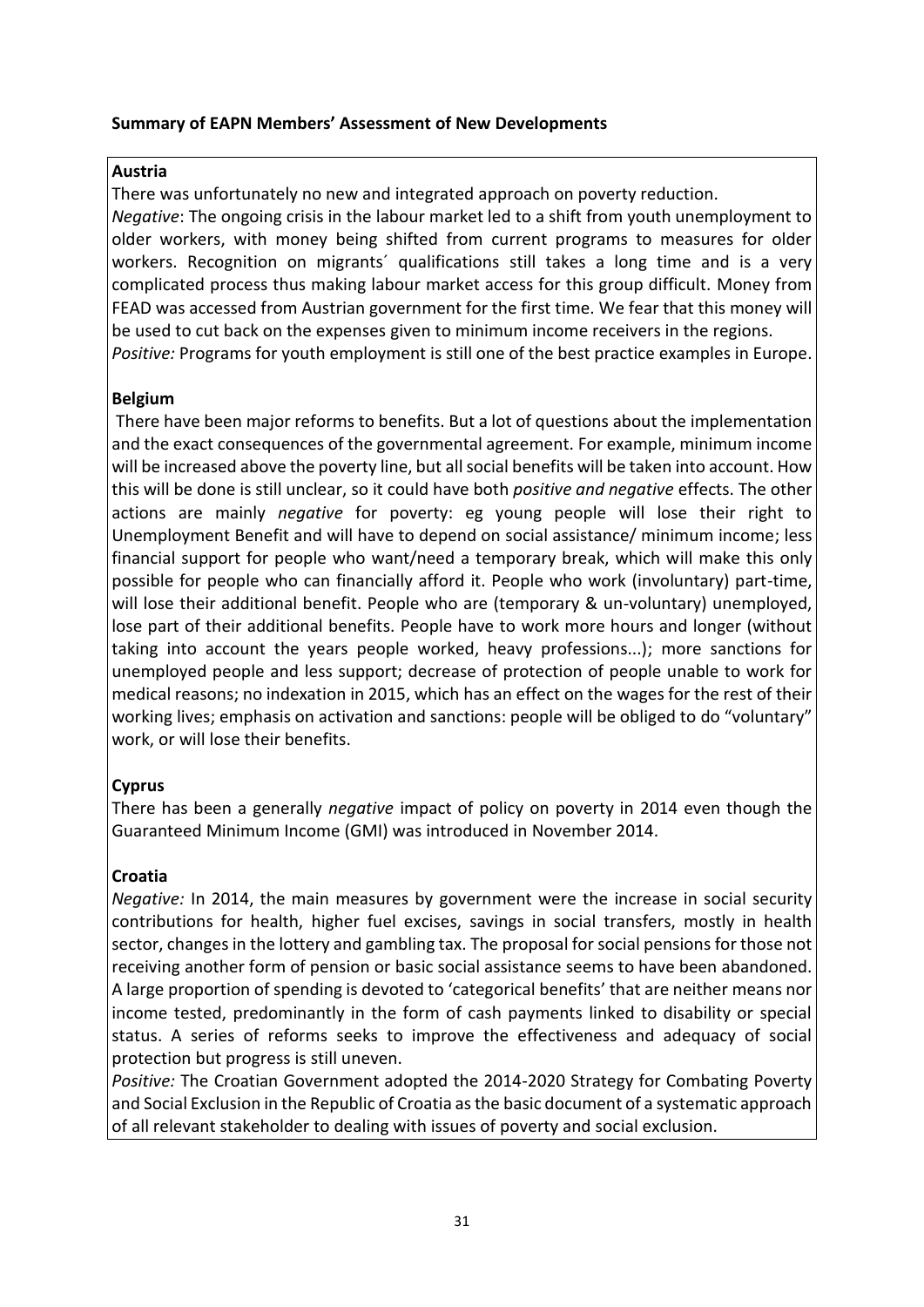## **Czech Republic**

*Generally positive*. There has been preparation of a more transparent School Act enabling more inclusive education. The concrete outcome is still not clear, however, as some formulations in the new School Act draft are still dangerously vague and maybe in favor of "special" education. The Czech Ombudsman as well as NGOs are monitoring and lobbying for better formulations of this law. Czech Republic is currently also under the process of infringement - for Roma discrimination in education (D.H. vs. CR). Some process in conceptualization and preparation of the long awaited Social Housing Act have been done by Ministry of Labour and Social Affairs, but only in the form of "Concept". Progress by Governmental Agency for social inclusion together with MolSA, M of education and M of regional development in establishing so called "coordinated approach towards EU funds for better social prevention and integration projects that shall start in Autumn 2015-2020. Nonprofit organisations, after some debates, will not have to provide co-funding in new period of ESF (100% funding), which potentially increases their accessibility to ESF, etc. In 2014, there has been quite sufficient financial support of social services and social NGOś by MoLSA but social sector is currently undergoing some reforms regarding financing – from MoLSA to 14 regions, but there is no unified methodology for regions, so there are some worries how this will affect the budgets for future.

## **Estonia**

*Positive***:** universal child benefits and need-based benefits for children have been increased. From 2015, students of gymnasiums will also get free food at school (before that the food was free only in primary school), however it is still not clear how big will be the state´s responsibility, there is a risk that government will put more responsibilities on local municipalities without raising their budget. Since all municipalities have different capacity, it may create inequality between schools and regions. From January 2015 the government started implementation of Youth Guarantee according to the national Youth Guarantee Implementation Plan, however it is still not clear enough how they are going to reach vulnerable groups.

## **Finland**

*Positive:* The unemployed are now able to earn 300 euros per month without losing their unemployment benefit or housing benefit. This has already helped a lot, 22 000 people have been able to receive some kind of work. Unfortunately the income limit in social assistance is lower, only 150 euros per month. Basic social assistance will transfer from municipalities to the nationwide state organization which pays also other basic benefits. This will be mostly a positive change. *Negative:* Earnings-related unemployment benefit period may be shortened by one year. Now it is 2 years (in spite of people with work experience under 3 years, they have now 400 days). This would be a very big change and would increase poverty.

## **France**

*Positive*: The Minimum Income (RSA) has been raised and the merging of minimum income and work incentive will be done in 2016, with the extension of the youth guarantee. The maintenance of supported work contracts is important, and there is an increase in the number of people benefiting from complementary health care.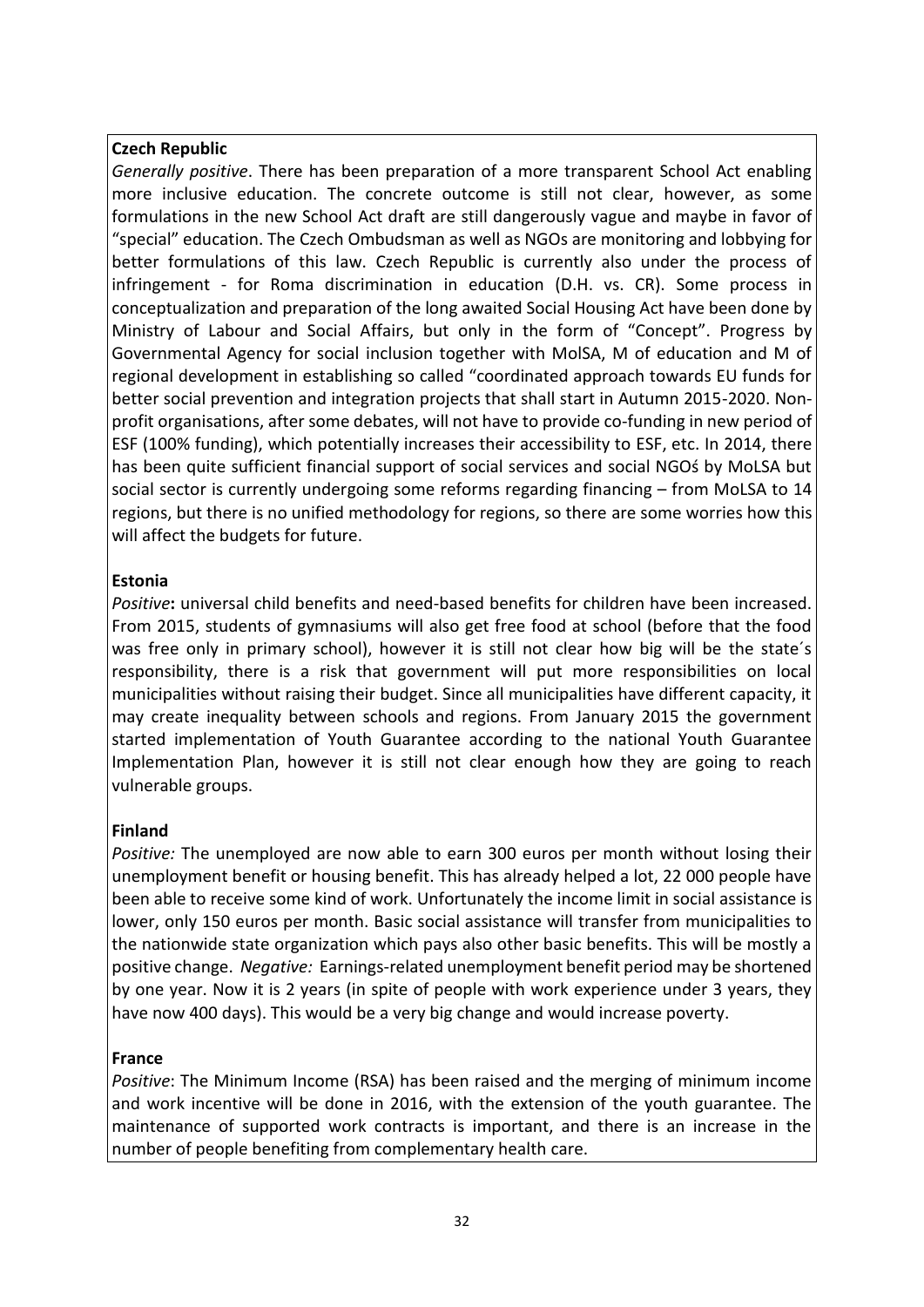*Negative:* there have been Roma evictions, demonstrating a repressive rather than an inclusive approach. Some measures helping to fight against the increase of rents or to improve the access of housing have been cancelled, although they were foreseen.

## **Germany**

*Positive*: The Pension Package has been improved with "pension for mothers", pension for early retirement/improved capacity pension/higher budget for rehabilitation; Minimum wage has been introduced, although with some concerns about exemptions; Personal Leave for Caregivers Act: which should improve compatibility of care and work; Parental Benefits "Plus": Improvement of parental leave.

## **Ireland**

*Positive*: There were some positive changes introduced in the 2015 Budget which should have a small positive impact. There relate to increases in some secondary welfare supports such as a €5 increase in Child Benefit and the return of a half of the extra weeks Christmas Bonus for long-term social welfare recipients, and the introduction of the new Back to Work Family Dividend. There was also a large budget allocated to address the current crisis in housing and specifically the deficit in social housing and the rapid increase in homelessness.

*Negative:* However, overall the Budget 2015 was assessed as being regressive. An Economic and Social Research Institute (ESRI) report shows that those on the lowest incomes saw a 1% reduction in incomes while those at the top end had an increase of around 0.5%. The main cause of this is the introduction of a flat rate Water Charge which comes into effect in 2015 with the only difference in charges being for single and multiple adult households and not for different levels of household income. Negative impact for one parent families of changes which have been coming into effect over the past few years. Lone-parents will be taken off their One-Parent Family Payment and moved to Jobseekers Transitional Allowance once their youngest child reaches 7 years of age. Apart for the potential impact on incomes in loneparent families there is also a challenge for activation services arising from the lack of investment in affordable, quality childcare and after-school care in Ireland. Most recent poverty data shows that in 2013 over 63% of lone-parents were living in enforced deprivation. The announcement of a Commission on Low Pay to look at the adequacy of the Minimum Wage and at the issue of precarious work is welcome but concerns that it results in positive changes and policies which ensure that those in low-paid work can have an adequate income.

# **Italy**

*Positive/Negative*: During 2014 there has been a first attempt at tax justice with a redistribution of resources (approximately  $\epsilon$  1,000 net per year) to workers who earn less than  $\epsilon$  1,500 per month. The downside is that large numbers are excluded: the poor who do not have work, pensioners and young people working precariously with false VAT numbers.

# **Lithuania**

*Negative:* In 2014, the main measures envisioned by government have not moved beyond planning, ie to increase social partnership, open discussions about education and social security, culture partnership including PPP and multi-sectorial resources for increasing social economy tools. SMEs are often referred to as "the missing middle", yet few have understood fully how critical SMEs are as the pathway to prosperity. Even fewer have sought to harness the power that these companies have to drive growth, poverty reduction, and development.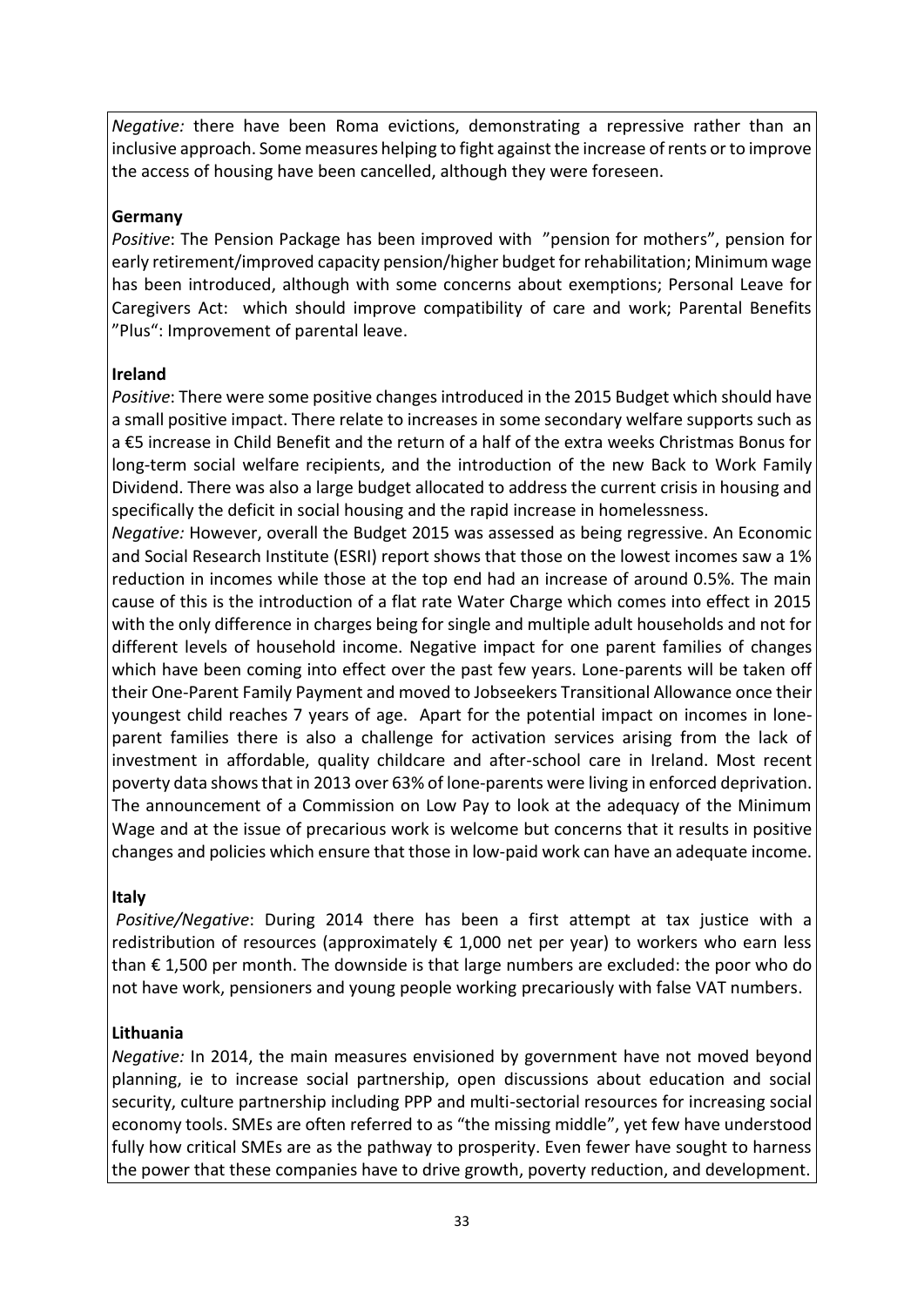Encouraging SMEs more actively, and taking a strong proactive position on social enterprises, would go a long way toward reducing poverty and unemployment. But not enough is done. *Positive:* In 2014. The government adopted the 2014-2020 Strategy for Combating Poverty and Social Exclusion as the basic document presenting a systematic approach involving all relevant stakeholders to deal with issues of poverty and social exclusion.

# **Luxembourg**

*Negative:* Since December 2013, there is a new government, composed of 3 parties. So this makes it not so easy! They have presented in October 2014, a "Future Package", but this is still under negotiation with employers and TU's. It will lead to cuts in social spending. *Positive:* Some first steps of the national strategy against homelessness were implemented.

# **Malta**

*Positive/Negative***:** *Pensions –* The Government is likely to introduce a Third Pillar Pension so persons with low and medium income will be encouraged to invest in another private pension, with tax credits. The Second Pillar pension scheme is being suggested and would be a compulsory scheme wherein both employee and employer contribute towards this pension fund. For those aged over 75+ the Government is giving a regular  $\epsilon$ 300 grant to help ends meet. There has been a Service Pensions/infringement notice as 2 ex-service men have lodged a formal complaint with the EU since on receiving the Government pension they had to forfeit their service pension. A series of measures aimed at helping the *employment of disadvantaged* people or people with disabilities have been introduced, eg: Employers would be given up to €5,000 when they employed socially disadvantaged people (to be defined in the law); Persons with disability who found a job would still continue to receive their full social benefits. The government would insist that employers engage a person with disabilities for every 20 employees, as already laid down in the law. Employers who employ the long term unemployed will be given  $\epsilon$ 2,750 over three years; the system of community work for such people will be removed. Instead of being engaged in local councils or similar bodies, these people will be employed in a Social Enterprise Agency and deployed from there and would be paid a minimum wage.

*Cost of Living Allowance was increased by €0.58;* Families who are at the risk of poverty (9,000 in total) will be given a bonus of €400 for each of their children, up to four children, and €200 for each additional child thereafter, as long as these children achieve an attendance rate of 95% in their schools. *Unemployment and Single Parents Benefits:* Unemployed people aged under 23 will be made to follow training under the youth guarantee scheme or lose their unemployment benefit. Similar measures will also be taken against single parents, when their child was more than one year old. However, a person who is receiving social benefits will no longer lose entitlement to social benefits immediately after the union with somebody in employment. Instead, the social assistance would be reduced gradually over a period of three years. *Maternity leave has been increased***:** Women in the last four weeks of their maternity leave will be paid the equivalent of a minimum wage by the state (increase of more than  $\epsilon$ 6 weekly).

# **Netherlands**

An extra 100 million to attack child poverty and to tackle the increase of household debts per year.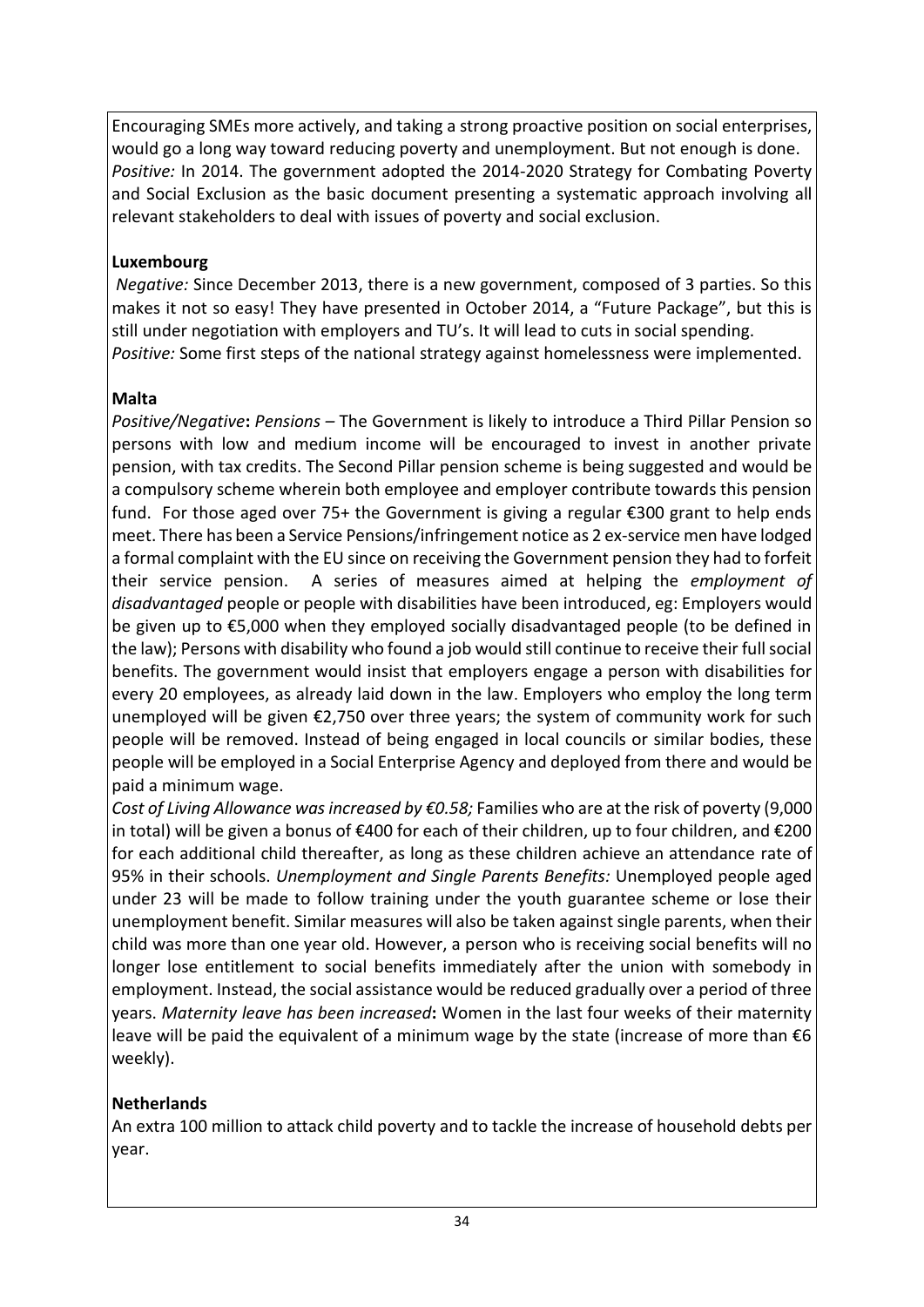# **Poland**

*Negative*: Social policy initiatives tend to blocked if they are not connected with cuts in current spending. For example: reforms to increase social assistance were blocked by Ministry of Finance from 2013, demonstrating the need to justify EU priorities in the CSRs New measures in employment services were implemented without any new public spending for unemployed recipients of social assistance. A much higher gap in level and scope is expected in 2014. Unemployed people are expected to carry out socially purposeful jobs (welfare for work scheme for not more than 10 hours of work a week, paid below minimum wage), but results show a negative impact on employment. As the standard duration of the program is only two months, the expected results for poverty are unclear.

*Positive: A n*ew family cash benefit has been introduced. Although it was not intended for poverty reduction, it will probably result in reducing child poverty (if not suppressing other income sources). The proposal of new cash benefit for families who are not entitled to maternity/family leave (unemployed, farmers, students, civil law job contact) has been made, and supplemented with family benefits reform. This is necessary otherwise families could lose their entitlements to other family benefits. It should be carefully evaluated especially in the context of 2015 scheduled verification of family benefits income test and its levels. They should be raised irrespectively of that and other reforms (voluntary discounts for families with 3+ children).

# **Portugal**

The situation of poverty and social exclusion in Portugal is being particularly critical for the young population. The child poverty rate increased in 2012 to 24.4% (it was 21.7%). The poverty rate reached 18.7%. In terms of the AROPE rate, it has also increased (27.4% in 2012 and 25.3% in 2011). At national level, we underline and insist in the lack of a National Integrated Strategy to fight poverty and social exclusion. The only measures targeting this problem are included in the National Plan for Emergency, which only promotes assistance, is a set of individual measures rather than an integrated answer, and lacks assessment. All the employment measures presented need to be monitored to understand their impact on inclusion, especially the most vulnerable. However employment is not the only answer to take people from poverty and social exclusion. Employment must be inclusive, adequately paid, secured in terms of rights and social protection. Increasing Minimum wage can be one step to it. But it's also important to build consensus in terms of a development of an adequate minimum income in Portugal.

Another important development is the new Program for Social Inclusion and Employment (POISE), under the new financing period of the European Social Fund (ESF), and the role that this program can have in the fight against poverty and social exclusion (its allocated EUR 5 billion to promote employment, labor mobility, social inclusion and fight poverty). However, and again, without a clear national anti-poverty strategy, we risk these kind of programs to become a mere sum of individual measures, not coordinated and integrated. Until now it is still not possible to see and evaluate seriously the potential impact of this program, particularly when there is a risk that it will be implemented "against" other decisions (macroeconomic) counteracting its inclusion potential.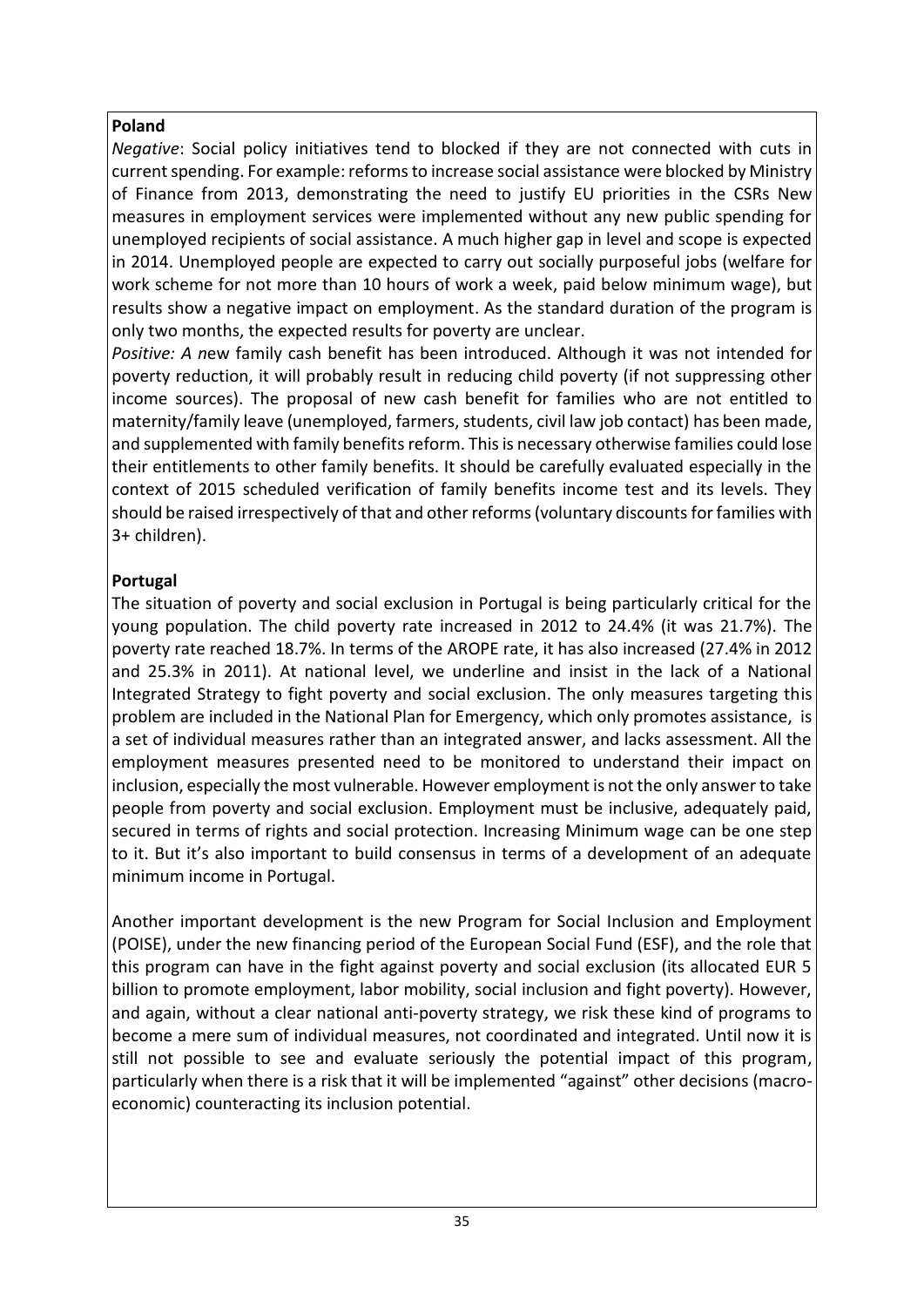# **Slovakia**

In 2014, the full conditionality of entitlement to the MI benefits for working able adults by participation in small community services was introduced. There are several projects that are aimed **at supporting the employment of disadvantaged jobseekers.** Support of employment of long-term unemployed persons is based on lowering overall costs of labour by state subsidies of such jobs and on improving conditions for concurrence of benefit and income from employment**.** The government has i**ncreased substantially the minimum wage in the two subsequent years.** Since January 2014, the gross minimum monthly wage is EUR 352 and since January 2015 it will reach EUR 380. Resources provided by the new programming period of 2014-2020 are planned to be used to create conditions for extending the provision of services for families by **building new childcare facilities.** There are also plans to amend the childcare allowance to make childcare services more affordable. Since November 2014 **railway transportation is fully free of charge for several groups of inhabitants: for children, pupils, students up to 26 years of age and old age and disability pensioners.** Since February 2015, discount fares for commuters using railway transportation has been raised to 50% (35- 40% so far). Work on the minimum pension intensified. It will come into force from June 2015 – for those with at least 30 years of work record.

# **Spain**

*Positive*

1) PREPARA extended- the Minimum Income scheme funded by Social Security has been extended from Jan 2015, paying 426 euros a month, until unemployment rate drops to 20%. 2) Tax reform for the lower earners.

3) A "Family Plan" to be launched (the final version to be known, only announced until now).

4) FEAD. Implementation and continuity of the food relief activities.

5) ESF programme. To begin at the end of 2015, very delayed.

*Negative*

1) VAT and other consumption taxes are still very high.

2) Self-employed and small business carry a lot of fiscal pressure, and lack credit.

3) Electricity and other energy utilities have very high tariffs and generate increasing energy poverty.

4) Jobs of new creation have low quality. Active Inclusion has not been implemented. Minimum Income schemes are fragmented and with low efficacy, with extremely low levels. 5) No child benefits have been implemented. The Recommendation "Investing in Children" has not been taken into account.

# **Sweden**

It is difficult to know since the present government has to work with the old government rightwing budget.

# **UK**

The delinking of *working age welfare benefits from any measure of inflation* will progressively impoverish poorer citizens. The harsher benefits regime, combined with some of the weakest labour market protection in the western world, has led to a surge in working poverty which will continue with competition for jobs and lowered wage floors. UK Coalition government spending plans, including *welfare spending cuts* in the next Parliament, will only worsen poverty, now and forever. Chapter 4 of our UK EMIN report of 2014 discussed the toxic language used by government and much of the media to describe working-age benefits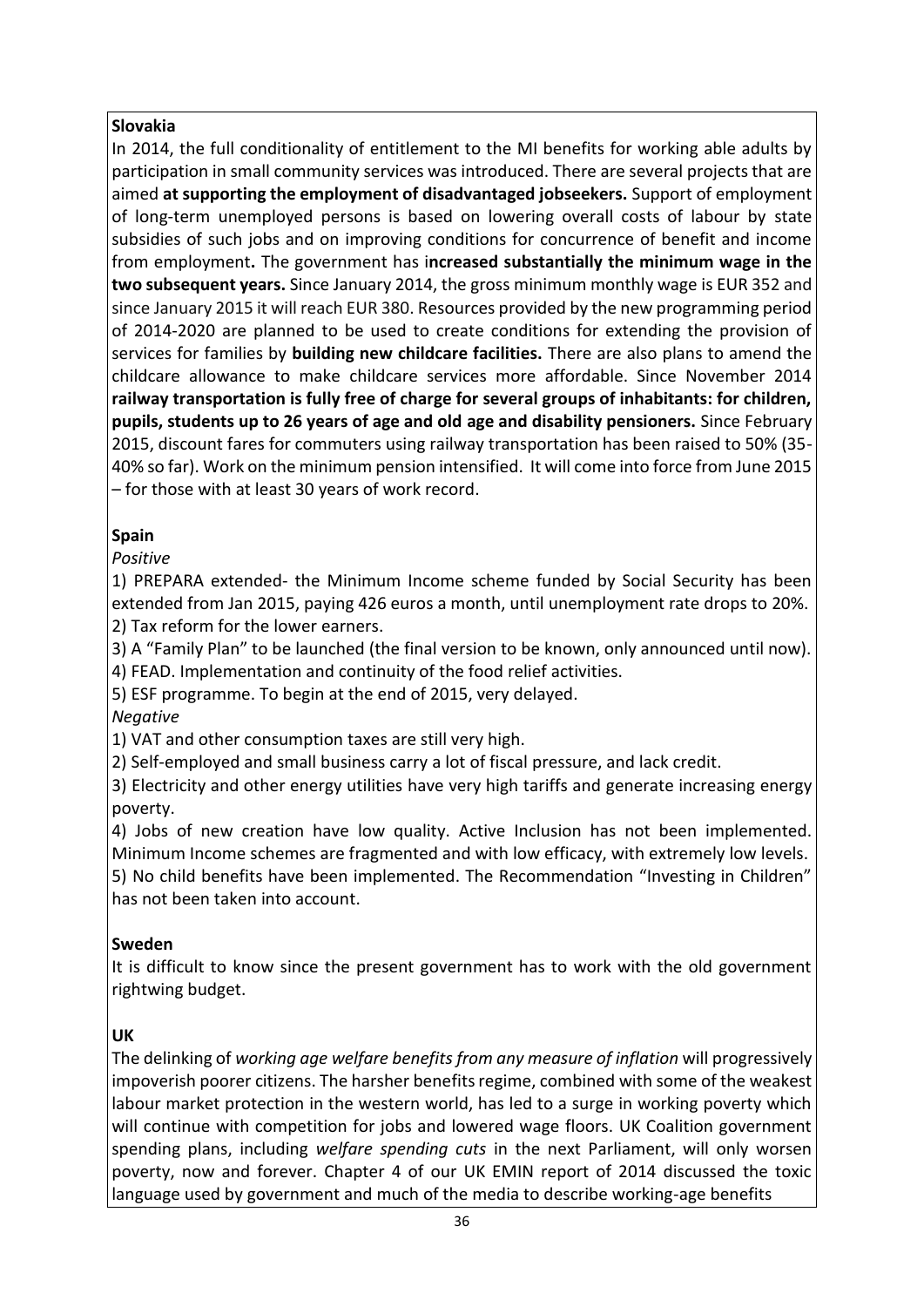claimants. The approach seems designed to pave the way for a *reshaped state with much lower ambition in the service of its low and moderate income citizens*. The language does not reflect the reality of risk of fraud, which is 0.7%<sup>8</sup> and is much, much smaller in amount than tax fraud; nor does it reflect the scale of expenditure on working-age unemployed. Our EMIN report (pages 9-10) noted that Jobseeker's Allowance, which is paid to unemployed claimants, was just £3.8 billion of the cash benefits' budget of £163.2 billion in 2013-14. Disability Living Allowance, paid for the extra costs associated with living with disability, was £13.76 billion and it is rising as more people survive with disability. But at £83.14 billion, retirement pensions were the single largest part. A big growth area was housing benefit (£17.8 billion), paid to private landlords and reflecting supply shortages and distortions in the housing markets. There is a *General Election* on 7 May 2015. All the main Westminster political parties are committed to further spending cuts, but the proposed pace and scale of cuts varies significantly and details are not announced yet. The Scottish National Party and indeed main nationally -based parties in Wales and Northern Ireland are committed to greater protection of welfare budgets than are Westminster parties, but only to the extent that these budgets may be devolved (or further devolved in the case of Northern Ireland) when new devolution measures are settled.

# **4. ALTERNATIVE CSRS: COMMON MESSAGES**

**.** 

In this section, we provide a summary of the 2015 CSR proposals made by members, based on their assessment (provided in the Annex). The proposals for 2015 build on EAPN members' 2014 CSR proposals, incorporating the assessment of the 2014 CSRs and perceived implementation. In many cases, they call for more **nuanced and concrete** measures, which can make a discernable impact on poverty in the short and medium term.

# 1) **Balance economic and social CSRs and review social impact of austerity**

The need for a coherent balance in the CSRs is underlined, requiring the economic CSRs to contribute to social goals and the poverty reduction and other social targets, rather than undermining them. A common CSR proposal was to stop austerity impacting worst on the poor (CY, IE, ES, Eurodiaconia DK). Specific proposals were made to carry out poverty, equality and gender impact assessment (IE), red-lining key social services and protection that most impact on poverty (ES).

# **2) Require an integrated anti-poverty strategy ensuring access to quality jobs, service and social protection and an effective poverty target**

All EAPN members highlighted the need to prioritize the poverty reduction target in the CSRs, wishing to see a common high-profile focus on poverty reduction in CSRs to all Member States. The targets needed to be more visible and effective, combined with a strategy for delivery (DE, PL, ES, SE). Some called for a more obligatory use of EU poverty and social exclusion indicators (AROPE), rather than more limited employment related indicators, eg long-term unemployed (SE and DE), and with a clearer focus on key target groups.

<sup>8</sup> Department for Work and Pensions (2014) *Fraud and error in the benefit system 2013/14 estimates (Great Britain)* 6 November (supplementary tables fraud and error in the benefit system, final 2013 to 2014 estimates, accessed at: [https://www.gov.uk/government/statistics/fraud-and-error-in-the-benefit-system-2013-to-2014](https://www.gov.uk/government/statistics/fraud-and-error-in-the-benefit-system-2013-to-2014-estimates) **[estimates](https://www.gov.uk/government/statistics/fraud-and-error-in-the-benefit-system-2013-to-2014-estimates)**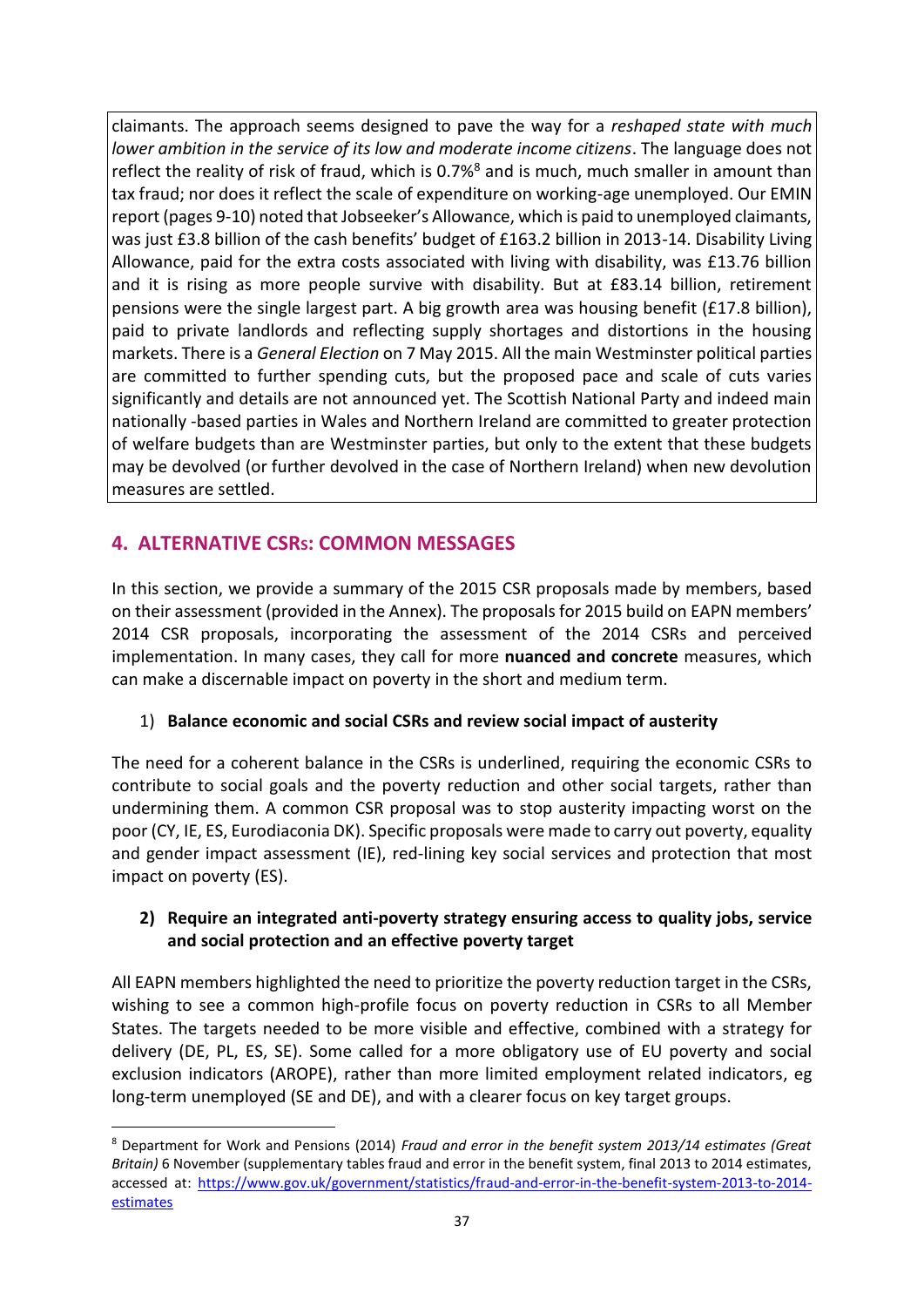In Spain's case, they call for a CSR requiring the poverty target to be returned and included in a specific social section, with priorities and budget allocated. In Poland's case, the network calls for setting a new higher target, as the existing one has already been achieved due to lack of ambition, and the choice of indicators. The target on its own, however, means very little unless matched with an effective strategy. Many members call for CSRs requiring a comprehensive, integrated strategy to fight poverty (DE, EE, IE, IT, LU, PL, PT) if the target is to be delivered. These should be based on access to rights, resources and services, and support people's right to quality jobs, services and social protection. In some cases, they call for CSRs to implement existing or proclaimed anti-poverty strategies, developed through the requirements of the ex-ante conditionality for Structural Funds or linked to National Social Reports or National Social Inclusion Action Plans (IE, PL, IT ES). Luxembourg calls for a CSR to require the NRP to be a strategic document, to promote smart, inclusive and sustainable growth.

## **3) Invest in universal social protection and ensure adequacy of minimum income**

A large number of networks call for CSRs to guarantee adequate income support (AT, BE, HR, CY, DK, EE, FI, FR, IT, LV, MT, NL, PL, PT, SK, UK). The major focus is on guaranteeing an adequate minimum income that can take people out of poverty, and most call for raising the levels. The agreed poverty indicator of 60% of median income is a clear reference as a benchmark for the definition of adequacy of minimum income schemes, but more call is made for the systematic use of standard / or reference budgets to test the adequacy of the level set, linked to real needs. These proposals reflect EAPN members' learning from the Commission-funded EMIN project and agreed EU roadmap.<sup>9</sup> The proposals highlight the need to ensure that adequacy is linked to purchasing power and effective transitions between the full package of overlapping benefits for income support across the life cycle and for all household groups: children, families, older people – including tackling regressivity and threats, as well as action to cut back index-linking for unemployment, child benefit, housing benefit and pensions**.** Tackling indebtedness linked to rising costs, declining incomes is also a focus (NL). An underlying call is made to invest in adequate universal social protection systems, which can insure people against social risks across the life cycle, with some specific demands around raising the percentage of the budget used specifically for minimum income and social exclusion (HR, IT).

## **4) Promote quality and sustainable jobs with decent wages**

-

An increasing demand is made for CSRs that don't just focus on a job at any price, but promote quality jobs, as well as tackling growing in-work poverty, so that work can really become an effective route out of poverty (BE, CY, EE, DE, IE, IT, NL, SE, UK). Partly, this is seen as an issue of promoting decent wages. This involves establishing or enforcing minimum wages, and increasing their levels to ensure a decent income from working (EE, IT, UK). Increased focus is given to the need to improve employment protection and working conditions, particularly by increasing the security of contracts and the fight against segmentation, to counter the growth of precarious, atypical jobs, which particularly impact on excluded and vulnerable groups (BE, DE, IE, UK). Tackling inequality and harassment at work, and not replacing paid work by

<sup>&</sup>lt;sup>9</sup> The European Minimum Income Network (EMIN) was a two year project (2013-2014) sponsored by the European Parliament, funded by the European Commission, and promoted by the European Anti-Poverty Network (EAPN). Se[e here](http://www.eapn.eu/en/news-and-publications/press-room/eapn-press-releases/growing-momentum-for-action-on-adequate-minimum-income-schemes) report of final event (Dec 2015).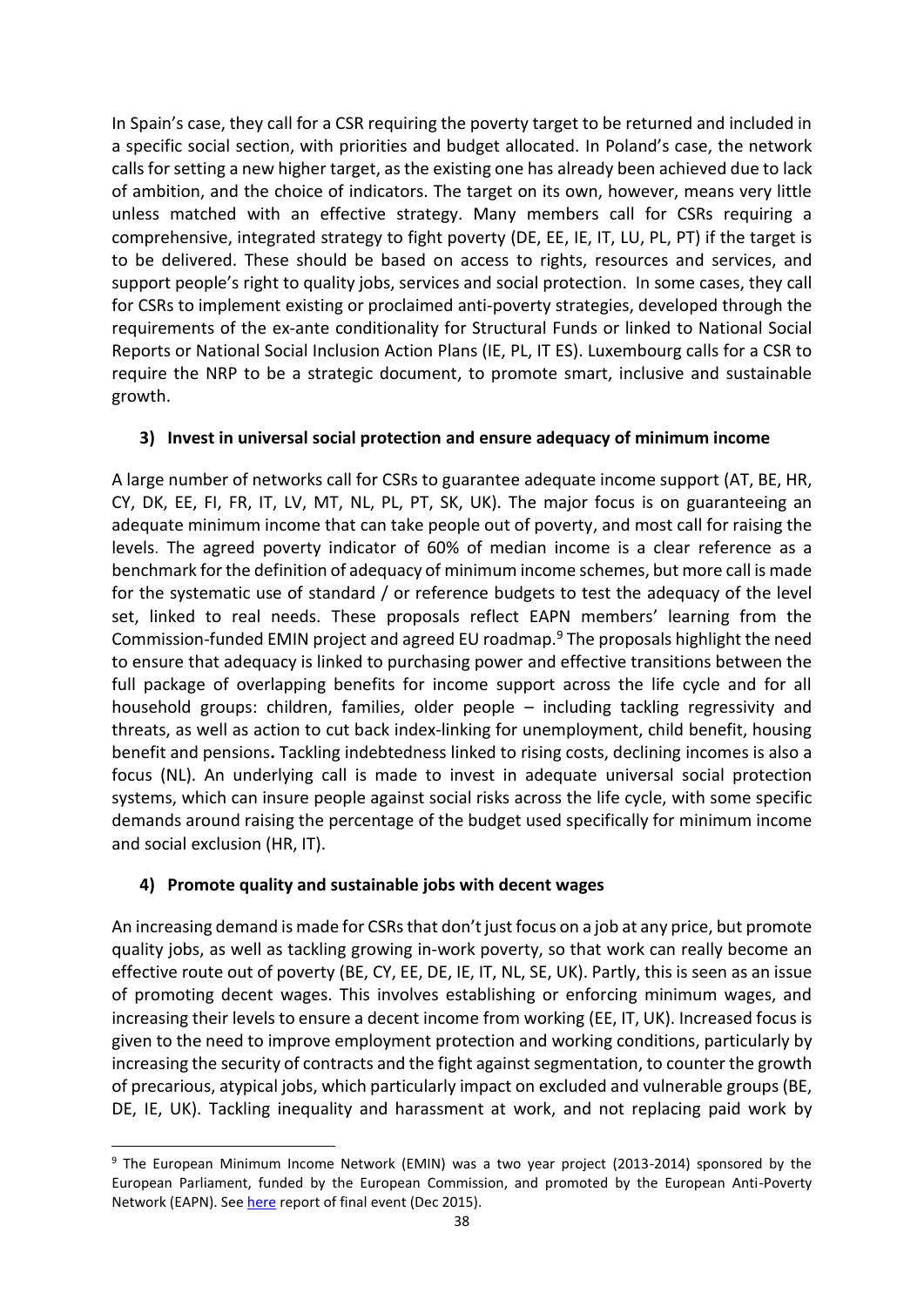voluntary work, is another core concern (NL). New, quality and sustainable job creation is needed (IT), that invests in key sectors, particularly through participative local development strategies, which use public funding to promote access/jobs for those most excluded (SE). Others emphasize the need to defend quality public service jobs, ensuring they are not outsourced, and to use social clauses for public procurement to reinforce quality demands (BE). Self-employment should also not be seen as the main solution, particularly where it undercuts decent wage levels (NL). Ireland highlights the need for a quality work indicator to monitor new social investment, to ensure it delivers an impact on poverty.

#### **5) Tackle long-term unemployment by promoting inclusive labour markets as part of integrated Active Inclusion approaches**

Many networks call for CSRs to go beyond narrow activation approaches to invest in inclusive labour markets, but calling for a broader social inclusion approach based on the 3 pillar integrated active inclusion approaches (inclusive labour markets, access to quality services and adequate minimum income) that can support and accompany people facing exclusion from the labour market into quality jobs, social inclusion and better participation. (AT, BE, HR, FI, FR, IE, DK, Eurodiaconia DK, NL). The long-term unemployed are seen as a clear priority, calling for a focus on personalized support through counselling/training and placement mechanisms (HR, FI, FR), as well as incentives for companies to offer sustainable employment to such groups. It is very important to challenge the recent trend requiring the imposition of harmful conditionalities and sanctions. There also needs to be a clearer recognition of diverse needs of different groups – young people, women, people with disabilities, minorities and migrants, older people, and others, who find themselves unemployed and unable to access their pensions (IE). More requirements should be made on the type and quality of jobs accessed by excluded groups, with offers of flexible working or rehabilitation, under agreed conditions, particularly for the young and vulnerable. (DK, FR, Eurodiaconia DK and Eurodiaconia NL). The potential role of social economy should also be supported (LT).

## **6) Invest in social standards to ensure universal access to social and health services**

The proposals highlight growing alarm at shrinking access to key pubic services, as well as to their quality. There is a core demand to view investment in social and health services as a benefit, not a cost, and as a pre-requisite for inclusion and a sustainable economy (BE, CY, CZ, EE). Some call for social services to be exempt from deficit calculations. Key issues are how to ensure accessibility and affordability for all groups – particularly in relation to health, education, housing and social services (BE) - for example, for migrants including undocumented migrants (BE), and as part of integrated social inclusion strategy and services (Eurodiaconia CZ). Guaranteeing equal coverage is also a key demand arising from concerns about the increasing trend to decentralize key services to local authorities, often in the context of budget cuts (FI, EE). Particular concerns were highlighted regarding access to health care and the need for effective policies to tackle growing health inequalities as a key priority (CY, FI, IE, MT). In the area of long-term care, calls are made for an extension of services and allowances with the revision of needs assessment (Eurodiaconia AT). Increased investment in mental health services are also called for, to counter growing gaps in provision due to budget cuts, particularly community and prevention services for key groups, including young people (MT). A key Recommendation is to embed the use of health outcome indicators when reviewing social and health systems, not just financial efficiency (IE).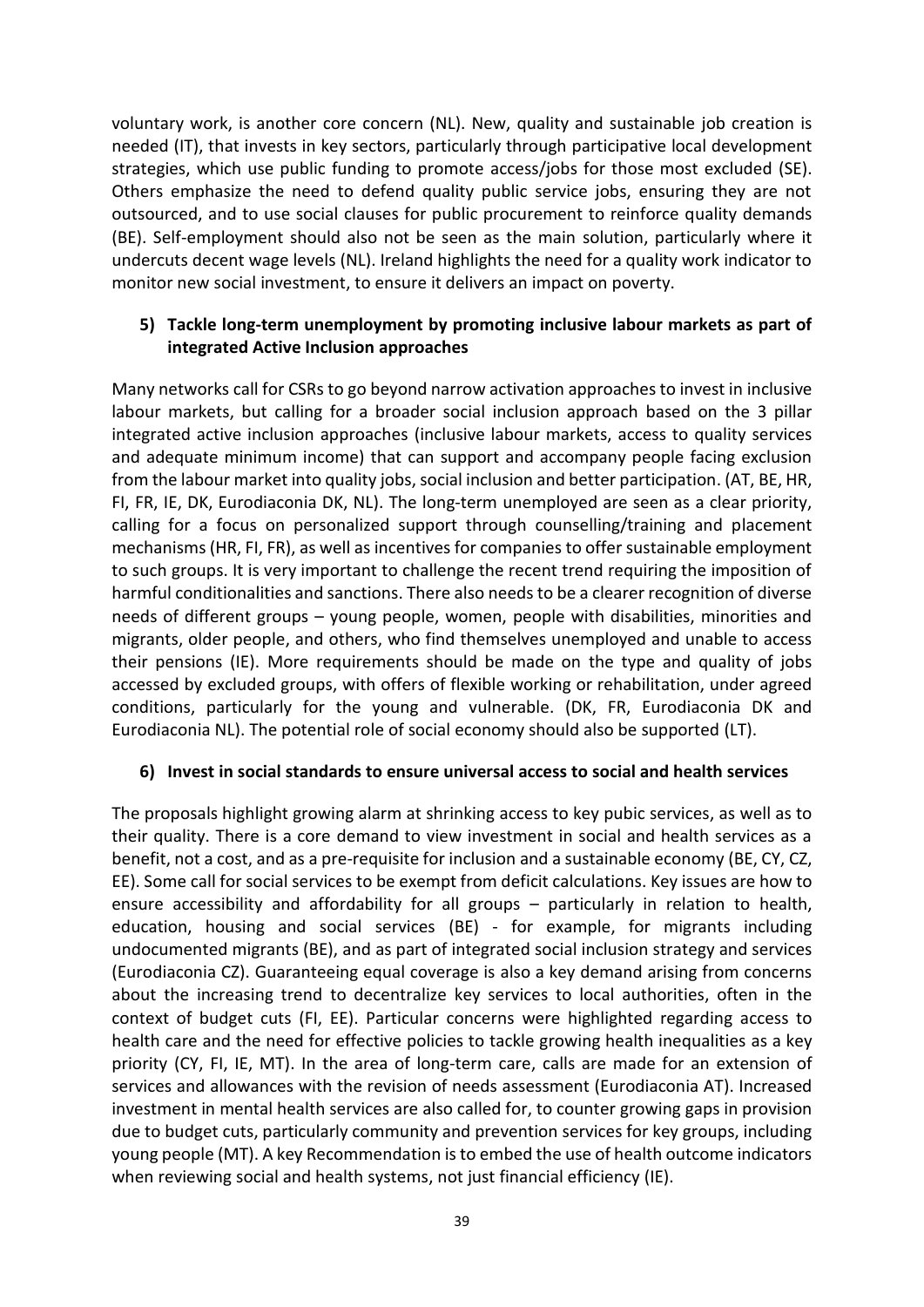# **7) Guarantee an affordable home for all**

Action to ensure access to affordable housing is a growing common demand, in the context of dwindling private and public rented accommodation at affordable prices, particularly for low-income families. The decline in affordable housing is seen as being exacerbated by CSRs, which have actively promoted the deregulation of the private rented sector, causing increases in rent, at the same time as investment in social housing has been cut (CZ, FR, IE, LU, PL, SK, SE, UK, Eurodiaconia CZ). A sustainable housing market is called for across all tenures, which can improve access and affordability of decent homes for all (IE). Two key aspects are seen as vital: the control of private rented sector/regulation, and investment in new or converted social housing (UK). Members call for an urgent investment in social housing, with an emphasis on prevention of housing exclusion, which can lead to homelessness, and 'housing first' (CZ, FR, PL, SE, SK, UK), as well as concrete remedial actions. A call for CSRs to check the continued privatization of existing social housing is also made (SE).

# **8) Invest in inclusive, comprehensive education, particularly for Roma**

Social investment in comprehensive and inclusion education, is seen as core to tackling poverty and social exclusion and its intergenerational transmission, as well as supporting social and economic mobility (AT, CZ, EE, FR). Apart from increased investment, many networks focus demands on inclusive education which tackle segregation (AT), particularly of **Roma** (CZ, SK), asking for supportive incentives to be created for Roma families, as well as abolishing segregated or special schools. Supporting mother-tongue education, including early childhood learning and education for Roma is highlighted (SK). Monitoring progress within the educational system, take up/access to sustainable employment is also seen as crucial (CZ).

## **9) Tackle youth poverty and social exclusion, as well as youth unemployment**

Youth, and particularly NEETs, emerge as a key priority group, with many recommendations focused on better implementation of the Youth Guarantee or Employment Initiative combined with broader approaches to youth inclusion at school and in the community (HR, CZ, FI, FR, IE, LT, LU). Revising qualifications in school and further education, and ensuring that training leads to employment, is seen as key (IE). Key recommendations focus on the need to expand places and coverage to all young people, ie young lone parents and d youth with disabilities (IE), as well ensuring that the more vulnerable NEETs are reached, combining a broader approach to tackle social exclusion (FI). This should also include responsibility for undocumented migrant youth and unaccompanied children (FR). Members highlight that more participative schemes should be promoted, which encourage individualized mentoring of young people, linked to newly created job opportunities with public funding (CZ), as well as support for youth leadership and active citizenship (LT). Mutual learning between Member States to support the transfer of successful schemes tackling school drop-out is also crucial (FI, FR).

## **10) Promote gender equality, work-life balance and invest in children**

Several National Networks propose interlinked recommendations to face the joint challenges of promoting gender equality and tackling child poverty through rights-based and integrated approaches that support families, particularly lone parents. Tackling the gender pay gap was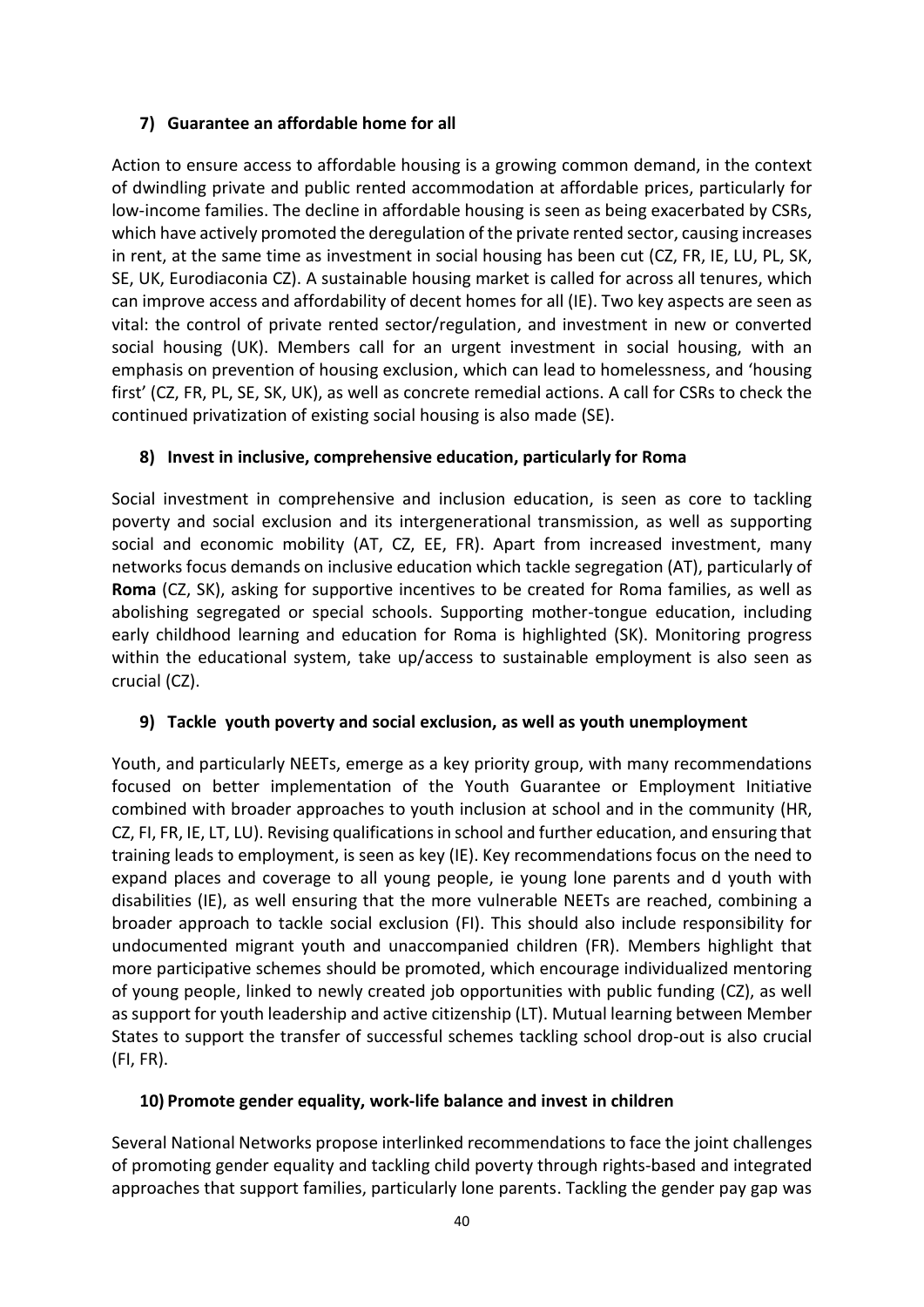seen as a key priority, emphasizing its link to poverty for women because of old age reduced pensions, as well as the need to tackle the glass-ceilings preventing women's mobility to higher paid employment, or to tackle the increased dependency on precarious jobs (IE). Reconciling private and professional life through work/life balance with more flexible hours and better family care leave, as well as concrete actions to increase access to affordable, and quality early childcare, were all underlined (EE, IE, NL). A better recognition of the positive societal and economic role played by parents and carers were also called for, with increases in financial and other support, as well as promotion of reduced/shared working hours to create more jobs (NL). The implementation of the Commission's Recommendation on Investing in Children, based on its 3 pillars of access to resources, services and participation, was seen to be key to move beyond tackling child poverty to promoting children's well-being (IE, EE).

# **11) Reduce inequality by promoting tax justice**

Many members call for a more explicit focus on reducing rising inequality. Whilst this is partly a question of fairer distribution through increasing minimum wages and closing the wage gap, members underline the key role of redistribution measures, including promoting tax justice/fairer taxation systems. There is general support for a shift away from tax on labour, particularly low-paid workers, but concerns that this should not undermine the long-term financing of social protection systems and people's coverage through the life cycle (BE, DE, IE). Tax bases should be broadened and made more progressive. In Ireland's case, they highlight the need to raise tax levels to the EU average. Instead of a shift to regressive consumer-based taxes, which penalize the poor, a new focus on capital, property and wealth tax is called for, as well as environmental taxes, which take into account sustainability, without increasing consumption taxation, and protecting the poor from unfair risk (BE). More generally, there needs to be an open debate about how to achieve fairer deficit reduction policies and budgets  $-$  ie, balancing expenditure and revenue, rather than prioritizing damaging public service cuts, including increasing resources through Financial Transactions Tax to finance social investments (DE).

## **12) Promote meaningful civil society engagement and ensure legitimacy**

Increasing ownership in the European Semester is a welcome core AGS 2015 priority.<sup>10</sup> Members therefore call for concrete actions to democratize the Semester process (PT), and specific CSRs to promote quality stakeholder engagement at national level (BE, IE, IT, LV, LT, PT). Concrete requirements include establishing an effective regular structured dialogue with relevant stakeholders, particularly civil society organisations, and involving people with direct experience of poverty, at all stages of the Semester decision-making process (BE). Providing financial and other support for sustainable engagement, for example through the European Semester Officers, could be key. Some members highlight the need to promote active citizenship and leadership also amongst specific groups, eg youth (LT). Participation has to be seen as key to increasing democracy, the legitimacy of EU policy-making, as well as a key pillar in the fight against poverty. It will be a crucial element to restoring citizen's confidence in the EU and its policy-making processes.

1

<sup>&</sup>lt;sup>10</sup> Annual Growth Survey 2015 (November 2014).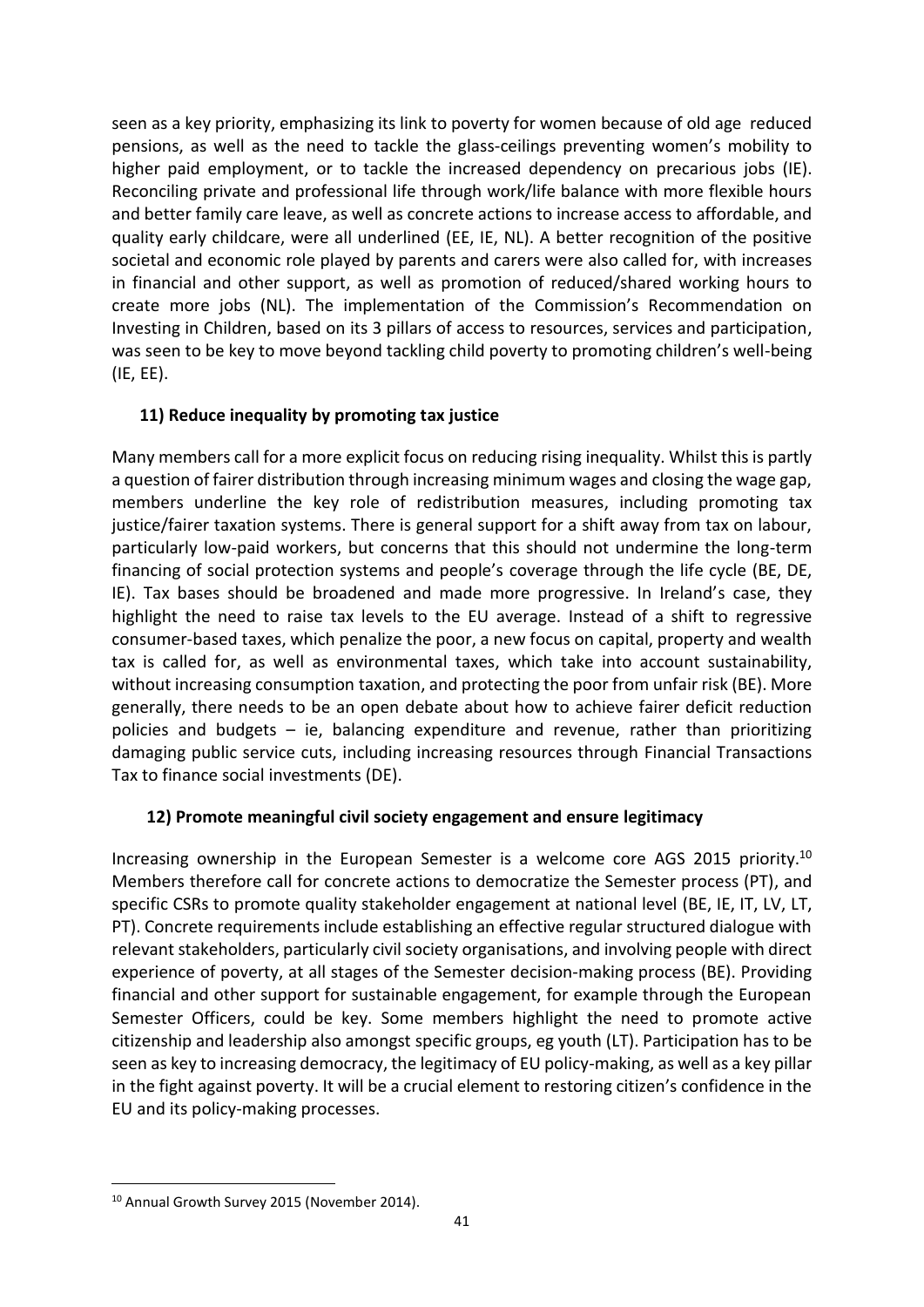# **PROPOSALS FOR 2015 CSRS FROM EAPN NATIONAL NETWORKS AND EUROPEAN ORGANISATIONS**

| <b>Member</b><br><b>State</b> | <b>Country-Specific Recommendations (National Networks)</b>                                                                                                                                                                                                                                                                                                                                                                                                                                                                                                                                                                                                                                                                                                                                                                                                                                                                                                                                                                                                                                                                                                                                                                                                                                                                                                                                                                                                                                                                                                                                                                                                                                                                               |
|-------------------------------|-------------------------------------------------------------------------------------------------------------------------------------------------------------------------------------------------------------------------------------------------------------------------------------------------------------------------------------------------------------------------------------------------------------------------------------------------------------------------------------------------------------------------------------------------------------------------------------------------------------------------------------------------------------------------------------------------------------------------------------------------------------------------------------------------------------------------------------------------------------------------------------------------------------------------------------------------------------------------------------------------------------------------------------------------------------------------------------------------------------------------------------------------------------------------------------------------------------------------------------------------------------------------------------------------------------------------------------------------------------------------------------------------------------------------------------------------------------------------------------------------------------------------------------------------------------------------------------------------------------------------------------------------------------------------------------------------------------------------------------------|
| <b>Austria</b>                | 1. Raise the amount of the means-tested minimum income, to<br>introduce an independent minimum income for children and to<br>include costs for housing.<br>2. More labour-market measures and employment opportunities for<br>people most excluded from the labour market, especially for people<br>able to work only part-time.<br>3. A reform of the educational system, which is highly segregating (full<br>time school, common school for children from 10 - 14 etc.)<br>Same as for 2014 with addition of need for involvement of people<br>experiencing poverty in policy process.                                                                                                                                                                                                                                                                                                                                                                                                                                                                                                                                                                                                                                                                                                                                                                                                                                                                                                                                                                                                                                                                                                                                                 |
| <b>Belgium</b>                | 1. Ensure a life in dignity for all citizens and people on the territory via                                                                                                                                                                                                                                                                                                                                                                                                                                                                                                                                                                                                                                                                                                                                                                                                                                                                                                                                                                                                                                                                                                                                                                                                                                                                                                                                                                                                                                                                                                                                                                                                                                                              |
|                               | an adequate income and quality services<br>Raise minimum income above the poverty threshold, both the 60 %<br>of the median income as well as the "poverty threshold", shown by<br>the standard budgets.<br>Restore minimum social standards, improve the social situation of<br>$\qquad \qquad \blacksquare$<br>the most vulnerable. This means increase the accessibility and<br>quality of the services: affordable (and free where necessary) good<br>quality education, health services, housing Investments are<br>therefore needed!<br>Ensure minima also for undocumented migrants and anybody on the<br>territory, the respect for human rights should be unconditional.<br>2. Build and strengthen an inclusive labour market: make the regular<br>economy more social.<br>Decent quality jobs, with decent wages, good working environment,<br>long term contracts should be the norm, not the exception.<br>Restore and reinforce the jobs in services delivered by the<br>government, instead of outsourcing this.<br>When there are tenders, have strong social clauses playing a central<br>role in them.<br>Restructure the taxation system towards fiscal justice<br>З.<br>Organize a tax shift from labour towards profit and capital. Take into<br>$\blacksquare$<br>account sustainability, without stimulating more (so called green)<br>consumption or without affecting low income families in their<br>purchasing power.<br>Involve citizens and civil society more in decision making processes<br>4.<br>Organize stakeholder engagement at all levels of the decision making<br>processes, make sure the most vulnerable groups are actively<br>involved, and ensure the necessary support to make this happen. |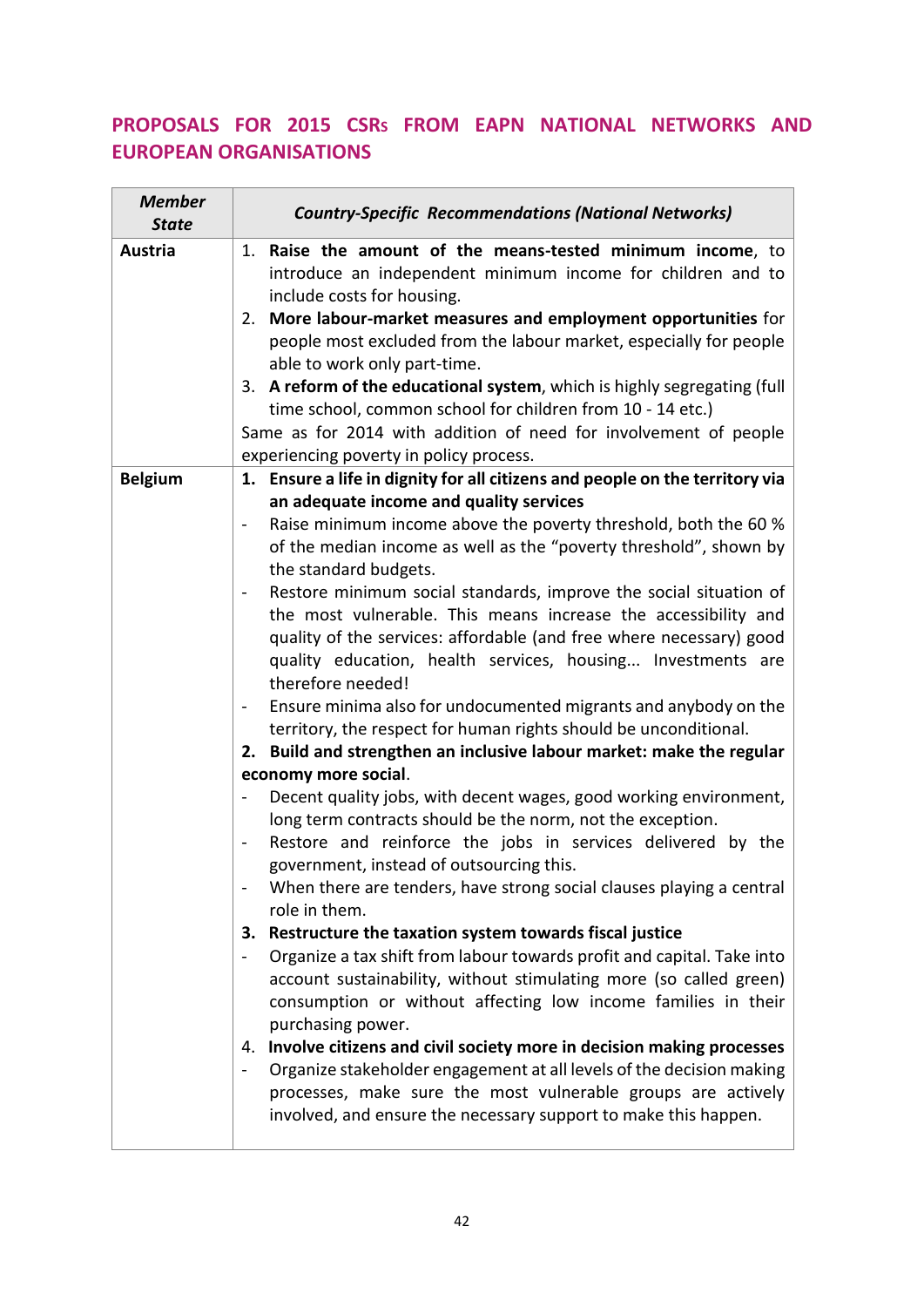| Croatia         | 1. Reduction of the population at risk of poverty or social exclusion,                 |
|-----------------|----------------------------------------------------------------------------------------|
|                 | particularly tackling long-term unemployment and ensuring                              |
|                 | adequacy of social protection and benefits.                                            |
|                 | 2. Reduction of the proportion of young people not in employment,                      |
|                 | education or training is also increasing (18.6 % in 2013.)                             |
|                 | Increase public investment for social protection - ensure a minimum<br>3.              |
|                 | income for all as a means to preventing and fighting poverty.                          |
| <b>Cyprus</b>   | Invest in growth for creating decent and quality jobs to fight<br>1.                   |
|                 | unemployment.                                                                          |
|                 | Support vulnerable groups, stop implementing austerity measures<br>2.                  |
|                 | on social state.                                                                       |
|                 | 3. Protection of employment and the rights of workers.                                 |
|                 | Improve the GMI to reach the basic needs of people and improve<br>4.                   |
|                 | the criteria to cover the people who have no income.                                   |
|                 | Protect the health care system and keep it accessible to people.<br>5.                 |
| <b>Czech</b>    | Create clear incentives for inclusive education and monitoring of<br>1.                |
| <b>Republic</b> | Roma and other vulnerable groups in secondary school completions                       |
|                 | and further job enrollments.                                                           |
|                 | Implement Social Housing act focusing on the principle of<br>2.                        |
|                 | prevention and "housing first".                                                        |
|                 | 3. Promote participative employment and training schemes for youth                     |
|                 | and 15+ with more individualised mentoring, Investments to boost                       |
|                 | employment.                                                                            |
| <b>Denmark</b>  | 1. Adequate Minimum incomes based on standard budgets.                                 |
|                 | 2. Flexicurity and holistic rehabilitation.                                            |
|                 | Better access to jobs on agreed conditions for vulnerable and<br>3.<br>disabled people |
| <b>Estonia</b>  | Contribute to the reconciliation of family and working life (flexible<br>1.            |
|                 | hours etc);                                                                            |
|                 | 2. Make stronger statements with more concrete proposed measures                       |
|                 | to fight against poverty (caregivers, people with disabilities,                        |
|                 | minorities, homeless), reform the minimum income level for                             |
|                 | caregivers; implement the principles of inclusive education, in order                  |
|                 | to harmonize possibilities in labor market; Recognize elderly people                   |
|                 | and support them; Ensure sustainability and equal services in all                      |
|                 | municipalities;                                                                        |
|                 | Put more attention to fight against working poor situations.<br>3.                     |
|                 | Increase minimum income.<br>4.                                                         |
| <b>Finland</b>  | Raise the level of basic income security benefits.<br>1.                               |
|                 | Reduce health and wellbeing inequalities.<br>2.                                        |
|                 | Enhance the purchasing power of low income families with<br>3.                         |
|                 | children.                                                                              |
|                 | Improve the position of long-term unemployed and partly<br>4.                          |
|                 | employed and ensure the implementation of youth guarantee                              |
|                 | addressing the risk of social exclusion.                                               |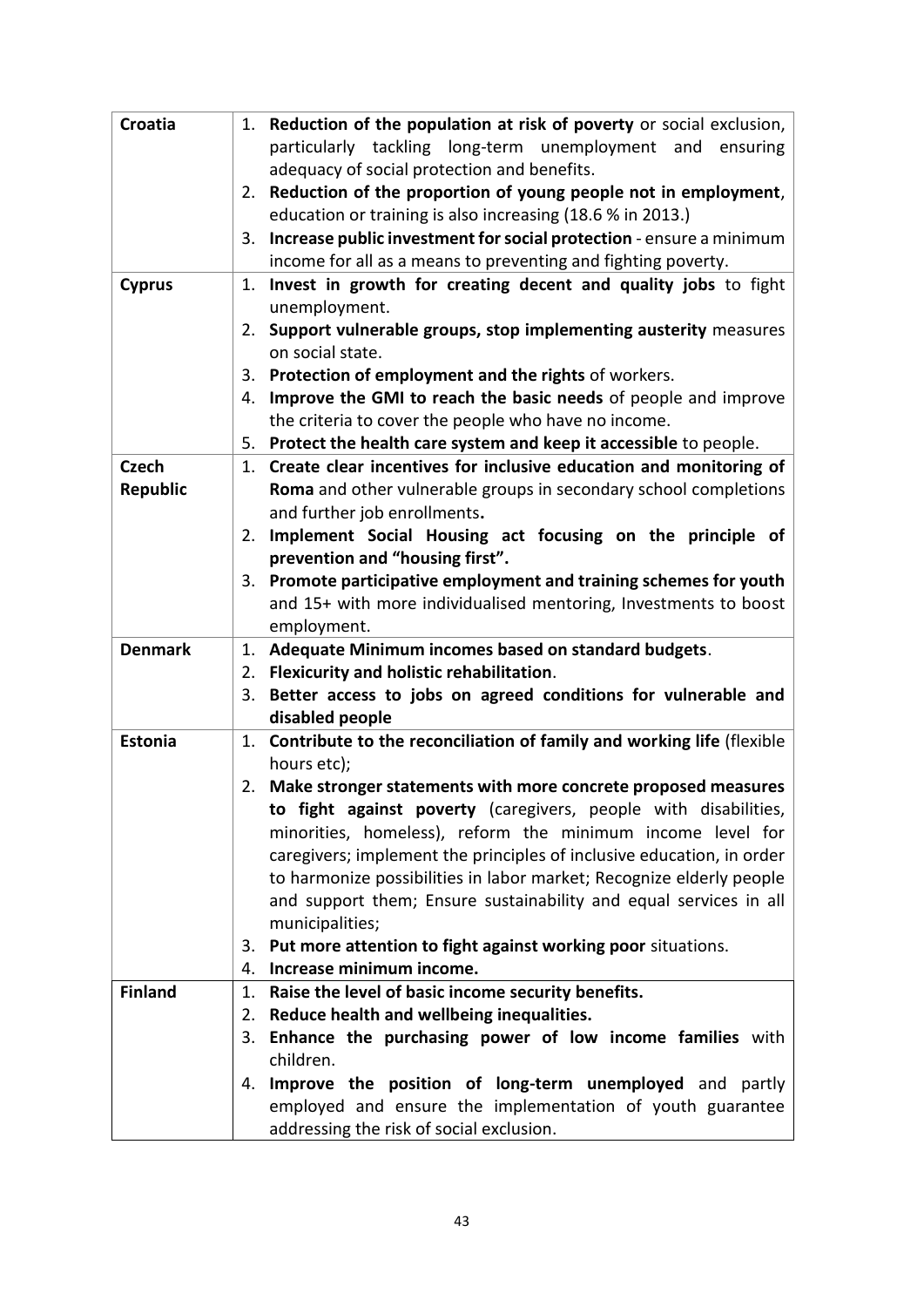| <b>France</b>  | 1. Financial programming law over 5 years regarding the creation of                                                                          |
|----------------|----------------------------------------------------------------------------------------------------------------------------------------------|
|                | social and very social housing.                                                                                                              |
|                | 2. Extension of the possibility to go to the doctor without having to                                                                        |
|                | pay first. The health insurance pays for you.                                                                                                |
|                | A national agreement with the social partners so that long-term<br>3.                                                                        |
|                | unemployed people can get training free.                                                                                                     |
|                | Increase in minimum income.<br>4.                                                                                                            |
|                | 5. Increase in housing allowance                                                                                                             |
|                | 6. Improve access to education, especially for young school-dropouts.                                                                        |
|                | Some states like Finland have put in place tools which fight against<br>school- dropout, which is a de-socialising factor. Exchanges of good |
|                | practice between teachers, trainers, tutors, all personnel connected                                                                         |
|                | to education and training at European level would thus be useful.                                                                            |
|                | Fighting against the lack of accompaniment for isolated foreign<br>7.                                                                        |
|                | minors in the street.                                                                                                                        |
| Germany        | 1. A more comprehensive approach to fighting poverty, especially                                                                             |
|                | child poverty, and to improve social inclusion must be implemented                                                                           |
|                | to reduce inequality: including an inclusive labour market, an                                                                               |
|                | educational system that avoids the causal link between social                                                                                |
|                | backgrounds and educational success                                                                                                          |
|                | 2. We need a discussion about the income and the expenses of the                                                                             |
|                | state: transparent and sustainable to secure general interests. E.g. a                                                                       |
|                | reform of the tax-system, establishing the financial transaction tax                                                                         |
|                | would help to make more and sustainable social investments.                                                                                  |
|                | 3. Furthermore a revision of the measurement of poverty and                                                                                  |
|                | transparent procedures must be found in order to take in account                                                                             |
|                | the involvement and period of time spent in the labour market.                                                                               |
|                | Beyond that, further factors (the at-risk-of-poverty rate, material<br>deprivation etc.) must be considered rather than the only number of   |
|                | long-term unemployed people.                                                                                                                 |
| <b>Ireland</b> | 1. Poverty, equality and gender impact assessment needs to be                                                                                |
|                | carried out on all relevant policies including economic policies for                                                                         |
|                | example the national Budget. This will ensure consistency in the                                                                             |
|                | policy making process and ensure that social, economic and                                                                                   |
|                | environmental dimensions of Europe 2020 are considered in                                                                                    |
|                | tandem.                                                                                                                                      |
|                | 2. The necessary steps must be taken to broaden the tax base and                                                                             |
|                | increase tax levels towards the EU average while strengthening the                                                                           |
|                | fairness and progressiveness of the taxation system.                                                                                         |
|                | 3. Address<br>unemployment and improve access to<br>quality                                                                                  |
|                | employment particularly for those most distant from the labour                                                                               |
|                | market through:                                                                                                                              |
|                | Active labour market policies, including any incentives for<br>i.                                                                            |
|                | employers, must support progression towards quality                                                                                          |
|                | employment; to underpin this, the level and quality of public                                                                                |
|                | employment services must be raised and delivered in a<br>positive and enabling manner that supports service users to                         |
|                | make informed and meaningful choices.                                                                                                        |
|                |                                                                                                                                              |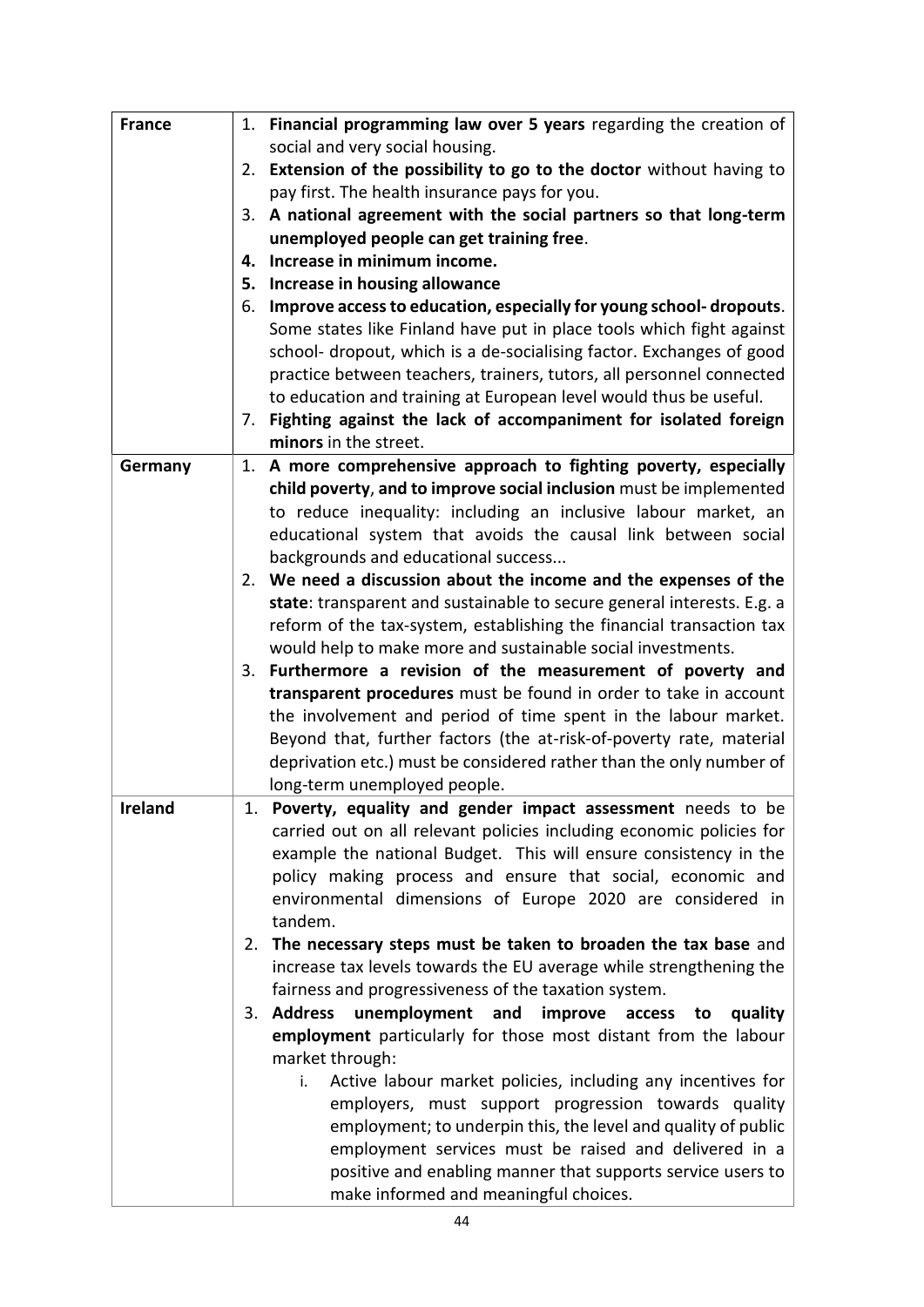| Given the current and long-term pressure placed on<br>ii.                    |
|------------------------------------------------------------------------------|
| individuals and the state through the increasing prevalence                  |
| of low paid, precarious work, there is need for a 'quality'                  |
| indicator on employment with one mechanism of                                |
| accountability being the attachment of social clauses,                       |
| including clear gender equality criteria, to all public                      |
| spending, grants and procurement.                                            |
| Evident within Ireland's labour market are a range of equality<br>iii.       |
| and social inclusion issues that require specific responses.                 |
|                                                                              |
| For example, age; ethnicity; rural and regional areas with                   |
| high unemployment; communities living with urban                             |
| disadvantage; people parenting alone; and people living with                 |
| disabilities. Public Employment Services must be open to and                 |
| be responsive to the needs of all people of working age, a                   |
| concept that now must include people aged over 65 who                        |
| wish to enter or re-enter the labour market.                                 |
| Particular issues around gender inequality persist and<br>iv.                |
| measures must be introduced to reduce their impact over                      |
| the lifecycle. Specific measures must be introduced to                       |
| reduce the gender pay gap of 14.9%, which contributes to                     |
| longer term pension insecurity and inequality for many                       |
| women. This includes improved family leave policies, gender                  |
| equality targets at management and board level and firm                      |
| measures to tackle precarious work and increased use of                      |
| non-fixed hour contracts.                                                    |
| To ensure Ireland's economic recovery is inclusive the Action<br>ν.          |
| Plans for Jobs must spell out how they will assist in                        |
| addressing structural unemployment and exclusion from the                    |
| labour market: including the role local, green and social                    |
| economic activities will play.                                               |
| The Irish Government must accelerate efforts to implement<br>v١.             |
| the Youth Guarantee, with the provision of additional quality                |
| education, training and work experience places. Also young                   |
| people with disabilities and lone parents who<br>are                         |
| unemployed and currently excluded from the scheme should                     |
| be included. Government should also commit to consulting                     |
| and engaging with civil society at national and local level with             |
| regard to the roll out of the programme.                                     |
| In extending its current National Action Plan for Social Inclusion and<br>4. |
| in developing a five year successor the Irish Government needs to            |
| urgently implement an integrated and comprehensive strategy                  |
| which aims to reduce inequality, eliminate poverty and promote               |
| social inclusion for all groups in society, ensuring access to rights,       |
| resources and services for everyone. This strategy must address              |
| access to adequate income (whether in or out of work), to quality            |
| services and to an inclusive labour market with decent jobs for those        |
| who can work. It must also recognise and deliver social and                  |
| economic inclusion beyond the labour market including addressing             |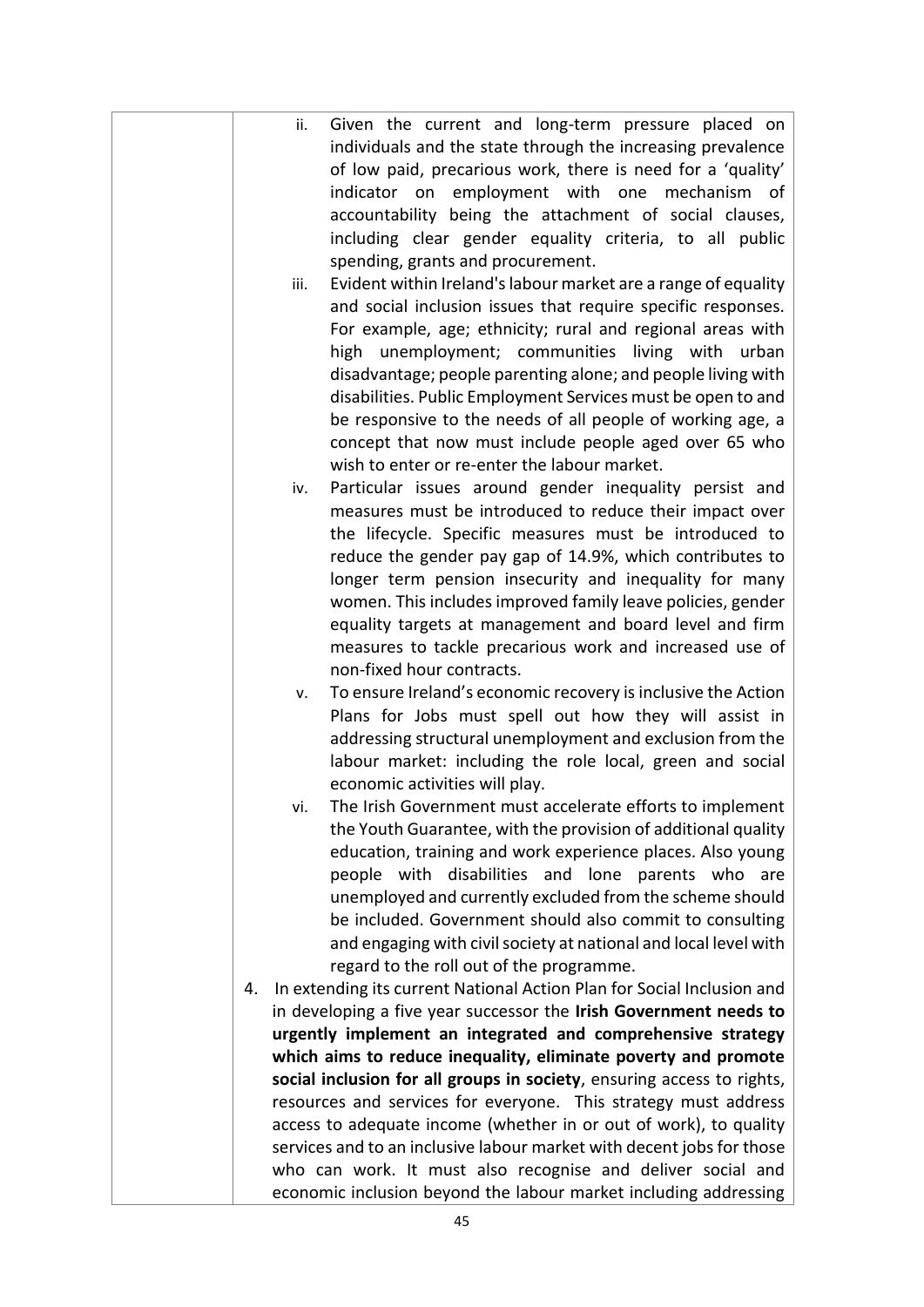issues of child poverty, pension inequality for women and equal participation in decision making.

- 5. **Immediately implement the European Commission Recommendation on Investing in Children** and ensure that the new strategy contains targets and commitments for reducing child poverty and investing in a national social infrastructure for children to cover both childcare and early childhood education and care.
- 6. **Put in place the measures to fully deliver on an affordable and publicly funded Early Childhood Care and Education (ECCE) sector**, with high quality standards including a professional workforce, streamlined programmes, with reduced costs including administrative costs and higher and more consistent quality of care provided.
- 7. **Offer people with less than National Framework for Qualifications (NFQ) level 4 (Level 4 is the equivalent of the Leaving Certificate** in Ireland) and with literacy and numeracy needs access to an intensive programme (15-20 hours per week) with an option to accreditation at NFQ level 3 and a work placement.
- 8. Given the range of learning attainment and needs amongst unemployed people and others living in jobless households, the **provision of education and training courses that will improve their employment status** is absolutely critical. This provision must be learner centred, facilitate on-going skill development and enhance life-long outcomes.
- 9. Irish government must take immediate steps to promote a **more sustainable housing market** by promoting supply across all tenures in areas of high market demand and by taking particular steps to ensure that the housing needs of disadvantaged and vulnerable groups are met.
- 10. The Government must take action to **address health inequalities** in Ireland. The principle of achieving measurable patient health outcomes must be integrated and used as the driver across all elements of the public health system rather than the current focus on financial efficiencies.
- 11. **The Irish Government must facilitate the participation of civil society** in making and implementing policies and decisions that impact on their lives. This must include the participation of people experiencing poverty and social exclusion and ensure that local and national civil society organisations have an independent voice and the capacity to participate.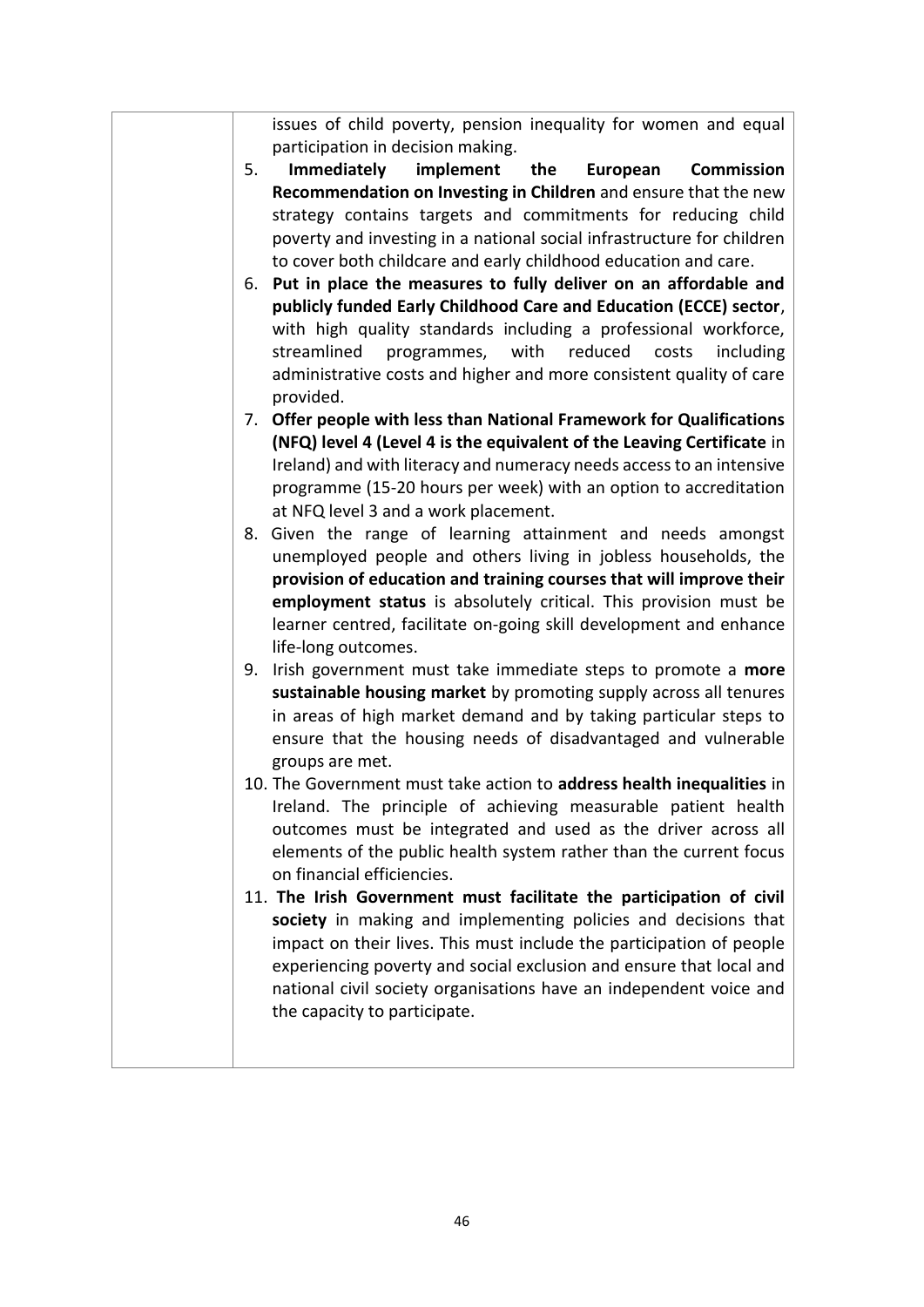| <b>Italy</b> | 1. Promote Participation / civil dialogue                                     |
|--------------|-------------------------------------------------------------------------------|
|              | Support effective contribution of stakeholders to the                         |
|              | elaboration and monitoring of the National Reform Program;                    |
|              | Develop the National Social Report that is still due to this day              |
|              | (as a matter of fact, the Italian government has not yet                      |
|              | presented its NSR), ensuring that this report<br>reflects the                 |
|              | proposals and recommendations of the stakeholders involved                    |
|              | in the fight against poverty and exclusion and the people living              |
|              | in poverty and social exclusion.                                              |
|              | Put in place, finally, a National Anti-Poverty Strategy and                   |
|              | Program with all necessary actions for understanding the                      |
|              | phenomena of poverty and exclusion;                                           |
|              | Effectively involve those network of organizations and                        |
|              | structures that, at the local level, have been carrying out                   |
|              | studies and awareness actions on poverty and social                           |
|              | exclusion;                                                                    |
|              | Actively encourage regional governments in elaboration of                     |
|              | Regionals Anti-Poverty Strategies and in relate Programs                      |
|              | linked to the knowledge of the poverty phenomenon;                            |
|              | 2. Social protection                                                          |
|              | We reaffirm the call on the Italian government to implement                   |
|              | all efforts to rebalance spending on social protection also with              |
|              | an important contribution of solidarity on the part of better-                |
|              | off pensioners who receive pensions more than 7 times higher                  |
|              | than the minimum pension, allocating proceeds to pay the                      |
|              | costs for the fight against poverty, promote access to housing                |
|              | and to combat unemployment.                                                   |
|              | Finally, profiting also of the support of NOP inclusion, put in               |
|              | place a universal form of minimum income even if it is only a                 |
|              | first step in the right direction. It is urgent to activate                   |
|              | measures of active inclusion that can lift people out of                      |
|              | poverty; a national system of adequate income support that is                 |
|              | the first real step to fight poverty and the social exclusion.                |
|              | To achieve this it is important that the government shifts its                |
|              | priorities in public spending by increasing the availability of               |
|              | resources (at least 5% of GDP) to combat poverty and social                   |
|              | exclusion, for 'housing and unemployment.                                     |
|              | 3. Inclusive Labor Market                                                     |
|              | Urgently put in place an extraordinary strategy for employment                |
|              | by focusing on:                                                               |
|              | developing high quality work through significant investments in<br>➤          |
|              | research, development and innovation;                                         |
|              | put in place all the necessary actions to attract more young<br>➤             |
|              | people into scientific careers and increase the rate of graduates             |
|              | in sciences;                                                                  |
|              | $\triangleright$ encourage local development through investments in new areas |
|              | and promote the recovery of traditional activities and crafts                 |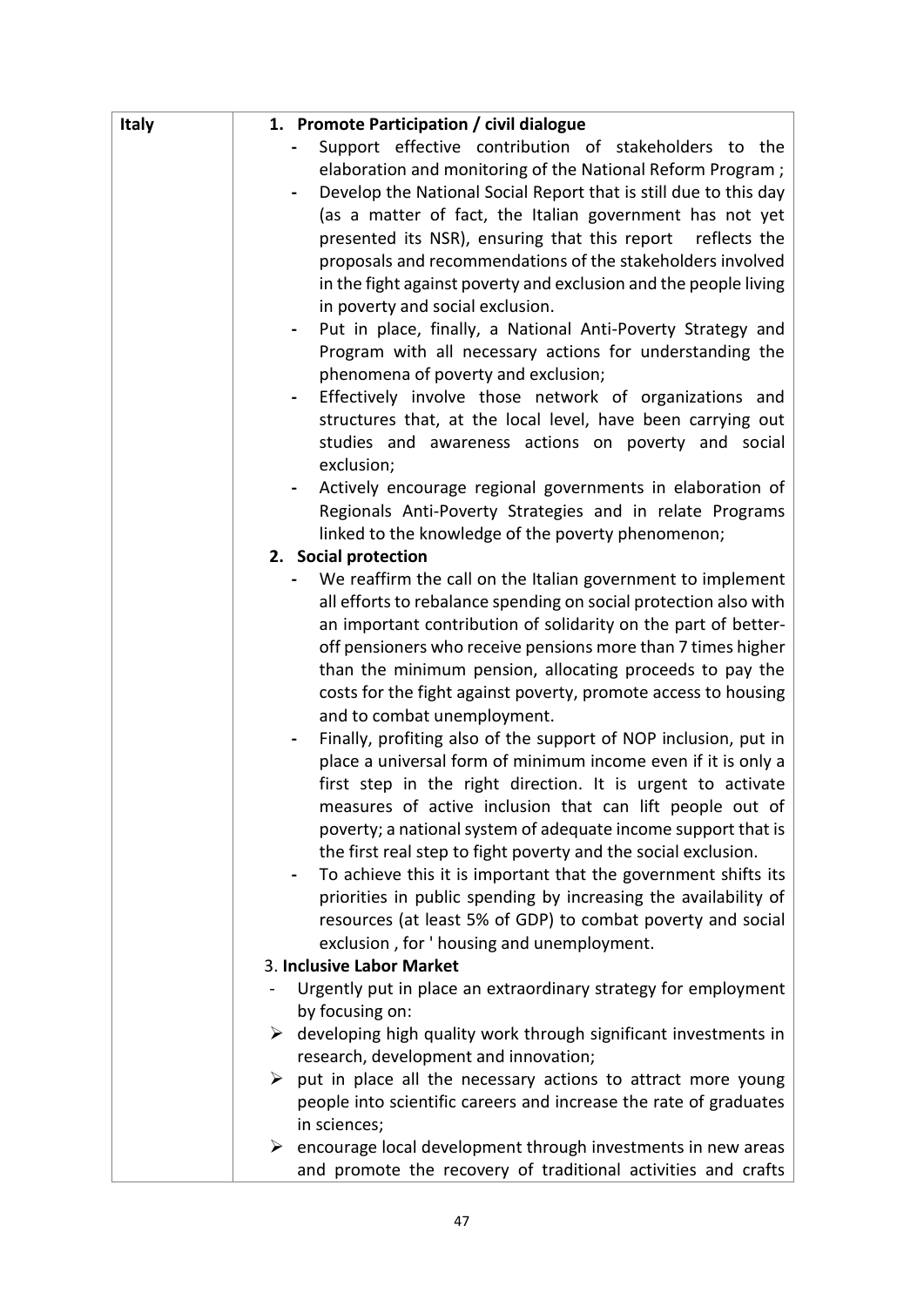|            | which have been abandoned by young people but may offer new<br>employment opportunities;                                                                                                                                                                                                                                                                                                                                                                                   |
|------------|----------------------------------------------------------------------------------------------------------------------------------------------------------------------------------------------------------------------------------------------------------------------------------------------------------------------------------------------------------------------------------------------------------------------------------------------------------------------------|
|            | $\triangleright$ reduce administrative costs and taxes on labor, both from the<br>side of the employers and that of the workers, which in Italy are<br>among the highest in Europe;                                                                                                                                                                                                                                                                                        |
|            | increase net wages which are very low and therefore, for this<br>➤<br>reason, has effect of increase the number of working poor;                                                                                                                                                                                                                                                                                                                                           |
| Latvia     | 1. NGO and inhabitants should have more influence/ voice and<br>government should to take it into consideration. Democracy,<br>equality and transparency should happenSocial<br><b>NGO</b><br>involvement in decision and policy making is weak and should be<br>improved, for now it is just sometimes and very formal to<br>demonstrate externally there is engagement<br>2. Real figures, not % and real results should be mentioned.                                   |
|            | 3. State declared guaranteed benefit should be higher than<br>survival allowance                                                                                                                                                                                                                                                                                                                                                                                           |
|            | 4. Recommendations should be more as directive – not in "could",<br>but "should" form. The "could" formulation allows also could not<br>to doNothing may happens                                                                                                                                                                                                                                                                                                           |
|            | Support to decrease poverty is mostly from municipal budget.<br>5.<br>State budget should facilitate municipalities.                                                                                                                                                                                                                                                                                                                                                       |
| Lithuania  | Support programs and choose priorities encouraging PPP, NGO,<br>1.<br>Universities partnership, clustering, international cooperation<br>and experience exchange within the context of social economy;                                                                                                                                                                                                                                                                     |
|            | 2. To give more attention to involving and support active<br>citizenship of young people and NGO, promote their leadership<br>in developing a creative, peaceful, just and sustainable future.                                                                                                                                                                                                                                                                             |
|            | To include the tools facilitating the assessment of change,<br>3.<br>complying with the globally agreed assessment parameters and<br>indexes and providing the possibility to measure the change in<br>public knowledge, skills, values and attitudes acquired via public,<br>private and NGO sectors.                                                                                                                                                                     |
| Luxembourg | Make out of the NRP an integrated strategic programme,<br>1.<br>involving all stakeholders in the drafting, implementation,<br>monitoring and evaluation.                                                                                                                                                                                                                                                                                                                  |
|            | 2. Combine the employment, research, climate/energy and<br>education targets related measures with the ones for reducing<br>poverty and also evaluate for each measure its contribution to<br>the poverty/social exclusion target and make sure that the sum<br>of the effects of all the measures reaches the target.                                                                                                                                                     |
|            | Take strong action in the field of social housing, regarding both<br>3.<br>the provision of housing at affordable prices in general, as well<br>as the provision of special social housing. At least as an<br>intermediary measure introduce rent subsidies for those parts<br>of the population that cannot afford the high lodging prices;<br>such a measure should be accompanied by a strong control of<br>rent prices in order to avoid that the amounts spent on the |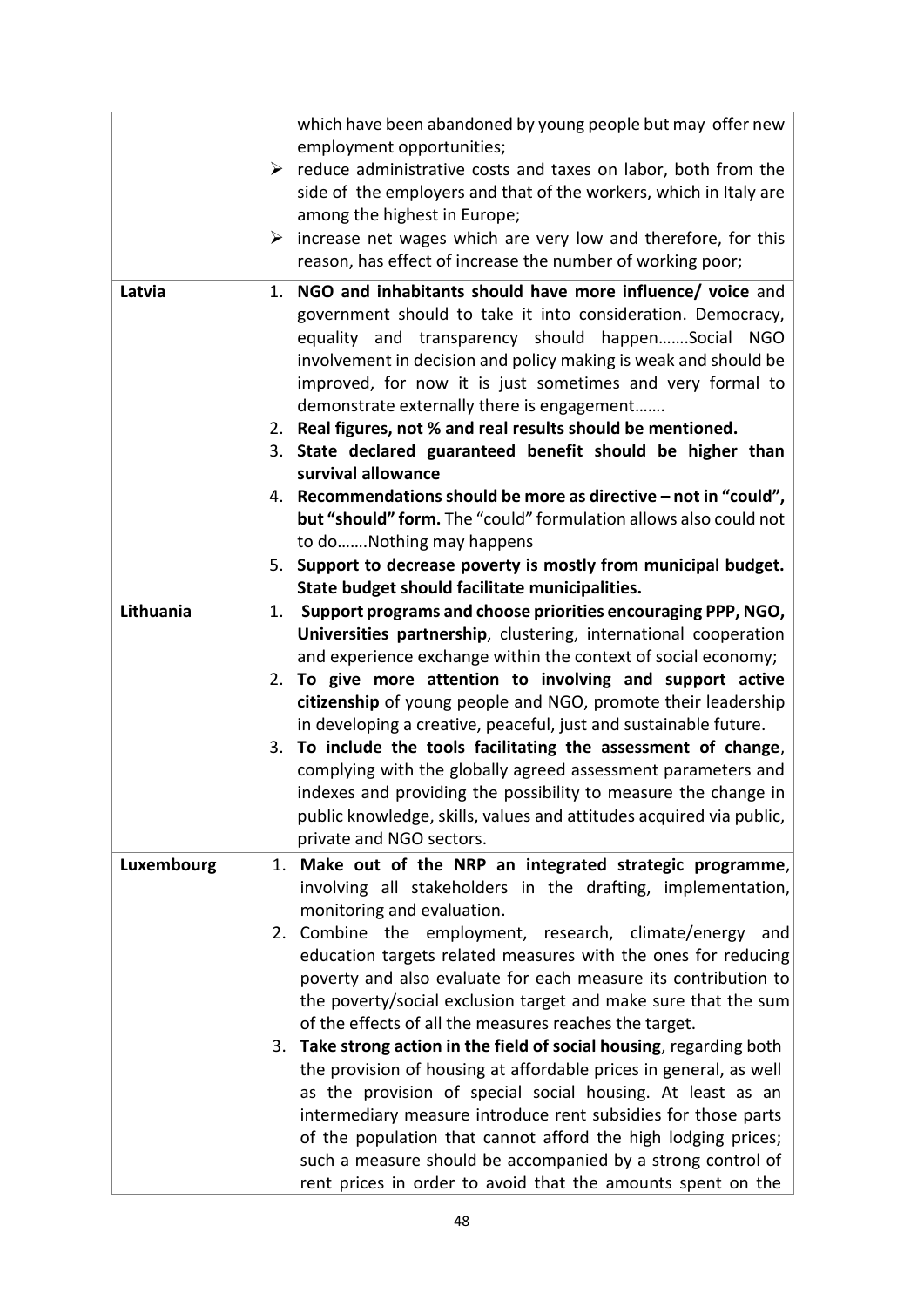|                    | measure will not end up in the pockets of the tenants. And:         |
|--------------------|---------------------------------------------------------------------|
|                    | implement the national strategy against homelessness!               |
|                    | 4. Implement the youth guarantee and strengthen combatting          |
|                    | poverty and social exclusion, use therefore structural funds!       |
| <b>Malta</b>       | The Government should ensure that social welfare benefits are<br>1. |
|                    | adequate to meet the peoples' adequate needs and to address         |
|                    | that people overcome the benefit trap.                              |
|                    | 2. The following are some areas where there are no services or      |
|                    | not enough with regards to Mental Health which has not been         |
|                    | given adequate importance in the NRP neither in the National        |
|                    | Budget:                                                             |
|                    | Working with adolescents with mental health problems<br>٠           |
|                    | Anti-stigma awareness                                               |
|                    | Social enterprises and employment<br>$\blacksquare$                 |
|                    | Mental health policies at the work place and in schools             |
|                    | More community support services instead of long stay<br>۰           |
|                    | hospitalization                                                     |
| <b>Netherlands</b> | Create subsidized jobs for young people, e.g. within the<br>1.      |
|                    | alternative energy sector. This is a two-way strategy: 1. the       |
|                    | alternative energy part will increase 2. young people learn new     |
|                    | skills, that might help them to start their own business or get a   |
|                    | non-subsidized-job.                                                 |
|                    | 2. We need more participation. We need people to be involved in     |
|                    | their society and change it for the better. For this, participation |
|                    | is the best tool. Client participation as we know it in the         |
|                    | Netherlands can be a decent tool to involve the poor and            |
|                    | excluded.                                                           |
|                    | 3. Participation should start in schools. A council of pupils, each |
|                    | year officially elected that organizes meetings, workshops, etc.    |
|                    | to make youngster aware of the way democracy works and teach        |
|                    | them that they later, whilst in a job, can get influence in         |
|                    | enterprises through the Employers Council.                          |
|                    | We have to be aware that more export out of the EU means<br>4.      |
|                    | more competitiveness, what will put wages under pressure and        |
|                    | increase in work poverty and poverty as a whole. The EU is the      |
|                    | largest single market in the world and needs a lot of               |
|                    | improvement. Investing in this EU-market means that wages can       |
|                    | rise again and this helps to reduce poverty and unemployment.       |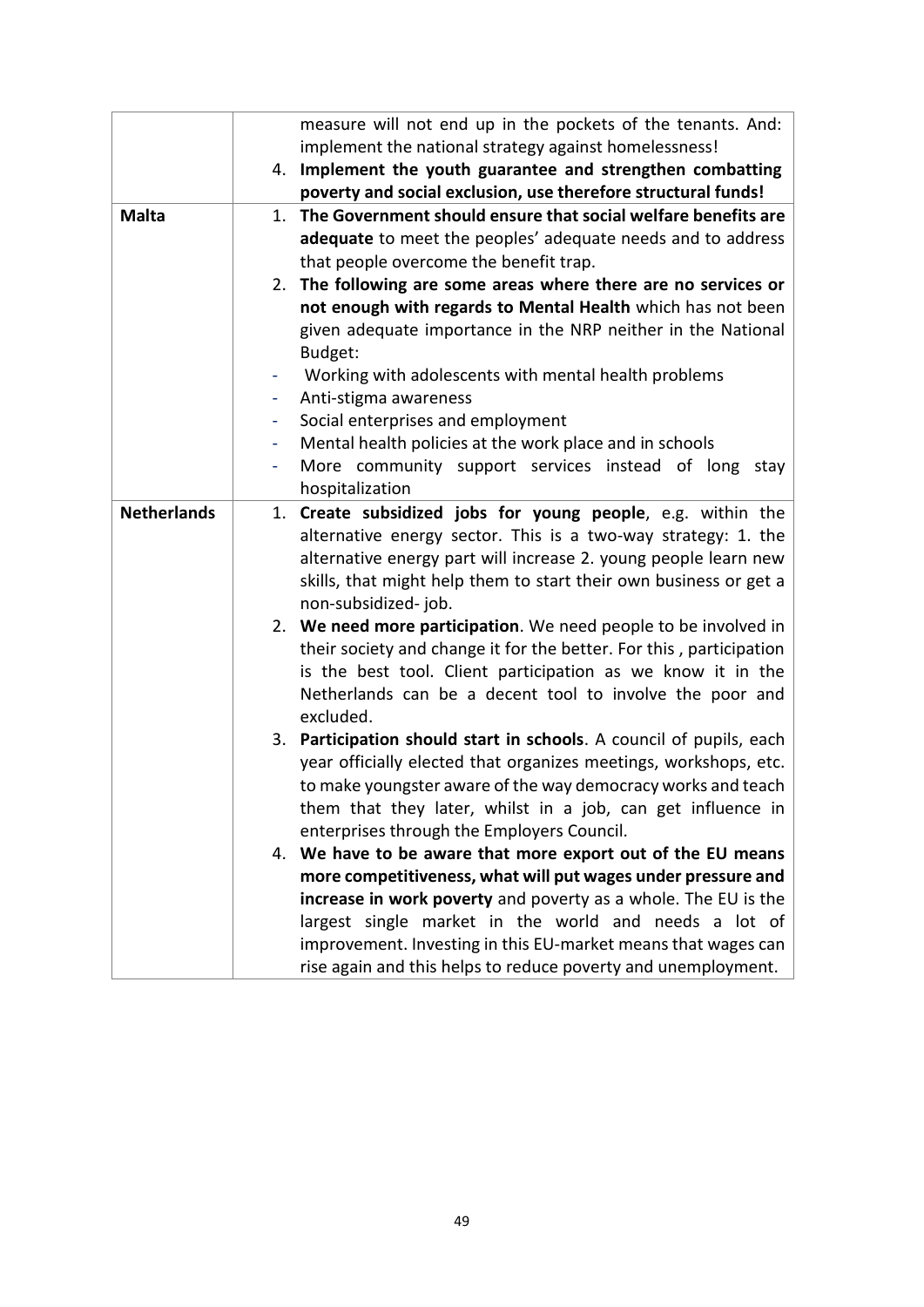| Poland   | 1. We need a revision of the Europe 2020 Polish anti-poverty goal<br>e.g. raising it from 1,5 million to 3 million. We propose to<br>introduce three additional sub-goals for child poverty, disability<br>poverty and in-work poverty.                                                                                                                                                                 |
|----------|---------------------------------------------------------------------------------------------------------------------------------------------------------------------------------------------------------------------------------------------------------------------------------------------------------------------------------------------------------------------------------------------------------|
|          | 2. Put into practice the implementation architecture designed in<br>National Program for Combating Poverty and Social Exclusion<br>which was intended to fulfill ex-ante conditionality for ESF in the<br>period of 2014-2020.                                                                                                                                                                          |
|          | 3. We need new opening for social assistance reform. Polish EMIN<br>Network justified and proposed 18 recommendations to reform<br>social assistance and it should be taken into account in<br>subsequent steps.                                                                                                                                                                                        |
|          | 4. We need new opening for comprehensive housing insecurity<br>and homelessness prevention. Legislative proposal number<br>2972 with comprehensive measures in that area should be put<br>on a fast legislative track. It is important to adopt it before<br>Autumn elections.                                                                                                                          |
| Portugal | 1. The need for a National Anti-Poverty Program, including a<br>specific strategy against child poverty;<br>2. The need to guarantee an adequate and fairly social protection<br>system and define an adequate minimum income at national<br>level.                                                                                                                                                     |
|          | 3. Guarantee a democratization of the European semester process.                                                                                                                                                                                                                                                                                                                                        |
| Slovakia | 1. Government should acknowledge the necessity of adequate<br>minimum income and base its level on evaluation and estimation<br>of real living costs. The minimum income should be individualised<br>and guaranteed to families with children with no conditionality.<br>Benefits and allowances to benefit should be indexed annually.<br>2. Attention should be given to investments in public rental |
|          | housing and to strengthening the duty of municipality to care for<br>availability of decent housing for its inhabitants.                                                                                                                                                                                                                                                                                |
|          | 3. Permanent<br>programmes for increasing and<br>sustaining<br>attendance of children with Roma mother tongue from<br>marginalised Roma communities in pre-school education and<br>care are needed.                                                                                                                                                                                                     |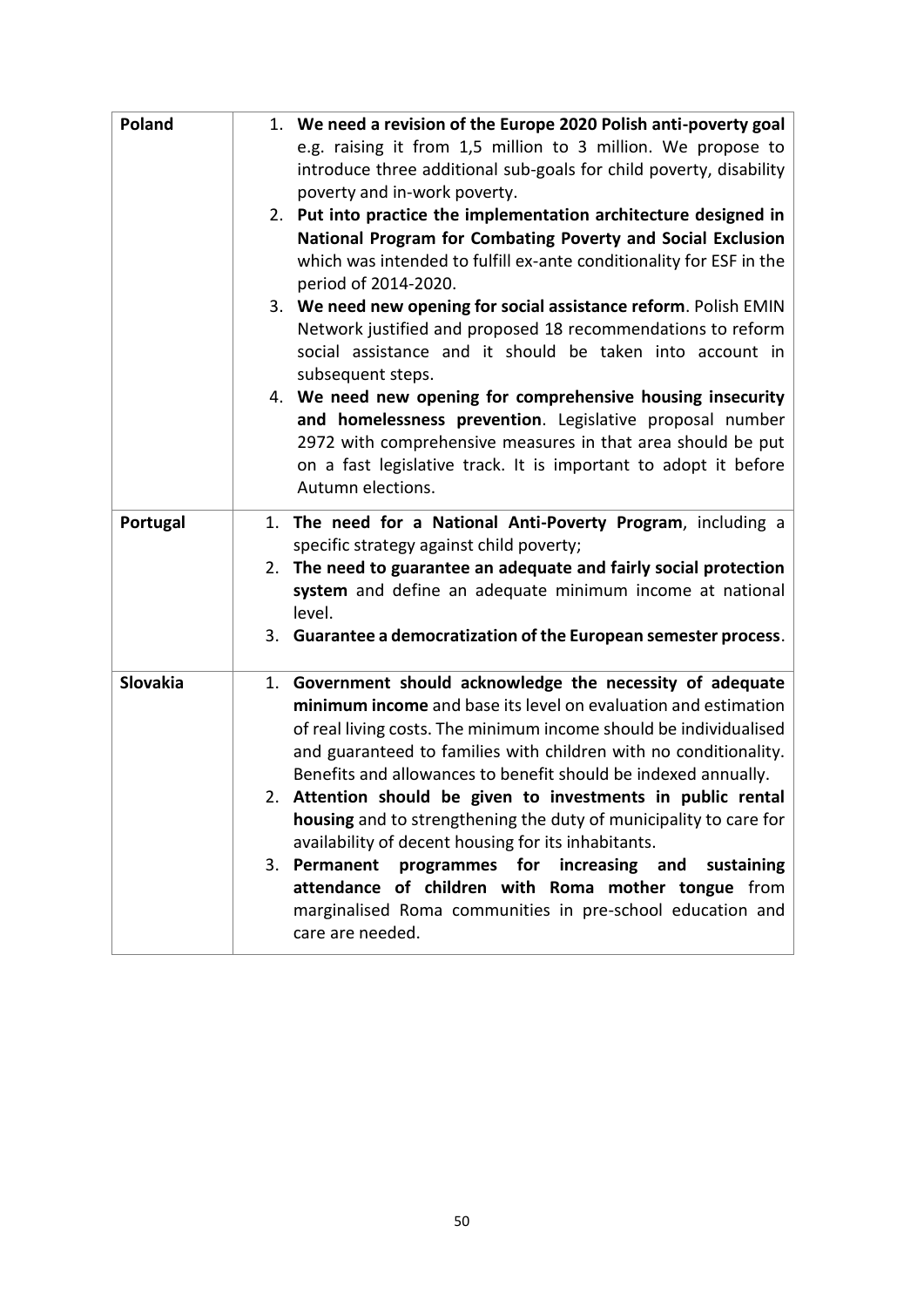| <b>Spain</b> | 1. The way-out of the crisis should be redistributed more           |
|--------------|---------------------------------------------------------------------|
|              | equitably, with a greater effort by the richest individuals and     |
|              | corporations. Austerity measures due to the adjustment policy       |
|              | should not touch the red lines of the welfare system, although the  |
|              | reforms to improve efficiency and effectiveness are welcome.        |
|              | Vulnerable people, families and children cannot be ignored any      |
|              | longer.                                                             |
|              | 2. The social chapter and poverty targets of the Europe 2020        |
|              | Strategy should be reinstated with all their political strength and |
|              | as such reflected in the budget in the NRP.                         |
|              | 3. As instruments to achieve the goals of poverty reduction, the    |
|              | National Action Plan for Social Inclusion (NAP) and PENIA           |
|              | (National Plan for Children and Adolescents) should be included     |
|              | and budgeted in this 2014 NRP. Additionally, An Anti-Poverty        |
|              | Shock Plan should be implemented, with the participation of all     |
|              |                                                                     |
|              | stakeholders, in order to address the 1.8 million jobless           |
|              | households and 12 million people living in poverty.                 |
| Sweden       | 1. Elaboration of specific poverty targets for Sweden, addressing   |
|              | key areas including increasing the growing gaps in society          |
|              | 2. A more active housing policy, more affordable housing - which    |
|              | in itself can create new jobs, and reduce household debts due to    |
|              | non-affordable housing, and reduce social costs for segregation     |
|              | etc. There should be no more privatization of public housing.       |
|              | 3. An active job creation strategy is needed with specific focus on |
|              | creating job for people far from the labour market.                 |
| <b>UK</b>    | 1. Welfare reform                                                   |
|              | The programme of welfare reform must be halted. Specifically we     |
|              | call for measures on the uprating of benefits below RPI prices to   |
|              | be abandoned; for a national (English) scheme to be introduced      |
|              | to replace Council Tax Benefit; for the introduction of Universal   |
|              | Credit to be further delayed until the labour market improves and   |
|              | for the increased sanctions associated with the benefit to be       |
|              | scrapped                                                            |
|              | The UK must retain the child poverty reduction target and the       |
|              | four measures of child poverty in the Child Poverty Act of 2010     |
|              | The UK government should re-establish stakeholder dialogue          |
|              | with NGOs on the development of its anti-poverty policies. This     |
|              | should sit alongside the Commission on Social Mobility and Child    |
|              | Poverty, and would enable engagement on the development of          |
|              | strategy overall. Such mechanisms must also involve people with     |
|              | direct experience of poverty.                                       |
|              | 2. Adequate income                                                  |
|              | Adequate income from work                                           |
|              | Commit to a steady and progressive rise in the statutory            |
|              | Minimum Wage for all ages including those aged 18-25 and            |
|              | better enforcement of it. The aims are to put a floor under living  |
|              | standards and slow the falling share of wages in national income;   |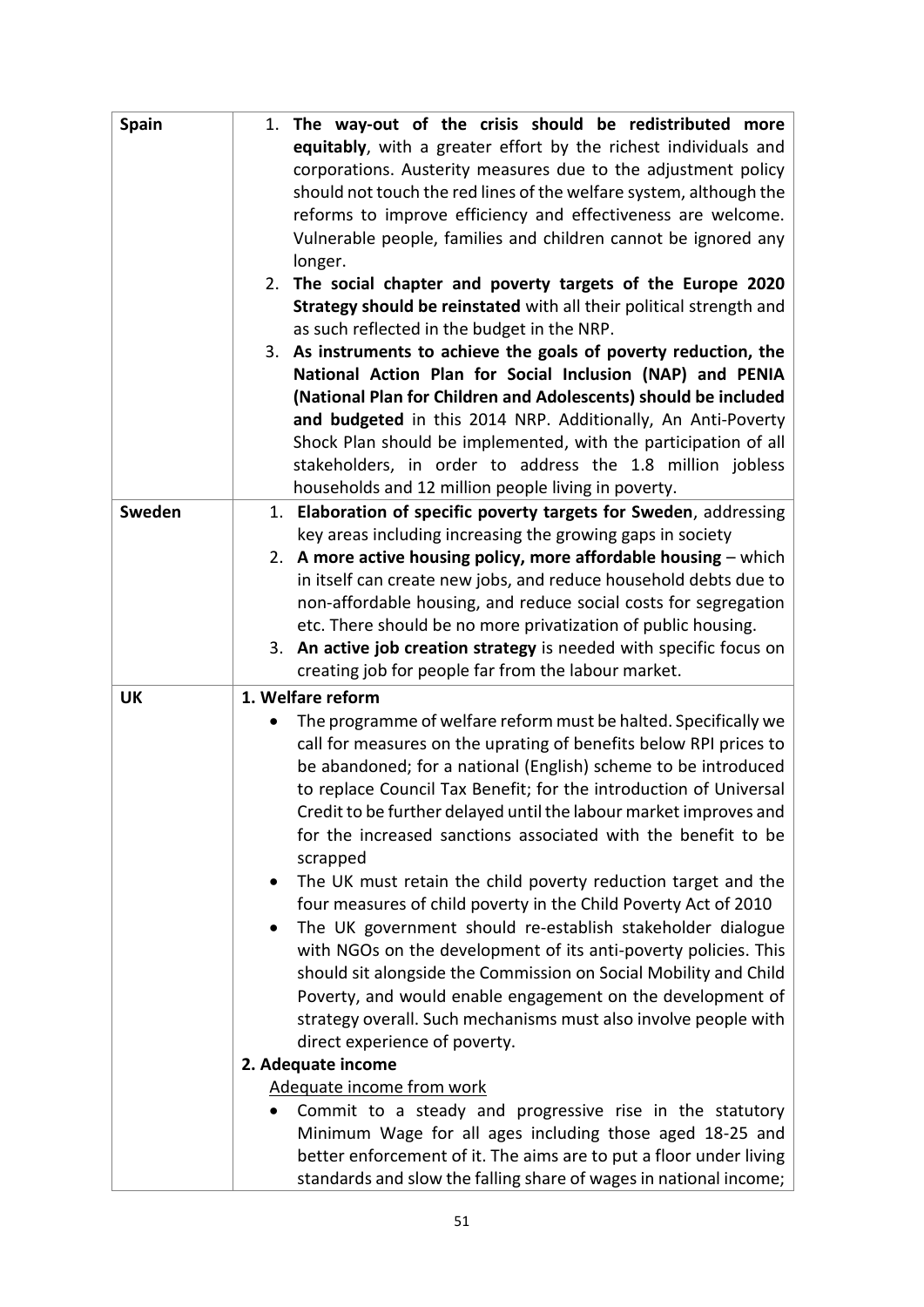to limit the employer subsidy embodied in low wages both through tax credits and other social costs and to drive a "high" rather than "low" road of increased productivity to support better wages

 Commit to legal measures to prevent exploitation of workers confronting atypical, temporary, part-time and self-employed working, especially regarding unequal conditions of employment and work and access to employment and state welfare benefits and pensions. The aim is to prevent the deepening of a segmented workforce with poor pay and prospects and high risk of poverty and reduce the taxpayer costs associated with onethird of the workforce being unable to securely support itself over the lifecycle

## Guaranteed minimum incomes

- Commit to steady and progressive improvement in cash benefits to meet adequate minimum income. Specifically we call for the implementation of the JRF model of determining minimum income thresholds and its use to benchmark minimum incomes to progress to at least meet the MIS threshold for each group of benefit recipients.
- The programme of welfare reform must be halted. Specifically we call for measures on the uprating of benefits below RPI prices to be abandoned; for a national (English) scheme to be introduced to replace Council Tax Benefit; for the introduction of Universal Credit to be further delayed until the labour market improves and for the increased sanctions associated with the benefit to be scrapped
- The UK must retain the child poverty reduction target and the four measures of child poverty in the Child Poverty Act of 2010
- The UK government should re-establish stakeholder dialogue with NGOs on the development of its anti-poverty policies. This should sit alongside the Commission on Social Mobility and Child Poverty, and would enable engagement on the development of strategy overall. Such mechanisms must also involve people with direct experience of poverty

## **3. Access to adequate, affordable housing**

Rents and renters' rights

- Re-introduce rent controls and secure tenancies in the private sector
- Reverse the policy shift to fixed-term social rental tenancies, increases in social rents above inflation and cuts in housing support including an end to the infamous "spare room subsidy" – commonly known as the bedroom tax
- Launch an improved shared ownership scheme to improve transportability of individuals' equity stake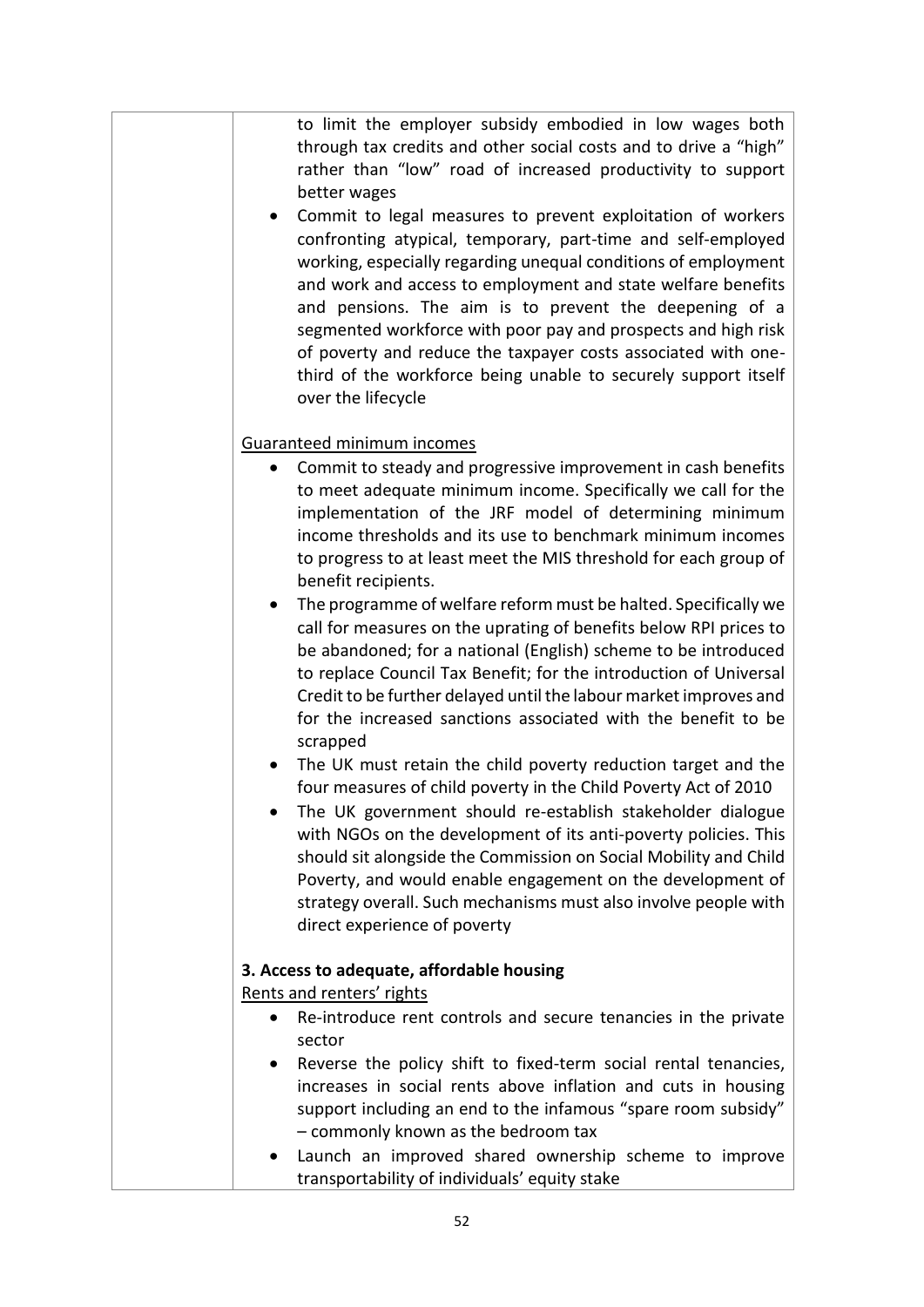|                               | House-building                                                                                                                                                                                                                                                                                                                                                                                                                                                                                                                   |
|-------------------------------|----------------------------------------------------------------------------------------------------------------------------------------------------------------------------------------------------------------------------------------------------------------------------------------------------------------------------------------------------------------------------------------------------------------------------------------------------------------------------------------------------------------------------------|
|                               | A substantial programme of social house-building aimed at low<br>to middle income households financed partly by full removal of<br>the housing finance cap. The aim is to increase housing supply at<br>affordable rents, including for the rising proportion of young<br>people unable to access home-ownership or secure suitable<br>homes in the private rented sector<br>Financial support for innovative developments in cooperative<br>$\bullet$<br>housing schemes and self-build attached to green energy<br>commitments |
| <b>European organisations</b> |                                                                                                                                                                                                                                                                                                                                                                                                                                                                                                                                  |
| Eurodiaconia                  |                                                                                                                                                                                                                                                                                                                                                                                                                                                                                                                                  |
| Austria                       | 1. More structural reforms, e.g. new forms of assessments of care needs<br>(in order that we have concrete numbers of needs as well as needs-<br>planning).<br>2. Inflation adjustment of the cash-allowance (since 1993 the cash<br>allowance lost app. 30 % due to inflation).<br>3. Extension of all sorts of care services (e.g. day care centers, short term<br>care)                                                                                                                                                       |
| <b>Czech</b><br>Republic      | 1. Place more emphasis on affordable housing<br>2. Improve inclusion of and provision of services for migrants                                                                                                                                                                                                                                                                                                                                                                                                                   |
| <b>Denmark</b>                | 1. Focus on combating negative social effects of austerity measures<br>2. More emphasis on improving employment chances for excluded<br>groups                                                                                                                                                                                                                                                                                                                                                                                   |
| <b>France</b>                 | There should be more focus on prevention and preventative action that<br>will help to reduce future social and economic costs.                                                                                                                                                                                                                                                                                                                                                                                                   |
| <b>Netherlands</b>            | 1. Encourage flexibility in the labour market<br>2. Create possibilities to combine flexibility and social security<br>('flexicurity').                                                                                                                                                                                                                                                                                                                                                                                          |